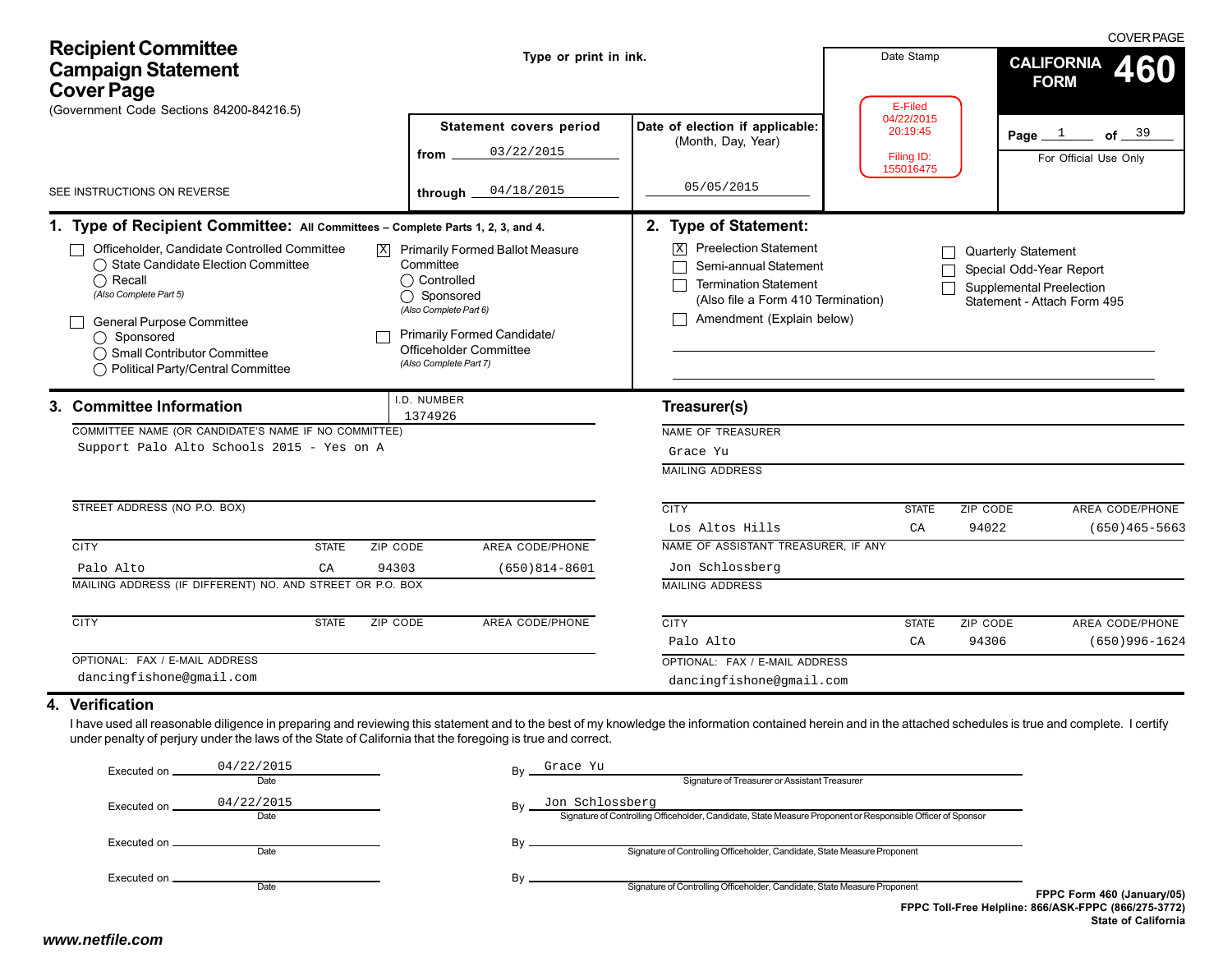COVER PAGE - PART 2



## **5. Officeholder or Candidate Controlled Committee**

| NAME OF OFFICEHOLDER OR CANDIDATE                                          |             |              |     |
|----------------------------------------------------------------------------|-------------|--------------|-----|
| OFFICE SOUGHT OR HELD (INCLUDE LOCATION AND DISTRICT NUMBER IF APPLICABLE) |             |              |     |
| RESIDENTIAL/BUSINESS ADDRESS (NO. AND STREET)                              | <b>CITY</b> | <b>STATE</b> | 7IP |

|                                                                                                                                                                                                                                           |                                                   |                                                                                                                                                     |                                         |                          | Page                  | 2<br>of $\_\_39$                                                                 |
|-------------------------------------------------------------------------------------------------------------------------------------------------------------------------------------------------------------------------------------------|---------------------------------------------------|-----------------------------------------------------------------------------------------------------------------------------------------------------|-----------------------------------------|--------------------------|-----------------------|----------------------------------------------------------------------------------|
| Officeholder or Candidate Controlled Committee                                                                                                                                                                                            |                                                   | 6. Primarily Formed Ballot Measure Committee                                                                                                        |                                         |                          |                       |                                                                                  |
| NAME OF OFFICEHOLDER OR CANDIDATE                                                                                                                                                                                                         |                                                   | NAME OF BALLOT MEASURE<br>Parcel Tax Measure                                                                                                        |                                         |                          |                       |                                                                                  |
| OFFICE SOUGHT OR HELD (INCLUDE LOCATION AND DISTRICT NUMBER IF APPLICABLE)                                                                                                                                                                |                                                   | <b>BALLOT NO. OR LETTER</b><br>Α                                                                                                                    | <b>JURISDICTION</b><br>District         | Palo Alto Unified School |                       | X SUPPORT<br>$\Box$ OPPOSE                                                       |
| RESIDENTIAL/BUSINESS ADDRESS (NO. AND STREET)<br><b>CITY</b>                                                                                                                                                                              | <b>STATE</b><br>ZIP                               | Identify the controlling officeholder, candidate, or state measure proponent,                                                                       |                                         |                          |                       |                                                                                  |
| Related Committees Not Included in this Statement: List any committees<br>not included in this statement that are controlled by you or are primarily formed to receive<br>contributions or make expenditures on behalf of your candidacy. |                                                   | NAME OF OFFICEHOLDER, CANDIDATE, OR PROPONENT<br>OFFICE SOUGHT OR HELD                                                                              |                                         |                          | DISTRICT NO. IF ANY   |                                                                                  |
| <b>COMMITTEE NAME</b>                                                                                                                                                                                                                     | I.D. NUMBER                                       |                                                                                                                                                     |                                         |                          |                       |                                                                                  |
| <b>NAME OF TREASURER</b>                                                                                                                                                                                                                  | CONTROLLED COMMITTEE?<br>$\Box$ YES<br>$\vert$ NO | 7. Primarily Formed Candidate/Officeholder Committee List names of<br>officeholder(s) or candidate(s) for which this committee is primarily formed. |                                         |                          |                       |                                                                                  |
| <b>COMMITTEE ADDRESS</b><br>STREET ADDRESS (NO P.O. BOX)                                                                                                                                                                                  |                                                   | NAME OF OFFICEHOLDER OR CANDIDATE                                                                                                                   |                                         |                          | OFFICE SOUGHT OR HELD | <b>SUPP</b><br>$\Box$ OPPC                                                       |
| <b>CITY</b><br><b>STATE</b><br>ZIP CODE                                                                                                                                                                                                   | AREA CODE/PHONE                                   | NAME OF OFFICEHOLDER OR CANDIDATE                                                                                                                   |                                         |                          | OFFICE SOUGHT OR HELD | $\Box$ SUPP<br>$\Box$ OPPC                                                       |
| <b>COMMITTEE NAME</b>                                                                                                                                                                                                                     | I.D. NUMBER                                       | NAME OF OFFICEHOLDER OR CANDIDATE                                                                                                                   |                                         |                          | OFFICE SOUGHT OR HELD | $\Box$ SUPP<br><b>OPPO</b>                                                       |
| NAME OF TREASURER                                                                                                                                                                                                                         | CONTROLLED COMMITTEE?<br>$\Box$ YES<br>$\Box$ No  | NAME OF OFFICEHOLDER OR CANDIDATE                                                                                                                   |                                         |                          | OFFICE SOUGHT OR HELD | <b>SUPP</b><br>$\Box$ OPPC                                                       |
| STREET ADDRESS (NO P.O. BOX)<br><b>COMMITTEE ADDRESS</b>                                                                                                                                                                                  |                                                   |                                                                                                                                                     |                                         |                          |                       |                                                                                  |
| <b>CITY</b><br>ZIP CODE<br><b>STATE</b>                                                                                                                                                                                                   | AREA CODE/PHONE                                   |                                                                                                                                                     | Attach continuation sheets if necessary |                          |                       |                                                                                  |
| w.netfile.com                                                                                                                                                                                                                             |                                                   |                                                                                                                                                     |                                         |                          |                       | FPPC Form 460 (Jar<br>FPPC Toll-Free Helpline: 866/ASK-FPPC (866/2<br>State of C |

# **6. Primarily Formed Ballot Measure Committee**

|  | NAME OF BALLOT MEASURE |  |
|--|------------------------|--|
|  | Parcel Tax Measure     |  |

| <b>BALLOT NO. OR LETTER</b> | <b>JURISDICTION</b>                  | <b>X SUPPORT</b> |
|-----------------------------|--------------------------------------|------------------|
|                             | Palo Alto Unified School<br>District | <b>OPPOSE</b>    |

**Identify the controlling officeholder, candidate, or state measure proponent, if any.**

| OFFICE SOUGHT OR HELD | I DISTRICT NO. IF ANY |
|-----------------------|-----------------------|
|                       |                       |

#### **7. Primarily Formed Candidate/Officeholder Committee** *List names of officeholder(s) or candidate(s) for which this committee is primarily formed.*

| NAME OF OFFICEHOLDER OR CANDIDATE | OFFICE SOUGHT OR HELD | <b>SUPPORT</b><br><b>OPPOSE</b> |
|-----------------------------------|-----------------------|---------------------------------|
| NAME OF OFFICEHOLDER OR CANDIDATE | OFFICE SOUGHT OR HELD | <b>SUPPORT</b><br><b>OPPOSE</b> |
| NAME OF OFFICEHOLDER OR CANDIDATE | OFFICE SOUGHT OR HELD | <b>SUPPORT</b><br><b>OPPOSE</b> |
| NAME OF OFFICEHOLDER OR CANDIDATE | OFFICE SOUGHT OR HELD | <b>SUPPORT</b><br><b>OPPOSE</b> |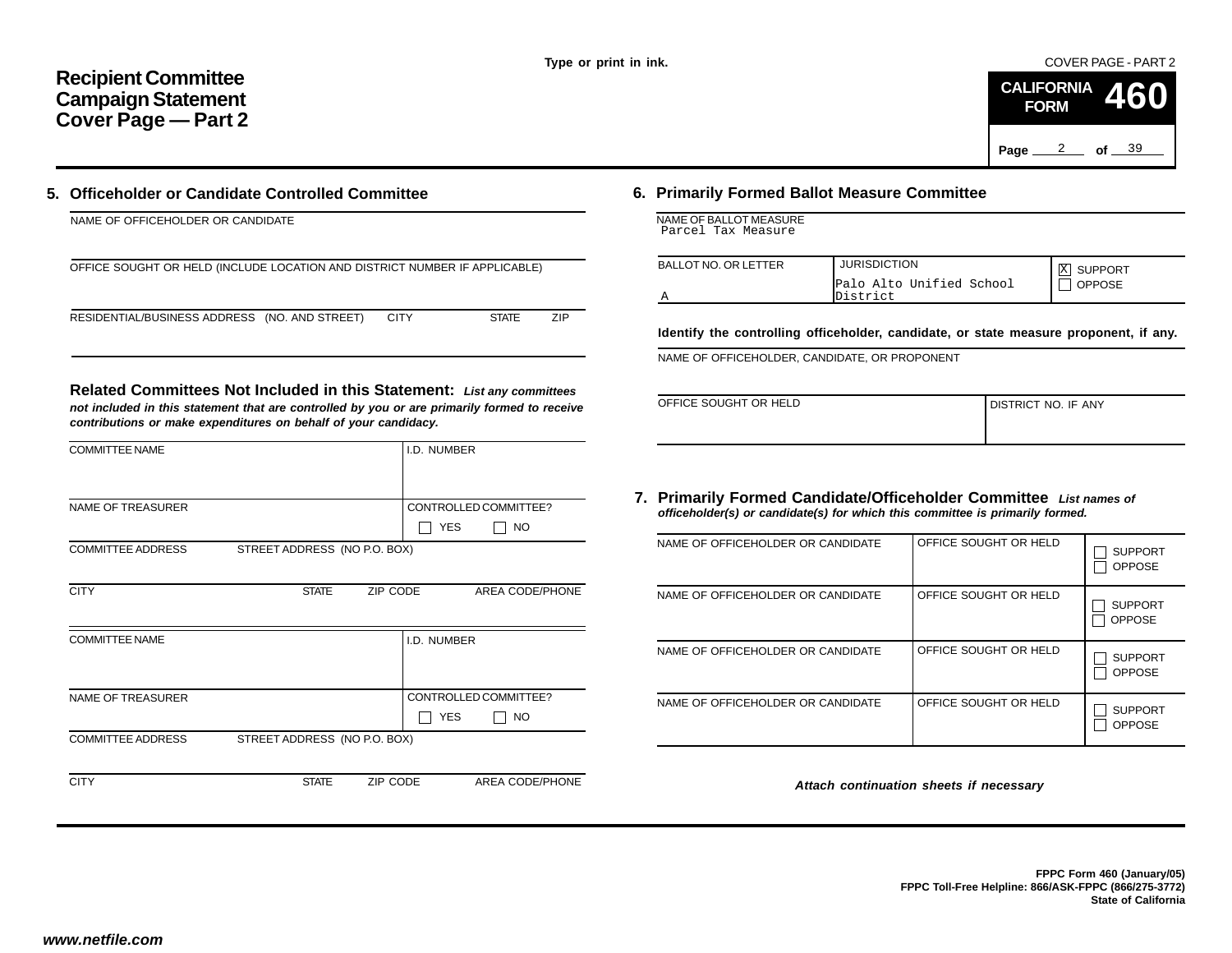| <b>Campaign Disclosure Statement</b>                                            | Type or print in ink.                                                                                                                                                                                   |      |                                                                                        |                  |                               | <b>SUMMARY PAGE</b>                                                                                                                                                                                                                                                                                                 |
|---------------------------------------------------------------------------------|---------------------------------------------------------------------------------------------------------------------------------------------------------------------------------------------------------|------|----------------------------------------------------------------------------------------|------------------|-------------------------------|---------------------------------------------------------------------------------------------------------------------------------------------------------------------------------------------------------------------------------------------------------------------------------------------------------------------|
| <b>Summary Page</b>                                                             | Amounts may be rounded<br>to whole dollars.                                                                                                                                                             |      |                                                                                        |                  | Statement covers period       | <b>CALIFORNIA</b><br>460                                                                                                                                                                                                                                                                                            |
|                                                                                 |                                                                                                                                                                                                         |      |                                                                                        | from $\_\_$      | 03/22/2015                    | <b>FORM</b>                                                                                                                                                                                                                                                                                                         |
|                                                                                 |                                                                                                                                                                                                         |      |                                                                                        | through $\equiv$ | 04/18/2015                    | Page $3$ of $39$                                                                                                                                                                                                                                                                                                    |
| SEE INSTRUCTIONS ON REVERSE<br>NAME OF FILER                                    |                                                                                                                                                                                                         |      |                                                                                        |                  |                               | I.D. NUMBER                                                                                                                                                                                                                                                                                                         |
| Support Palo Alto Schools 2015 - Yes on A                                       |                                                                                                                                                                                                         |      |                                                                                        |                  |                               | 1374926                                                                                                                                                                                                                                                                                                             |
|                                                                                 | <b>Column A</b>                                                                                                                                                                                         |      | <b>Column B</b>                                                                        |                  |                               | <b>Calendar Year Summary for Candidates</b>                                                                                                                                                                                                                                                                         |
| <b>Contributions Received</b>                                                   | TOTAL THIS PERIOD<br>(FROM ATTACHED SCHEDULES)                                                                                                                                                          |      | <b>CALENDAR YEAR</b><br>TOTAL TO DATE                                                  |                  | <b>General Elections</b>      | Running in Both the State Primary and                                                                                                                                                                                                                                                                               |
|                                                                                 |                                                                                                                                                                                                         |      | \$ 85,839.79                                                                           |                  |                               | $1/1$ through $6/30$<br>7/1 to Date                                                                                                                                                                                                                                                                                 |
|                                                                                 |                                                                                                                                                                                                         | 0.00 |                                                                                        | 0.00             |                               |                                                                                                                                                                                                                                                                                                                     |
|                                                                                 |                                                                                                                                                                                                         |      | $\text{\$}85,839.79$                                                                   |                  | 20. Contributions<br>Received | $\frac{1}{2}$ $\frac{1}{2}$ $\frac{1}{2}$ $\frac{1}{2}$ $\frac{1}{2}$ $\frac{1}{2}$ $\frac{1}{2}$ $\frac{1}{2}$ $\frac{1}{2}$ $\frac{1}{2}$ $\frac{1}{2}$ $\frac{1}{2}$ $\frac{1}{2}$ $\frac{1}{2}$ $\frac{1}{2}$ $\frac{1}{2}$ $\frac{1}{2}$ $\frac{1}{2}$ $\frac{1}{2}$ $\frac{1}{2}$ $\frac{1}{2}$ $\frac{1}{2}$ |
|                                                                                 |                                                                                                                                                                                                         |      | 2,986.92                                                                               |                  | 21. Expenditures              |                                                                                                                                                                                                                                                                                                                     |
|                                                                                 |                                                                                                                                                                                                         |      |                                                                                        |                  | Made                          | $\sim$ $\sim$ $\sim$ $\sim$                                                                                                                                                                                                                                                                                         |
| <b>Expenditures Made</b>                                                        |                                                                                                                                                                                                         |      |                                                                                        |                  |                               | <b>Expenditure Limit Summary for State</b>                                                                                                                                                                                                                                                                          |
|                                                                                 |                                                                                                                                                                                                         |      |                                                                                        |                  | <b>Candidates</b>             |                                                                                                                                                                                                                                                                                                                     |
|                                                                                 |                                                                                                                                                                                                         | 0.00 |                                                                                        | 0.00             |                               | 22. Cumulative Expenditures Made*                                                                                                                                                                                                                                                                                   |
|                                                                                 |                                                                                                                                                                                                         |      |                                                                                        |                  |                               | (If Subject to Voluntary Expenditure Limit)                                                                                                                                                                                                                                                                         |
|                                                                                 |                                                                                                                                                                                                         |      |                                                                                        | 0.00             | Date of Election              | Total to Date                                                                                                                                                                                                                                                                                                       |
|                                                                                 |                                                                                                                                                                                                         |      |                                                                                        | 2,986.92         | (mm/dd/yy)                    |                                                                                                                                                                                                                                                                                                                     |
|                                                                                 |                                                                                                                                                                                                         |      |                                                                                        |                  |                               | $\frac{1}{2}$                                                                                                                                                                                                                                                                                                       |
| <b>Current Cash Statement</b>                                                   |                                                                                                                                                                                                         |      |                                                                                        |                  | $\frac{1}{2}$                 | $\frac{1}{2}$                                                                                                                                                                                                                                                                                                       |
| 12. Beginning Cash Balance  Previous Summary Page, Line 16 \$ 183.483.56        |                                                                                                                                                                                                         |      | To calculate Column B, add                                                             |                  |                               |                                                                                                                                                                                                                                                                                                                     |
|                                                                                 | 39,937.43                                                                                                                                                                                               |      | amounts in Column A to the                                                             |                  |                               |                                                                                                                                                                                                                                                                                                                     |
|                                                                                 | $\label{eq:2.1} \frac{1}{\sqrt{2\pi}}\left(\frac{1}{\sqrt{2\pi}}\right)^{1/2}\left(\frac{1}{\sqrt{2\pi}}\right)^{1/2}\left(\frac{1}{\sqrt{2\pi}}\right)^{1/2}\left(\frac{1}{\sqrt{2\pi}}\right)^{1/2}.$ | 0.00 | corresponding amounts<br>from Column B of your last                                    |                  | reported in Column B.         | *Amounts in this section may be different from amounts                                                                                                                                                                                                                                                              |
|                                                                                 | 30,101.44                                                                                                                                                                                               |      | report. Some amounts in<br>Column A may be negative                                    |                  |                               |                                                                                                                                                                                                                                                                                                                     |
| 16. <b>ENDING CASH BALANCE</b> Add Lines 12 + 13 + 14, then subtract Line 15 \$ | 42,319.55                                                                                                                                                                                               |      | figures that should be                                                                 |                  |                               |                                                                                                                                                                                                                                                                                                                     |
| If this is a termination statement, Line 16 must be zero.                       |                                                                                                                                                                                                         |      | subtracted from previous<br>period amounts. If this is<br>the first report being filed |                  |                               |                                                                                                                                                                                                                                                                                                                     |
|                                                                                 | \$                                                                                                                                                                                                      | 0.00 | for this calendar year, only<br>carry over the amounts                                 |                  |                               |                                                                                                                                                                                                                                                                                                                     |
| <b>Cash Equivalents and Outstanding Debts</b>                                   |                                                                                                                                                                                                         |      | from Lines 2, 7, and 9 (if<br>any).                                                    |                  |                               |                                                                                                                                                                                                                                                                                                                     |
|                                                                                 | - \$                                                                                                                                                                                                    | 0.00 |                                                                                        |                  |                               |                                                                                                                                                                                                                                                                                                                     |
|                                                                                 |                                                                                                                                                                                                         | 0.00 |                                                                                        |                  |                               | FPPC Form 460 (January/05)<br>FPPC Toll-Free Helpline: 866/ASK-FPPC (866/275-3772)                                                                                                                                                                                                                                  |
|                                                                                 |                                                                                                                                                                                                         |      |                                                                                        |                  |                               |                                                                                                                                                                                                                                                                                                                     |
| www.netfile.com                                                                 |                                                                                                                                                                                                         |      |                                                                                        |                  |                               |                                                                                                                                                                                                                                                                                                                     |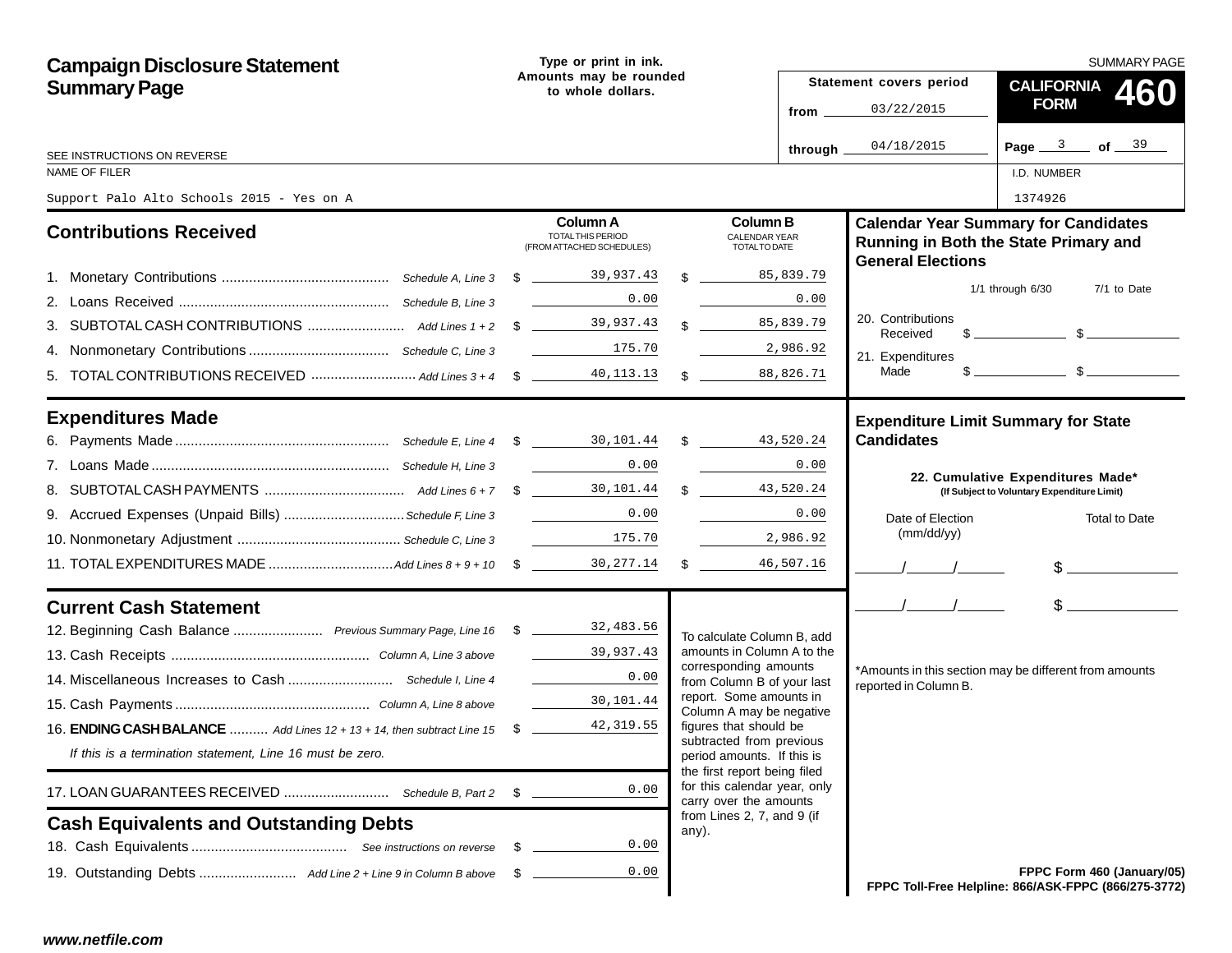#### **Schedule AMonetary Contributions Received Page**  $4$  of  $39$ **Type or print in ink. Amounts may be rounded to whole dollars.**PER ELECTIONTO DATE(IF REQUIRED) CUMULATIVE TO DATECALENDAR YEAR(JAN. 1 - DEC. 31) AMOUNTRECEIVED THISPERIODIF AN INDIVIDUAL, ENTER OCCUPATION AND EMPLOYER (IF SELF-EMPLOYED, ENTER NAME OF BUSINESS) DATE RECEIVEDSEE INSTRUCTIONS ON REVERSENAME OF FILER I.D. NUMBERSCHEDULE A**SUBTOTAL \$ CALIFORNIAFORMStatement covers period fromthrough Schedule A Summary** 1. Amount received this period – itemized monetary contributions. (Include all Schedule A subtotals.) ........................................................................................................ \$ 2. Amount received this period – unitemized monetary contributions of less than \$100 ............................. \$ 3. Total monetary contributions received this period. (Add Lines 1 and 2. Enter here and on the Summary Page, Column A, Line 1.) ....................... **TOTAL \$** FULL NAME, STREET ADDRESS AND ZIP CODE OF CONTRIBUTOR (IF COMMITTEE, ALSO ENTER I.D. NUMBER) **CONTRIBUTOR** CODE\*\*Contributor CodesIND – IndividualCOM – Recipient Committee (other than PTY or SCC) OTH – Other (e.g., business entity) PTY – Political Party SCC – Small Contributor Committee $\overline{\text{X}}$ ind COM  $\Box$ OTH  $\Box$ PTY  $\Box$ SCC **460** $\overline{\text{x}}$ ind  $\Box$ COM  $\Box$ OTH PTY  $\Box$ SCC ⊠IND  $\Box$ COM  $\Box$ OTH PTYSCC **XIND** COM  $\Box$ OTH PTY SCC IND  $\Box$ COM  $\Box$ OTH  $\Box$ PTY  $\Box$ scc **FPPC Form 460 (January/05)** <sup>4</sup> <sup>39</sup> 03/22/2015 04/18/2015 Support Palo Alto Schools 2015 - Yes on AA 2001 - 2002 - 2014 - 2022 - 2022 - 2022 - 2022 - 2022 - 2022 - 2023 - 2023 - 2023 - 2023 - 2023 - 2023 - 202<br>Digwyddiadau a cyfeiriadau a cyfeiriadau a cyfeiriadau a cyfeiriadau a cyfeiriadau a cyfeiriadau a cyfeiriadau  $03/22/2015$  Lori Krolik Palo Alto, CA 94306 Professional Organizer Self150.00150.00 S2015 \$150.00  $03/22/2015$ Gail Price Palo Alto, CA 94306 Community Volunteer N/A100.00 100.00 S2015 \$100.00 03/23/2015 Elaine Uang Palo Alto, CA 94301 Architect Architarian Design100.00 100.00 S2015 \$100.00  $03/24/2015$  Devon Cohn Palo Alto, CA 94301 $\frac{1}{2}$  Community Volunteer  $\frac{1}{N/A}$  250.00 250.00 250.00 250.00 250.00 250.00 250.00 250.00 250.00 250.00 250.00 250.00 250 250.00 250 250.00 250  $\frac{1}{2}$  $03/24/2015$ Kit Gibbs Palo Alto, CA 94301 $\frac{1}{1}$  Community Volunteer  $\frac{1}{N/A}$  500.00 500.00 500.00 500.00 500.00 500.00 500.00  $\frac{1}{10}$ 1,100.0038,787.431,150.0039,937.43

**FPPC Toll-Free Helpline: 866/ASK-FPPC (866/275-3772)**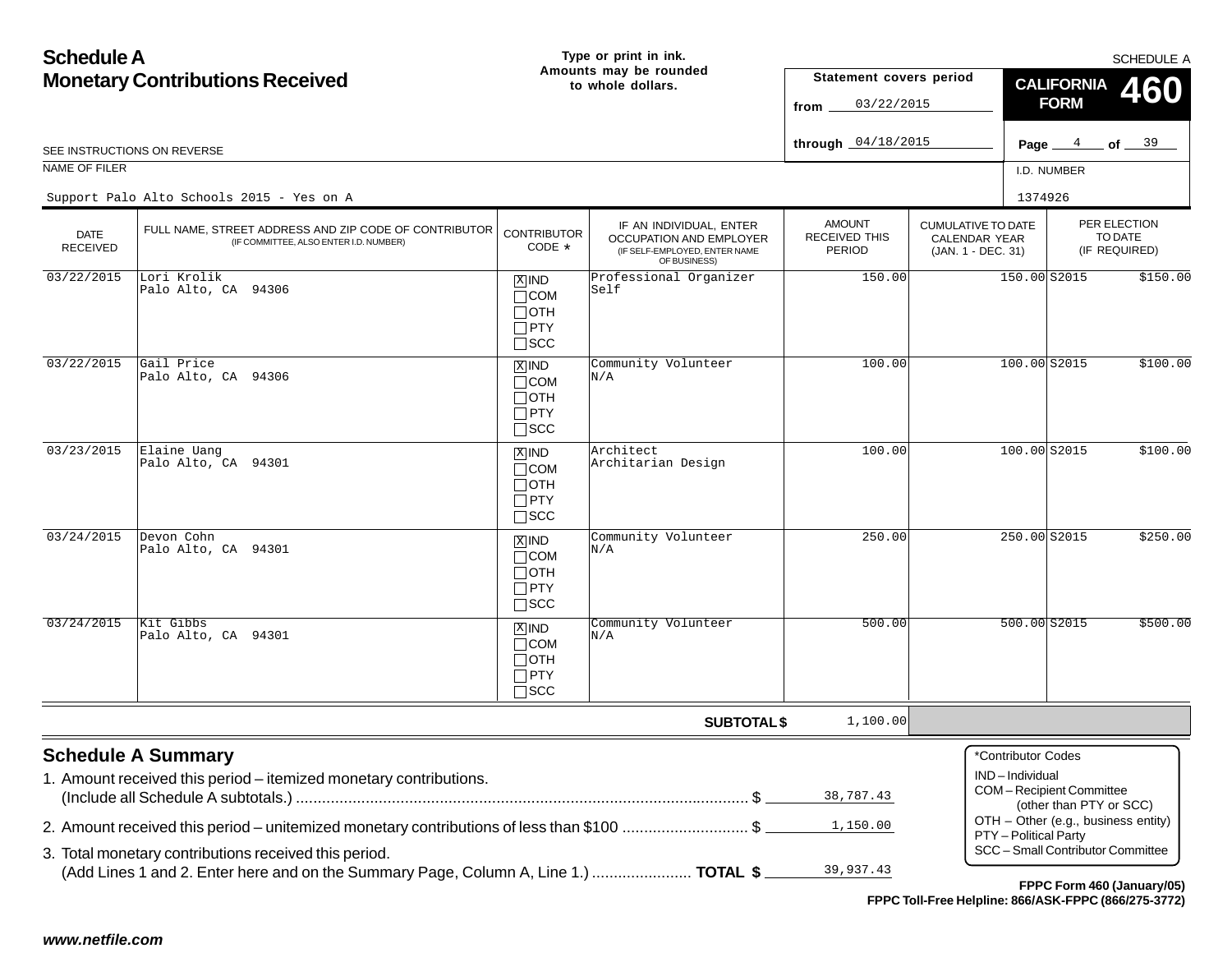| <b>Schedule A (Continuation Sheet)</b>                                                                      |                                                                                                     | Type or print in ink.                                              |                                                                                                     | SCHEDULE A (CONT.)                                   |                                                                         |                                      |                                          |            |  |
|-------------------------------------------------------------------------------------------------------------|-----------------------------------------------------------------------------------------------------|--------------------------------------------------------------------|-----------------------------------------------------------------------------------------------------|------------------------------------------------------|-------------------------------------------------------------------------|--------------------------------------|------------------------------------------|------------|--|
| <b>Monetary Contributions Received</b>                                                                      |                                                                                                     | Amounts may be rounded<br>to whole dollars.                        |                                                                                                     | <b>Statement covers period</b><br>03/22/2015<br>from |                                                                         | <b>CALIFORNIA</b><br><b>FORM</b>     |                                          | <b>460</b> |  |
|                                                                                                             |                                                                                                     |                                                                    |                                                                                                     | 04/18/2015<br>through                                |                                                                         | Page $\frac{5}{2}$ of $\frac{39}{2}$ |                                          |            |  |
| NAME OF FILER                                                                                               |                                                                                                     |                                                                    |                                                                                                     |                                                      |                                                                         | I.D. NUMBER                          |                                          |            |  |
|                                                                                                             | Support Palo Alto Schools 2015 - Yes on A                                                           |                                                                    |                                                                                                     |                                                      | 1374926                                                                 |                                      |                                          |            |  |
| <b>DATE</b><br><b>RECEIVED</b>                                                                              | FULL NAME, STREET ADDRESS AND ZIP CODE OF CONTRIBUTOR<br>(IF COMMITTEE, ALSO ENTER I.D. NUMBER)     | <b>CONTRIBUTOR</b><br>CODE *                                       | IF AN INDIVIDUAL, ENTER<br>OCCUPATION AND EMPLOYER<br>(IF SELF-EMPLOYED, ENTER NAME<br>OF BUSINESS) | <b>AMOUNT</b><br><b>RECEIVED THIS</b><br>PERIOD      | <b>CUMULATIVE TO DATE</b><br><b>CALENDAR YEAR</b><br>(JAN. 1 - DEC. 31) |                                      | PER ELECTION<br>TO DATE<br>(IF REQUIRED) |            |  |
| 03/26/2015                                                                                                  | Sarah Sands<br>Palo Alto, CA 94301                                                                  | $X$ IND<br>$\Box$ COM<br>$\Box$ OTH<br>$\Box$ PTY<br>$\square$ SCC | Community Volunteer<br>N/A                                                                          | 2.00                                                 | 5,173.38 S2015                                                          |                                      |                                          | \$5,173.38 |  |
| 03/27/2015                                                                                                  | Dannis Woliver Kelly<br>San Francisco, CA 94111                                                     | $\Box$ IND<br>$\Box$ COM<br>$X$ OTH<br>$\Box$ PTY<br>$\square$ SCC |                                                                                                     | 500.00                                               |                                                                         | $500.00$ $S2015$                     |                                          | \$500.00   |  |
| 03/27/2015                                                                                                  | Daniel Mitz<br>Palo Alto, CA 94301                                                                  | $X$ IND<br>$\Box$ COM<br>$\Box$ OTH<br>$\Box$ PTY<br>$\square$ SCC | Lawyer<br>Jones Day                                                                                 | 250.00                                               |                                                                         | 250.00 S2015                         |                                          | \$250.00   |  |
| 03/27/2015                                                                                                  | Sally Nordlund<br>Palo Alto, CA 94303                                                               | $X$ IND<br>$\Box$ COM<br>$\Box$ OTH<br>$\Box$ PTY<br>$\square$ SCC | Retired<br>N/A                                                                                      | 100.00                                               |                                                                         | $100.00$ S2015                       |                                          | \$100.00   |  |
| 03/27/2015                                                                                                  | Susan Richardson<br>Palo Alto, CA 94301                                                             | $X$ IND<br>$\Box$ COM<br>$\Box$ OTH<br>$\Box$ PTY<br>$\Box$<br>SCC | Community Volunteer<br>N/A                                                                          | 100.00                                               |                                                                         | $100.00$ S2015                       |                                          | \$100.00   |  |
|                                                                                                             |                                                                                                     |                                                                    | <b>SUBTOTAL \$</b>                                                                                  | 952.00                                               |                                                                         |                                      |                                          |            |  |
| *Contributor Codes<br>IND-Individual<br>COM-Recipient Committee<br>PTY - Political Party<br>www.netfile.com | (other than PTY or SCC)<br>OTH - Other (e.g., business entity)<br>SCC - Small Contributor Committee |                                                                    |                                                                                                     |                                                      | FPPC Toll-Free Helpline: 866/ASK-FPPC (866/275-3772)                    | FPPC Form 460 (January/05)           |                                          |            |  |
|                                                                                                             |                                                                                                     |                                                                    |                                                                                                     |                                                      |                                                                         |                                      |                                          |            |  |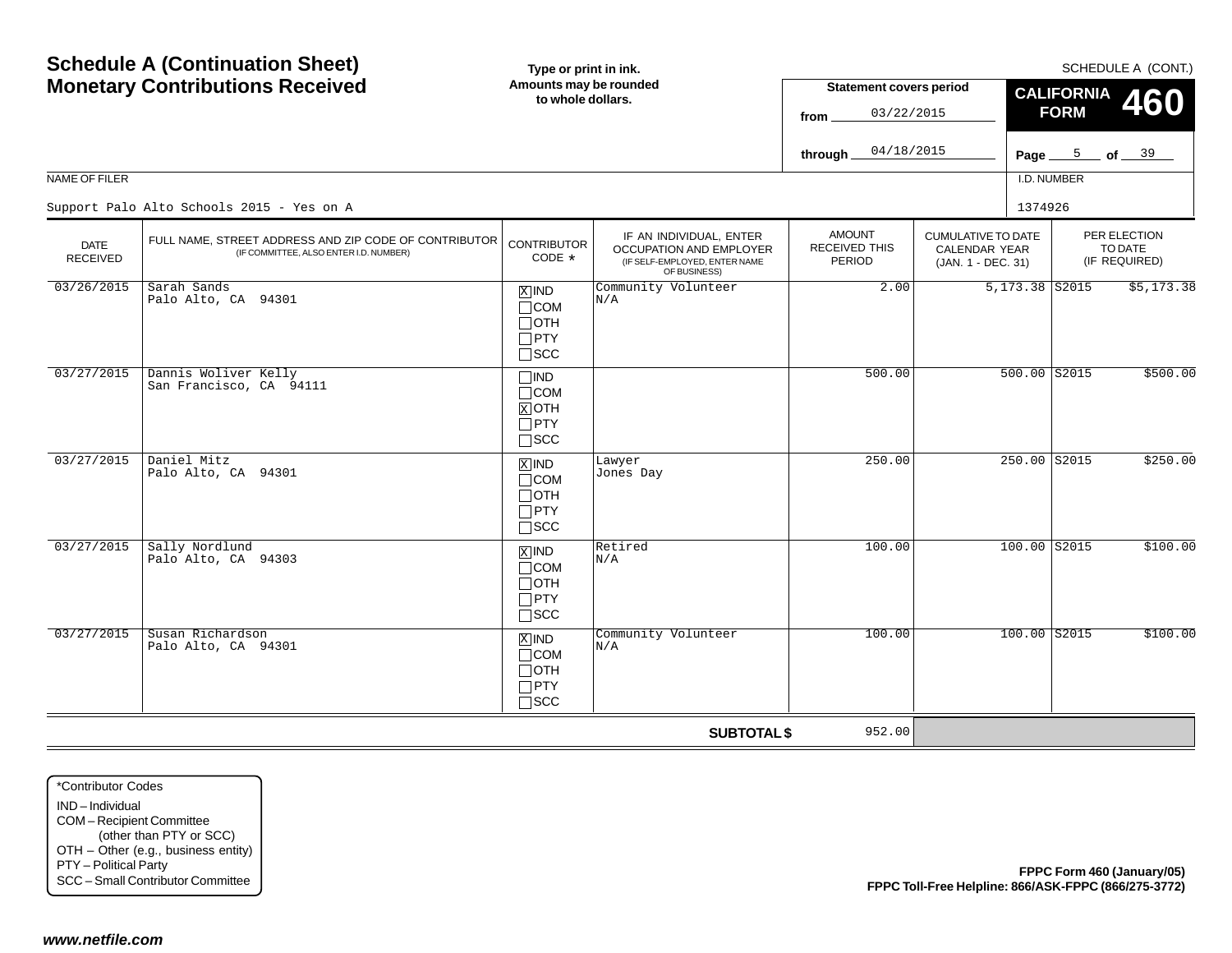| <b>Schedule A (Continuation Sheet)</b>                                                                      |                                                                                                     | Type or print in ink.                                              |                                                                                                     | SCHEDULE A (CONT.)                       |                                                                         |               |                   |                                          |                            |
|-------------------------------------------------------------------------------------------------------------|-----------------------------------------------------------------------------------------------------|--------------------------------------------------------------------|-----------------------------------------------------------------------------------------------------|------------------------------------------|-------------------------------------------------------------------------|---------------|-------------------|------------------------------------------|----------------------------|
|                                                                                                             | <b>Monetary Contributions Received</b>                                                              | Amounts may be rounded<br>to whole dollars.                        |                                                                                                     | <b>Statement covers period</b>           |                                                                         |               | <b>CALIFORNIA</b> |                                          | <b>460</b>                 |
|                                                                                                             |                                                                                                     |                                                                    |                                                                                                     | 03/22/2015<br>from                       |                                                                         |               | <b>FORM</b>       |                                          |                            |
|                                                                                                             |                                                                                                     |                                                                    |                                                                                                     | 04/18/2015<br>through                    |                                                                         | Page $\equiv$ |                   | $6$ of $39$                              |                            |
| NAME OF FILER                                                                                               |                                                                                                     |                                                                    |                                                                                                     |                                          |                                                                         | I.D. NUMBER   |                   |                                          |                            |
|                                                                                                             | Support Palo Alto Schools 2015 - Yes on A                                                           |                                                                    |                                                                                                     |                                          |                                                                         | 1374926       |                   |                                          |                            |
| <b>DATE</b><br><b>RECEIVED</b>                                                                              | FULL NAME, STREET ADDRESS AND ZIP CODE OF CONTRIBUTOR<br>(IF COMMITTEE, ALSO ENTER I.D. NUMBER)     | <b>CONTRIBUTOR</b><br>CODE *                                       | IF AN INDIVIDUAL, ENTER<br>OCCUPATION AND EMPLOYER<br>(IF SELF-EMPLOYED, ENTER NAME<br>OF BUSINESS) | <b>AMOUNT</b><br>RECEIVED THIS<br>PERIOD | <b>CUMULATIVE TO DATE</b><br><b>CALENDAR YEAR</b><br>(JAN. 1 - DEC. 31) |               |                   | PER ELECTION<br>TO DATE<br>(IF REQUIRED) |                            |
| 03/27/2015                                                                                                  | Nancy Smith<br>Palo Alto, CA 94303                                                                  | $X$ IND<br>$\Box$ COM<br>$\Box$ OTH<br>$\Box$ PTY<br>$\square$ SCC | Home Maker<br>N/A                                                                                   | 200.00                                   |                                                                         |               | 200.00 S2015      |                                          | \$200.00                   |
| 03/27/2015                                                                                                  | Steel Fence Systems<br>San Jose, CA 95112                                                           | $\Box$ IND<br>$\Box$ COM<br>$X$ OTH<br>$\Box$ PTY<br>$\square$ SCC |                                                                                                     | 250.00                                   |                                                                         |               | 250.00 S2015      |                                          | \$250.00                   |
| 03/27/2015                                                                                                  | Brandi Walters<br>Palo Alto, CA 94301                                                               | $X$ IND<br>$\Box$ COM<br>$\Box$ OTH<br>$\Box$ PTY<br>$\square$ SCC | Community Volunteer<br>N/A                                                                          | 250.00                                   |                                                                         |               | 250.00 S2015      |                                          | \$250.00                   |
| 03/28/2015                                                                                                  | Lynn Brown<br>Palo Alto, CA 94301                                                                   | $X$ IND<br>$\Box$ COM<br>$\Box$ OTH<br>$\Box$ PTY<br>$\square$ SCC | Community Volunteer<br>N/A                                                                          | 200.00                                   |                                                                         |               | 200.00 S2015      |                                          | \$200.00                   |
| 03/28/2015                                                                                                  | Albert Gouyet<br>Palo Alto, CA 94301                                                                | $X$ IND<br>$\Box$ COM<br>$\Box$ OTH<br>$\Box$ PTY<br>$\Box$ scc    | Manager<br>Brightedge Technologies                                                                  | 250.00                                   |                                                                         |               | $250.00$ S2015    |                                          | \$250.00                   |
|                                                                                                             |                                                                                                     |                                                                    | <b>SUBTOTAL \$</b>                                                                                  | 1,150.00                                 |                                                                         |               |                   |                                          |                            |
| *Contributor Codes<br>IND-Individual<br>COM-Recipient Committee<br>PTY - Political Party<br>www.netfile.com | (other than PTY or SCC)<br>OTH - Other (e.g., business entity)<br>SCC - Small Contributor Committee |                                                                    |                                                                                                     |                                          | FPPC Toll-Free Helpline: 866/ASK-FPPC (866/275-3772)                    |               |                   |                                          | FPPC Form 460 (January/05) |
|                                                                                                             |                                                                                                     |                                                                    |                                                                                                     |                                          |                                                                         |               |                   |                                          |                            |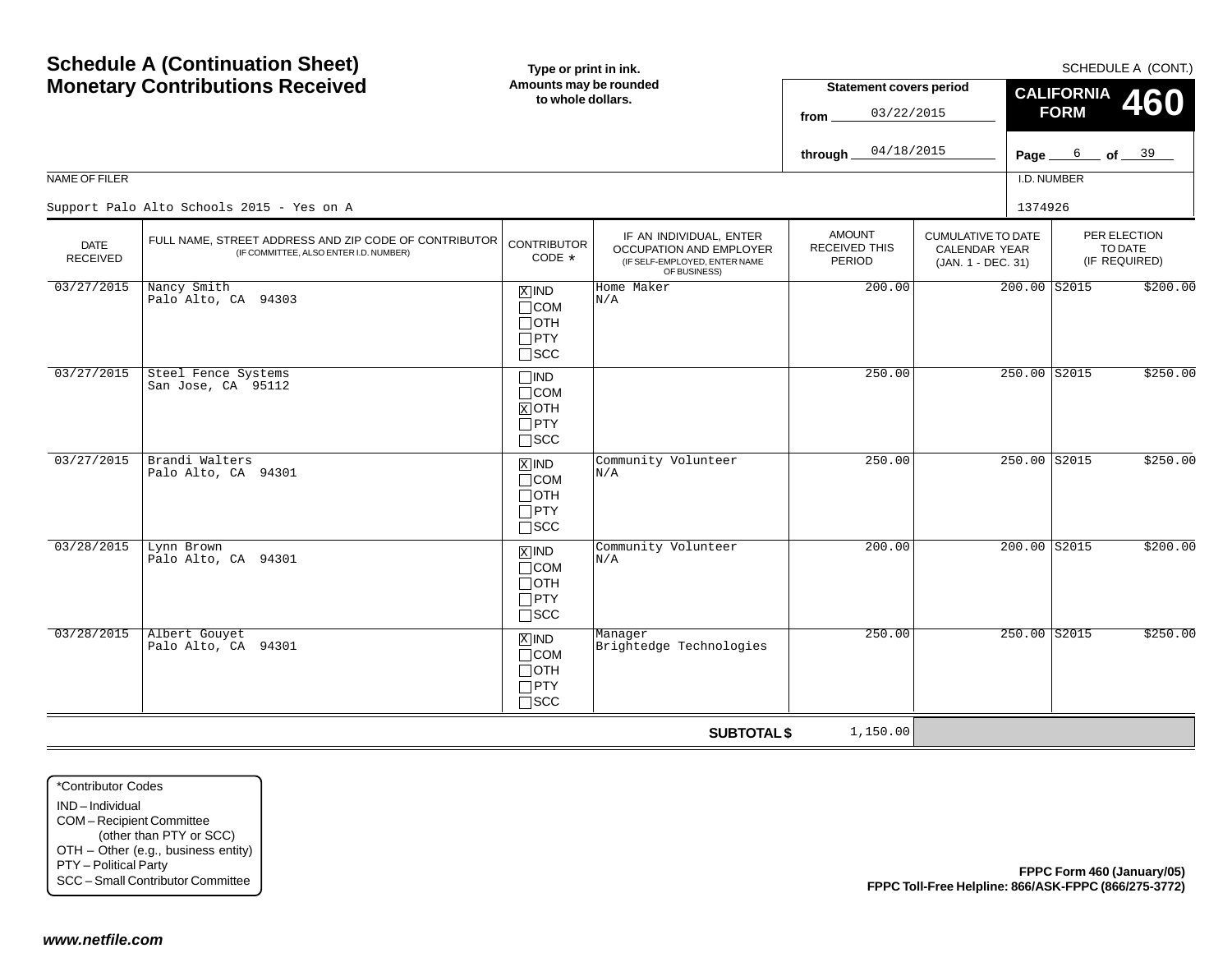|                                                                                                             | <b>Schedule A (Continuation Sheet)</b><br><b>Monetary Contributions Received</b>                    | Type or print in ink.<br>Amounts may be rounded                    |                                                                                                            |                                                        |                                                                         |                                                |                                          | SCHEDULE A (CONT.) |  |
|-------------------------------------------------------------------------------------------------------------|-----------------------------------------------------------------------------------------------------|--------------------------------------------------------------------|------------------------------------------------------------------------------------------------------------|--------------------------------------------------------|-------------------------------------------------------------------------|------------------------------------------------|------------------------------------------|--------------------|--|
|                                                                                                             |                                                                                                     |                                                                    | to whole dollars.                                                                                          | 03/22/2015<br>from                                     | <b>Statement covers period</b>                                          | <b>CALIFORNIA</b><br><b>460</b><br><b>FORM</b> |                                          |                    |  |
|                                                                                                             |                                                                                                     |                                                                    |                                                                                                            | 04/18/2015<br>through                                  |                                                                         | Page $\frac{7}{2}$ of $\frac{39}{2}$           |                                          |                    |  |
| NAME OF FILER                                                                                               |                                                                                                     |                                                                    |                                                                                                            |                                                        |                                                                         | I.D. NUMBER                                    |                                          |                    |  |
|                                                                                                             | Support Palo Alto Schools 2015 - Yes on A                                                           |                                                                    |                                                                                                            |                                                        | 1374926                                                                 |                                                |                                          |                    |  |
| <b>DATE</b><br><b>RECEIVED</b>                                                                              | FULL NAME, STREET ADDRESS AND ZIP CODE OF CONTRIBUTOR<br>(IF COMMITTEE, ALSO ENTER I.D. NUMBER)     | <b>CONTRIBUTOR</b><br>CODE *                                       | IF AN INDIVIDUAL, ENTER<br><b>OCCUPATION AND EMPLOYER</b><br>(IF SELF-EMPLOYED, ENTER NAME<br>OF BUSINESS) | <b>AMOUNT</b><br><b>RECEIVED THIS</b><br><b>PERIOD</b> | <b>CUMULATIVE TO DATE</b><br><b>CALENDAR YEAR</b><br>(JAN. 1 - DEC. 31) |                                                | PER ELECTION<br>TO DATE<br>(IF REQUIRED) |                    |  |
| 03/29/2015                                                                                                  | Sonya Hanna<br>Palo Alto, CA 94301                                                                  | $X$ IND<br>$\Box$ COM<br>$\Box$ OTH<br>$\Box$ PTY<br>$\square$ SCC | Community Volunteer<br>N/A                                                                                 | 300.00                                                 |                                                                         | 300.00 S2015                                   |                                          | \$300.00           |  |
| 03/29/2015                                                                                                  | Danny Shader<br>Palo Alto, CA 94301                                                                 | $X$ IND<br>$\Box$ COM<br>$\Box$ OTH<br>$\Box$ PTY<br>$\square$ SCC | CEO<br>PayNearMe                                                                                           | 100.00                                                 | 100.00 S2015                                                            |                                                |                                          | \$100.00           |  |
| 03/30/2015                                                                                                  | Megan Fogarty<br>Palo Alto, CA 94301                                                                | $X$ IND<br>$\Box$ COM<br>$\Box$ OTH<br>$\Box$ PTY<br>$\square$ SCC | Program Director<br>Stanford University                                                                    | 100.00                                                 | 100.00 S2015                                                            |                                                |                                          | \$100.00           |  |
| 03/30/2015                                                                                                  | Kim Robins<br>Palo Alto, CA 94303                                                                   | $X$ IND<br>$\Box$ COM<br>$\Box$ OTH<br>$\Box$ PTY<br>$\Box$<br>SCC | Marketing<br>Intuit                                                                                        | 100.00                                                 | $100.00$ S2015                                                          |                                                |                                          | \$100.00           |  |
| 03/31/2015                                                                                                  | Lisa Gelfand<br>San Francisco, CA 94103                                                             | $X$ IND<br>$\Box$ COM<br>$\Box$ OTH<br>$\Box$ PTY<br>$\square$ SCC | Principal Architect<br>Gelfand Partners<br>Architects                                                      | 250.00                                                 |                                                                         | 250.00 S2015                                   |                                          | \$250.00           |  |
|                                                                                                             |                                                                                                     |                                                                    | <b>SUBTOTAL \$</b>                                                                                         | 850.00                                                 |                                                                         |                                                |                                          |                    |  |
| *Contributor Codes<br>IND-Individual<br>COM-Recipient Committee<br>PTY - Political Party<br>www.netfile.com | (other than PTY or SCC)<br>OTH - Other (e.g., business entity)<br>SCC - Small Contributor Committee |                                                                    |                                                                                                            |                                                        | FPPC Toll-Free Helpline: 866/ASK-FPPC (866/275-3772)                    | FPPC Form 460 (January/05)                     |                                          |                    |  |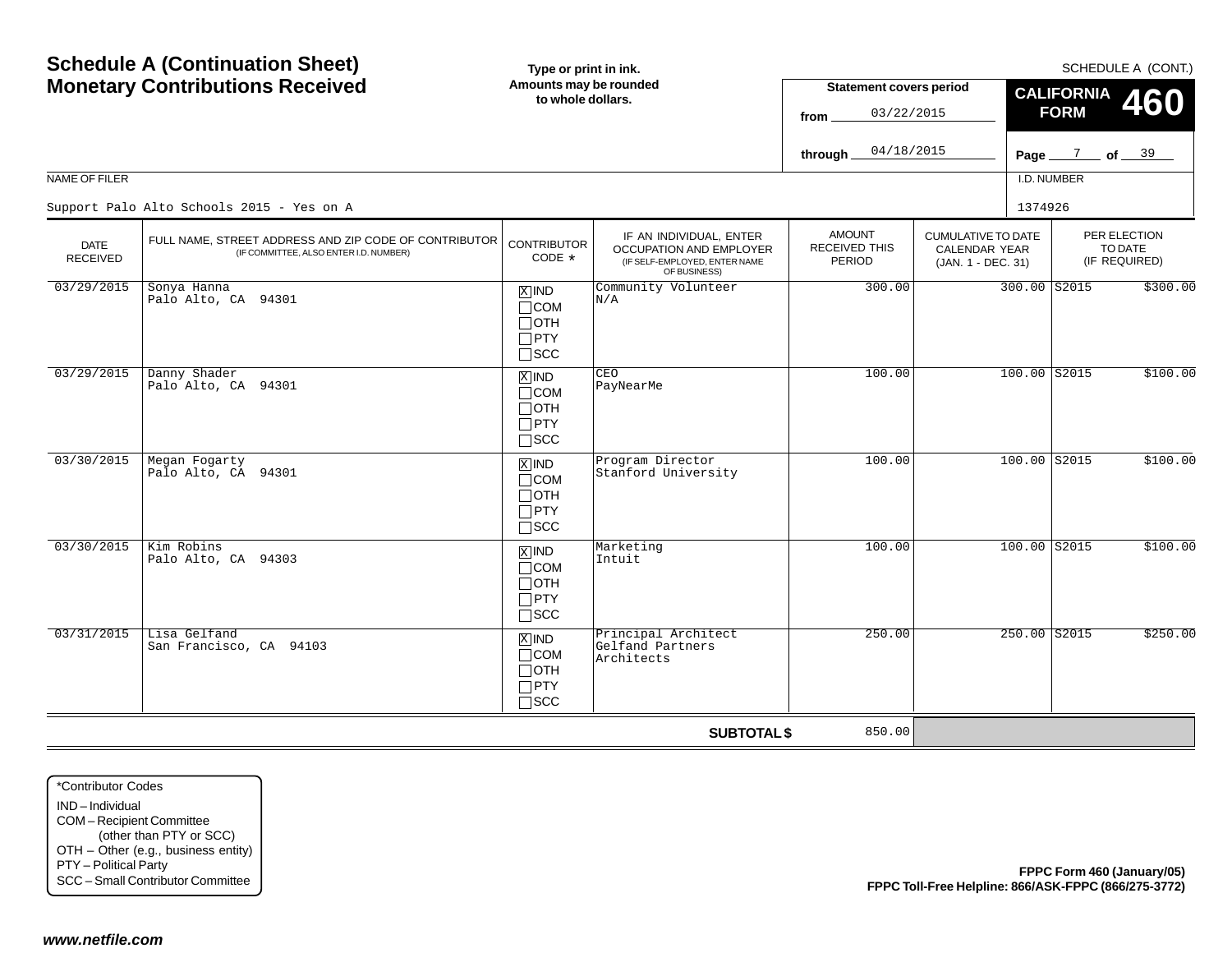|                                                                                                             | <b>Schedule A (Continuation Sheet)</b>                                                              | Type or print in ink.                                              |                                                                                                     |                                                 |                                                                         |                   |                                               | SCHEDULE A (CONT.)         |
|-------------------------------------------------------------------------------------------------------------|-----------------------------------------------------------------------------------------------------|--------------------------------------------------------------------|-----------------------------------------------------------------------------------------------------|-------------------------------------------------|-------------------------------------------------------------------------|-------------------|-----------------------------------------------|----------------------------|
|                                                                                                             | <b>Monetary Contributions Received</b>                                                              | Amounts may be rounded<br>to whole dollars.                        |                                                                                                     | <b>Statement covers period</b>                  |                                                                         | <b>CALIFORNIA</b> |                                               | 460                        |
|                                                                                                             |                                                                                                     |                                                                    |                                                                                                     | 03/22/2015<br>from                              |                                                                         | <b>FORM</b>       |                                               |                            |
|                                                                                                             |                                                                                                     |                                                                    |                                                                                                     | 04/18/2015<br>through                           | Page $\equiv$                                                           |                   | $\frac{8}{\sqrt{5}}$ of $\frac{39}{\sqrt{5}}$ |                            |
| NAME OF FILER                                                                                               |                                                                                                     |                                                                    |                                                                                                     |                                                 |                                                                         | I.D. NUMBER       |                                               |                            |
|                                                                                                             | Support Palo Alto Schools 2015 - Yes on A                                                           |                                                                    |                                                                                                     |                                                 |                                                                         | 1374926           |                                               |                            |
| <b>DATE</b><br><b>RECEIVED</b>                                                                              | FULL NAME, STREET ADDRESS AND ZIP CODE OF CONTRIBUTOR<br>(IF COMMITTEE, ALSO ENTER I.D. NUMBER)     | <b>CONTRIBUTOR</b><br>CODE *                                       | IF AN INDIVIDUAL, ENTER<br>OCCUPATION AND EMPLOYER<br>(IF SELF-EMPLOYED, ENTER NAME<br>OF BUSINESS) | <b>AMOUNT</b><br><b>RECEIVED THIS</b><br>PERIOD | <b>CUMULATIVE TO DATE</b><br><b>CALENDAR YEAR</b><br>(JAN. 1 - DEC. 31) |                   | PER ELECTION<br>TO DATE<br>(IF REQUIRED)      |                            |
| 03/31/2015                                                                                                  | Sarah Longstreth<br>Palo Alto, CA 94303                                                             | $X$ IND<br>$\Box$ COM<br>$\Box$ OTH<br>$\Box$ PTY<br>$\square$ SCC | Attorney<br>Google                                                                                  | 250.00                                          |                                                                         | 250.00 S2015      |                                               | \$250.00                   |
| 03/31/2015                                                                                                  | Grace Mah<br>Palo Alto, CA 94303                                                                    | $X$ IND<br>$\Box$ COM<br>$\Box$ OTH<br>$\Box$ PTY<br>$\square$ SCC | School Board Member<br><b>SCCOE</b>                                                                 | 100.00                                          |                                                                         | 100.00 S2015      |                                               | \$100.00                   |
| 03/31/2015                                                                                                  | Jennifer Mutz<br>Palo Alto, CA 94306                                                                | $X$ IND<br>$\Box$ COM<br>$\Box$ OTH<br>$\Box$ PTY<br>$\square$ SCC | Community Volunteer<br>N/A                                                                          | 100.00                                          |                                                                         | 100.00 S2015      |                                               | \$100.00                   |
| 03/31/2015                                                                                                  | Sigrid Pinsky<br>Palo Alto, CA 94306                                                                | $X$ IND<br>$\Box$ COM<br>$\Box$ OTH<br>$\Box$ PTY<br>$\square$ SCC | Community Volunteer<br>N/A                                                                          | 100.00                                          |                                                                         | $100.00$ S2015    |                                               | \$100.00                   |
| 03/31/2015                                                                                                  | Kelli Tomlinson<br>Palo Alto, CA 94301                                                              | $X$ IND<br>$\Box$ COM<br>$\Box$ OTH<br>$\Box$ PTY<br>$\Box$<br>SCC | Community Volunteer<br>N/A                                                                          | 500.00                                          |                                                                         | $500.00$ $S2015$  |                                               | \$500.00                   |
|                                                                                                             |                                                                                                     |                                                                    | <b>SUBTOTAL \$</b>                                                                                  | 1,050.00                                        |                                                                         |                   |                                               |                            |
| *Contributor Codes<br>IND-Individual<br>COM-Recipient Committee<br>PTY - Political Party<br>www.netfile.com | (other than PTY or SCC)<br>OTH - Other (e.g., business entity)<br>SCC - Small Contributor Committee |                                                                    |                                                                                                     |                                                 | FPPC Toll-Free Helpline: 866/ASK-FPPC (866/275-3772)                    |                   |                                               | FPPC Form 460 (January/05) |
|                                                                                                             |                                                                                                     |                                                                    |                                                                                                     |                                                 |                                                                         |                   |                                               |                            |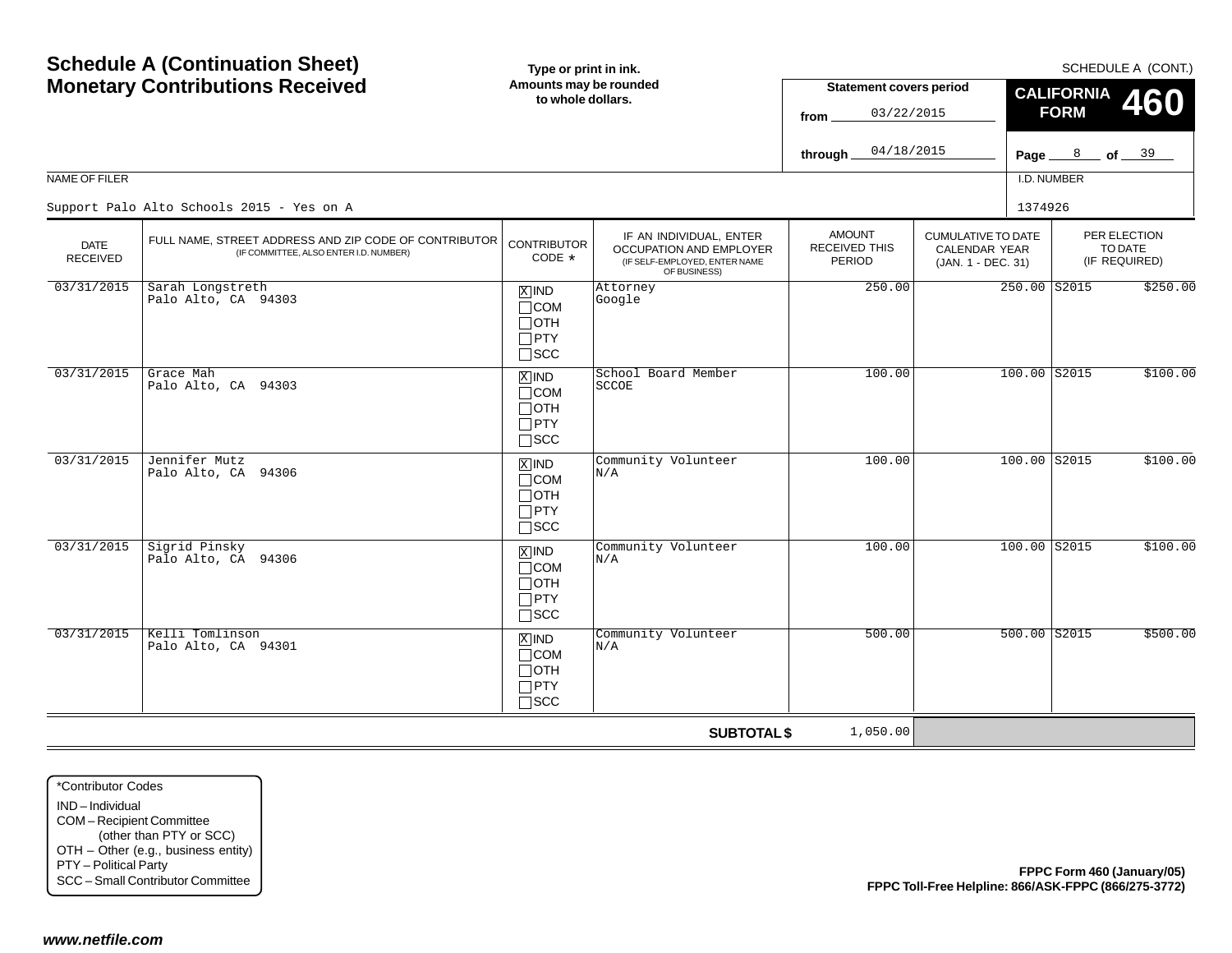|                                                                                                             | <b>Schedule A (Continuation Sheet)</b>                                                              | Type or print in ink.                                                             |                                                                                                     |                                                 |                                                                         |                   | SCHEDULE A (CONT.)                       |
|-------------------------------------------------------------------------------------------------------------|-----------------------------------------------------------------------------------------------------|-----------------------------------------------------------------------------------|-----------------------------------------------------------------------------------------------------|-------------------------------------------------|-------------------------------------------------------------------------|-------------------|------------------------------------------|
|                                                                                                             | <b>Monetary Contributions Received</b>                                                              | Amounts may be rounded<br>to whole dollars.                                       |                                                                                                     | <b>Statement covers period</b>                  |                                                                         | <b>CALIFORNIA</b> | <b>460</b>                               |
|                                                                                                             |                                                                                                     |                                                                                   |                                                                                                     | 03/22/2015<br>from                              |                                                                         | <b>FORM</b>       |                                          |
|                                                                                                             |                                                                                                     |                                                                                   |                                                                                                     | 04/18/2015<br>through                           |                                                                         |                   | Page $9$ of $39$                         |
| NAME OF FILER                                                                                               |                                                                                                     |                                                                                   |                                                                                                     |                                                 |                                                                         | I.D. NUMBER       |                                          |
|                                                                                                             | Support Palo Alto Schools 2015 - Yes on A                                                           |                                                                                   |                                                                                                     |                                                 | 1374926                                                                 |                   |                                          |
| <b>DATE</b><br><b>RECEIVED</b>                                                                              | FULL NAME, STREET ADDRESS AND ZIP CODE OF CONTRIBUTOR<br>(IF COMMITTEE, ALSO ENTER I.D. NUMBER)     | <b>CONTRIBUTOR</b><br>CODE *                                                      | IF AN INDIVIDUAL, ENTER<br>OCCUPATION AND EMPLOYER<br>(IF SELF-EMPLOYED, ENTER NAME<br>OF BUSINESS) | <b>AMOUNT</b><br><b>RECEIVED THIS</b><br>PERIOD | <b>CUMULATIVE TO DATE</b><br><b>CALENDAR YEAR</b><br>(JAN. 1 - DEC. 31) |                   | PER ELECTION<br>TO DATE<br>(IF REQUIRED) |
| 04/01/2015                                                                                                  | Susan Kim<br>Palo Alto, CA 94303                                                                    | $X$ IND<br>$\Box$ COM<br>$\Box$ OTH<br>$\Box$ PTY<br>$\square$ SCC                | Community Volunteer<br>N/A                                                                          | 100.00                                          |                                                                         | $100.00$ S2015    | \$100.00                                 |
| 04/01/2015                                                                                                  | Kimberly Klikoff<br>Palo Alto, CA 94301                                                             | $X$ IND<br>$\Box$ COM<br>$\Box$ OTH<br>$\Box$ PTY<br>$\square$ SCC                | Community Volunteer<br>N/A                                                                          | 1,000.00                                        | $1,000.00$ S2015                                                        |                   | \$1,000.00                               |
| 04/01/2015                                                                                                  | Diana Lee<br>Palo Alto, CA 94303                                                                    | $X$ IND<br>$\Box$ COM<br>$\Box$ OTH<br>$\Box$ PTY<br>$\square$ SCC                | Community Volunteer<br>N/A                                                                          | 2,500.00                                        | 2,500.00 S2015                                                          |                   | \$2,500.00                               |
| 04/01/2015                                                                                                  | Susie Levine<br>Palo Alto, CA 94301                                                                 | $\boxed{\text{X}}$ IND<br>$\Box$ COM<br>$\Box$ OTH<br>$\Box$ PTY<br>$\square$ SCC | Community Volunteer<br>N/A                                                                          | 500.00                                          |                                                                         | 500.00 S2015      | \$500.00                                 |
| 04/02/2015                                                                                                  | Rebecca Fox<br>Palo Alto, CA 94301                                                                  | $X$ IND<br>$\Box$ COM<br>$\Box$ OTH<br>$\Box$ PTY<br>$\square$ SCC                | Community Volunteer<br>N/A                                                                          | 100.00                                          |                                                                         | $100.00$ $S2015$  | \$100.00                                 |
|                                                                                                             |                                                                                                     |                                                                                   | <b>SUBTOTAL \$</b>                                                                                  | 4,200.00                                        |                                                                         |                   |                                          |
| *Contributor Codes<br>IND-Individual<br>COM-Recipient Committee<br>PTY - Political Party<br>www.netfile.com | (other than PTY or SCC)<br>OTH - Other (e.g., business entity)<br>SCC - Small Contributor Committee |                                                                                   |                                                                                                     |                                                 | FPPC Toll-Free Helpline: 866/ASK-FPPC (866/275-3772)                    |                   | FPPC Form 460 (January/05)               |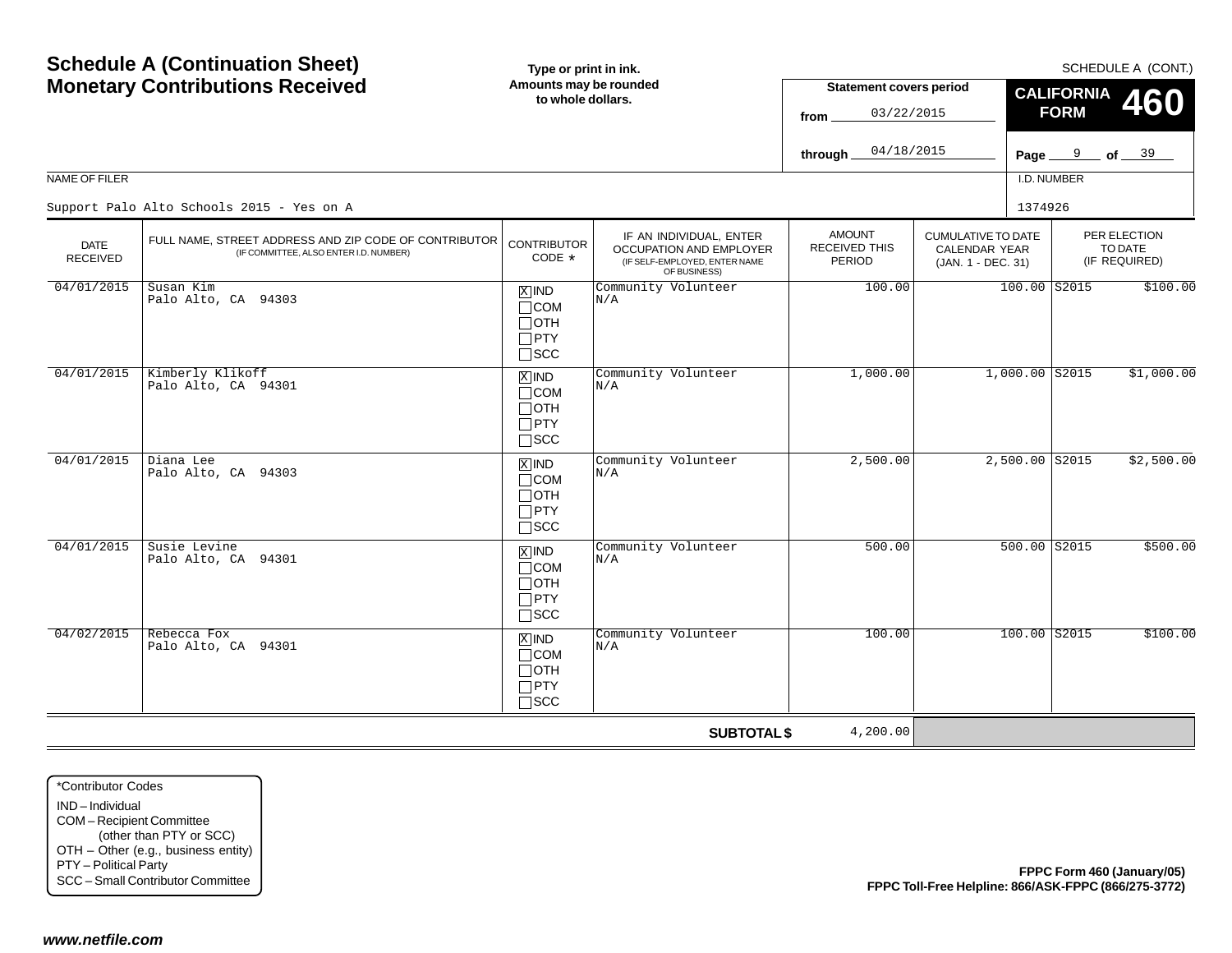|                                                                                                             | <b>Schedule A (Continuation Sheet)</b>                                                              | Type or print in ink.                                              |                                                                                                     |                                          |                                                                         |                  |                   |                                                  | SCHEDULE A (CONT.)         |
|-------------------------------------------------------------------------------------------------------------|-----------------------------------------------------------------------------------------------------|--------------------------------------------------------------------|-----------------------------------------------------------------------------------------------------|------------------------------------------|-------------------------------------------------------------------------|------------------|-------------------|--------------------------------------------------|----------------------------|
|                                                                                                             | <b>Monetary Contributions Received</b>                                                              | Amounts may be rounded<br>to whole dollars.                        |                                                                                                     | <b>Statement covers period</b>           |                                                                         |                  | <b>CALIFORNIA</b> |                                                  |                            |
|                                                                                                             |                                                                                                     |                                                                    |                                                                                                     | 03/22/2015<br>from                       |                                                                         |                  | <b>FORM</b>       |                                                  | <b>460</b>                 |
|                                                                                                             |                                                                                                     |                                                                    |                                                                                                     |                                          |                                                                         |                  |                   |                                                  |                            |
|                                                                                                             |                                                                                                     |                                                                    |                                                                                                     | 04/18/2015<br>through                    |                                                                         | Page $\equiv$    |                   | $\frac{10}{\text{of}}$ of $\frac{39}{\text{of}}$ |                            |
| NAME OF FILER                                                                                               |                                                                                                     |                                                                    |                                                                                                     |                                          |                                                                         | I.D. NUMBER      |                   |                                                  |                            |
|                                                                                                             | Support Palo Alto Schools 2015 - Yes on A                                                           |                                                                    |                                                                                                     |                                          |                                                                         | 1374926          |                   |                                                  |                            |
| <b>DATE</b><br><b>RECEIVED</b>                                                                              | FULL NAME, STREET ADDRESS AND ZIP CODE OF CONTRIBUTOR<br>(IF COMMITTEE, ALSO ENTER I.D. NUMBER)     | <b>CONTRIBUTOR</b><br>CODE *                                       | IF AN INDIVIDUAL, ENTER<br>OCCUPATION AND EMPLOYER<br>(IF SELF-EMPLOYED, ENTER NAME<br>OF BUSINESS) | <b>AMOUNT</b><br>RECEIVED THIS<br>PERIOD | <b>CUMULATIVE TO DATE</b><br><b>CALENDAR YEAR</b><br>(JAN. 1 - DEC. 31) |                  |                   | PER ELECTION<br>TO DATE<br>(IF REQUIRED)         |                            |
| 04/02/2015                                                                                                  | Diana Walsh<br>Palo Alto, CA 94301                                                                  | $X$ IND<br>$\Box$ COM<br>$\Box$ OTH<br>$\Box$ PTY<br>$\square$ SCC | Writer<br>Self                                                                                      | 500.00                                   |                                                                         | $500.00$ $S2015$ |                   |                                                  | \$500.00                   |
| 04/03/2015                                                                                                  | Gates Land Company<br>Palo Alto, CA 94301                                                           | $\Box$ IND<br>$\Box$ COM<br>$X$ OTH<br>$\Box$ PTY<br>$\Box$<br>SCC |                                                                                                     | 2,500.00                                 |                                                                         |                  | $2,500.00$ S2015  |                                                  | \$2,500.00                 |
| 04/03/2015                                                                                                  | Keenan Land Company<br>Palo Alto, CA 94301                                                          | $\Box$ IND<br>$\Box$ COM<br>$X$ OTH<br>$\Box$ PTY<br>$\square$ SCC |                                                                                                     | 2,500.00                                 |                                                                         |                  | $2,500.00$ S2015  |                                                  | \$2,500.00                 |
| 04/04/2015                                                                                                  | Carole Alvarado<br>Palo Alto, CA 94303                                                              | $X$ IND<br>$\Box$ COM<br>$\Box$ OTH<br>$\Box$ PTY<br>$\square$ SCC | Community Volunteer<br>N/A                                                                          | 300.00                                   |                                                                         |                  | 300.00 S2015      |                                                  | \$300.00                   |
| 04/05/2015                                                                                                  | Addison School PTA<br>Palo Alto, CA 94301                                                           | $\Box$ IND<br>$\Box$ COM<br>$X$ OTH<br>$\Box$ PTY<br>$\square$ SCC |                                                                                                     | 999.00                                   |                                                                         |                  | $999.00$ S2015    |                                                  | \$999.00                   |
|                                                                                                             |                                                                                                     |                                                                    | <b>SUBTOTAL \$</b>                                                                                  | 6,799.00                                 |                                                                         |                  |                   |                                                  |                            |
| *Contributor Codes<br>IND-Individual<br>COM-Recipient Committee<br>PTY - Political Party<br>www.netfile.com | (other than PTY or SCC)<br>OTH - Other (e.g., business entity)<br>SCC - Small Contributor Committee |                                                                    |                                                                                                     |                                          | FPPC Toll-Free Helpline: 866/ASK-FPPC (866/275-3772)                    |                  |                   |                                                  | FPPC Form 460 (January/05) |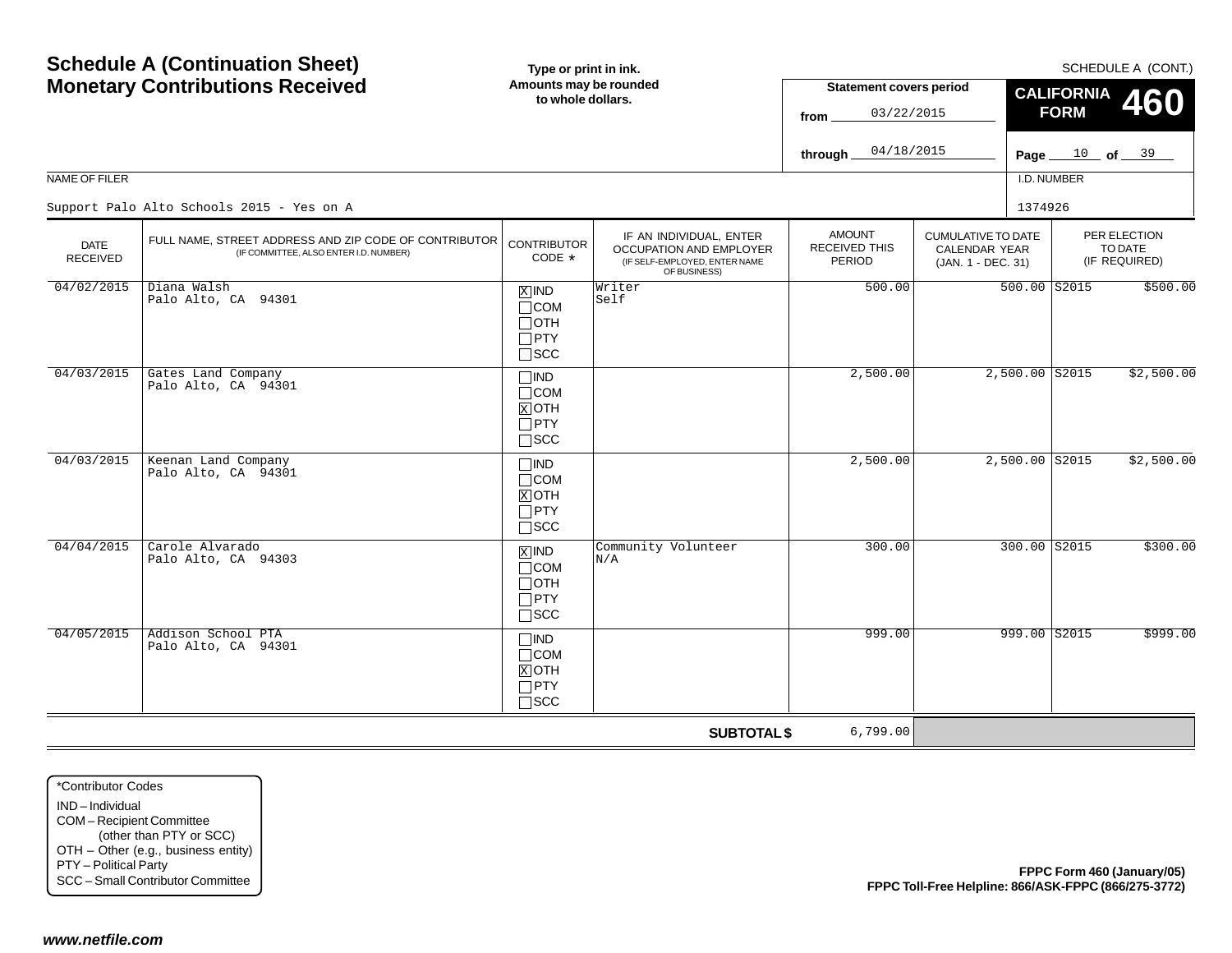|                                                                                                             | <b>Schedule A (Continuation Sheet)</b>                                                              | Type or print in ink.                                              |                                                                                                     |                                                      |                                                                         |                                  |                                          | SCHEDULE A (CONT.)         |
|-------------------------------------------------------------------------------------------------------------|-----------------------------------------------------------------------------------------------------|--------------------------------------------------------------------|-----------------------------------------------------------------------------------------------------|------------------------------------------------------|-------------------------------------------------------------------------|----------------------------------|------------------------------------------|----------------------------|
|                                                                                                             | <b>Monetary Contributions Received</b>                                                              | Amounts may be rounded<br>to whole dollars.                        |                                                                                                     | <b>Statement covers period</b><br>03/22/2015<br>from |                                                                         | <b>CALIFORNIA</b><br><b>FORM</b> |                                          | <b>460</b>                 |
|                                                                                                             |                                                                                                     |                                                                    |                                                                                                     | 04/18/2015<br>through                                |                                                                         | Page $11$ of $39$                |                                          |                            |
| NAME OF FILER                                                                                               |                                                                                                     |                                                                    |                                                                                                     |                                                      |                                                                         | I.D. NUMBER                      |                                          |                            |
|                                                                                                             | Support Palo Alto Schools 2015 - Yes on A                                                           |                                                                    |                                                                                                     |                                                      |                                                                         | 1374926                          |                                          |                            |
| <b>DATE</b><br><b>RECEIVED</b>                                                                              | FULL NAME, STREET ADDRESS AND ZIP CODE OF CONTRIBUTOR<br>(IF COMMITTEE, ALSO ENTER I.D. NUMBER)     | <b>CONTRIBUTOR</b><br>CODE *                                       | IF AN INDIVIDUAL, ENTER<br>OCCUPATION AND EMPLOYER<br>(IF SELF-EMPLOYED, ENTER NAME<br>OF BUSINESS) | <b>AMOUNT</b><br>RECEIVED THIS<br><b>PERIOD</b>      | <b>CUMULATIVE TO DATE</b><br><b>CALENDAR YEAR</b><br>(JAN. 1 - DEC. 31) |                                  | PER ELECTION<br>TO DATE<br>(IF REQUIRED) |                            |
| 04/05/2015                                                                                                  | Alan Bien<br>Los Altos Hills, CA 94022                                                              | $X$ IND<br>$\Box$ COM<br>$\Box$ OTH<br>$\Box$ PTY<br>$\square$ SCC | Realtor<br>Sereno Realty                                                                            | 200.00                                               |                                                                         | 200.00 S2015                     |                                          | \$200.00                   |
| 04/05/2015                                                                                                  | Cheryl Foung<br>Stanford, CA 94305                                                                  | $X$ IND<br>$\Box$ COM<br>$\Box$ OTH<br>$\Box$ PTY<br>$\square$ SCC | Lawyer<br>Wilson Sonsini Goodrich &<br>Rosati                                                       | 150.00                                               |                                                                         | 150.00 S2015                     |                                          | \$150.00                   |
| 04/05/2015                                                                                                  | Margaret Harrington<br>Palo Alto, CA 94303                                                          | $X$ IND<br>$\Box$ COM<br>$\Box$ OTH<br>$\Box$ PTY<br>$\square$ SCC | Retired<br>N/A                                                                                      | 250.00                                               |                                                                         | 250.00 S2015                     |                                          | \$250.00                   |
| 04/05/2015                                                                                                  | Barbara Sih Klausner<br>Stanford, CA 94305                                                          | $X$ IND<br>$\Box$ COM<br>$\Box$ OTH<br>$\Box$ PTY<br>$\square$ SCC | Executive Director<br>DreamCathers                                                                  | 150.00                                               |                                                                         | 150.00 S2015                     |                                          | \$150.00                   |
| 04/05/2015                                                                                                  | Nancy Krop<br>Palo Alto, CA 94306                                                                   | $X$ IND<br>$\Box$ COM<br>$\Box$ OTH<br>$\Box$ PTY<br>$\Box$<br>SCC | Attorney<br>Law Offices of Nancy G<br>Krop                                                          | 100.00                                               |                                                                         | $100.00$ S2015                   |                                          | \$100.00                   |
|                                                                                                             |                                                                                                     |                                                                    | <b>SUBTOTAL \$</b>                                                                                  | 850.00                                               |                                                                         |                                  |                                          |                            |
| *Contributor Codes<br>IND-Individual<br>COM-Recipient Committee<br>PTY - Political Party<br>www.netfile.com | (other than PTY or SCC)<br>OTH - Other (e.g., business entity)<br>SCC - Small Contributor Committee |                                                                    |                                                                                                     |                                                      | FPPC Toll-Free Helpline: 866/ASK-FPPC (866/275-3772)                    |                                  |                                          | FPPC Form 460 (January/05) |
|                                                                                                             |                                                                                                     |                                                                    |                                                                                                     |                                                      |                                                                         |                                  |                                          |                            |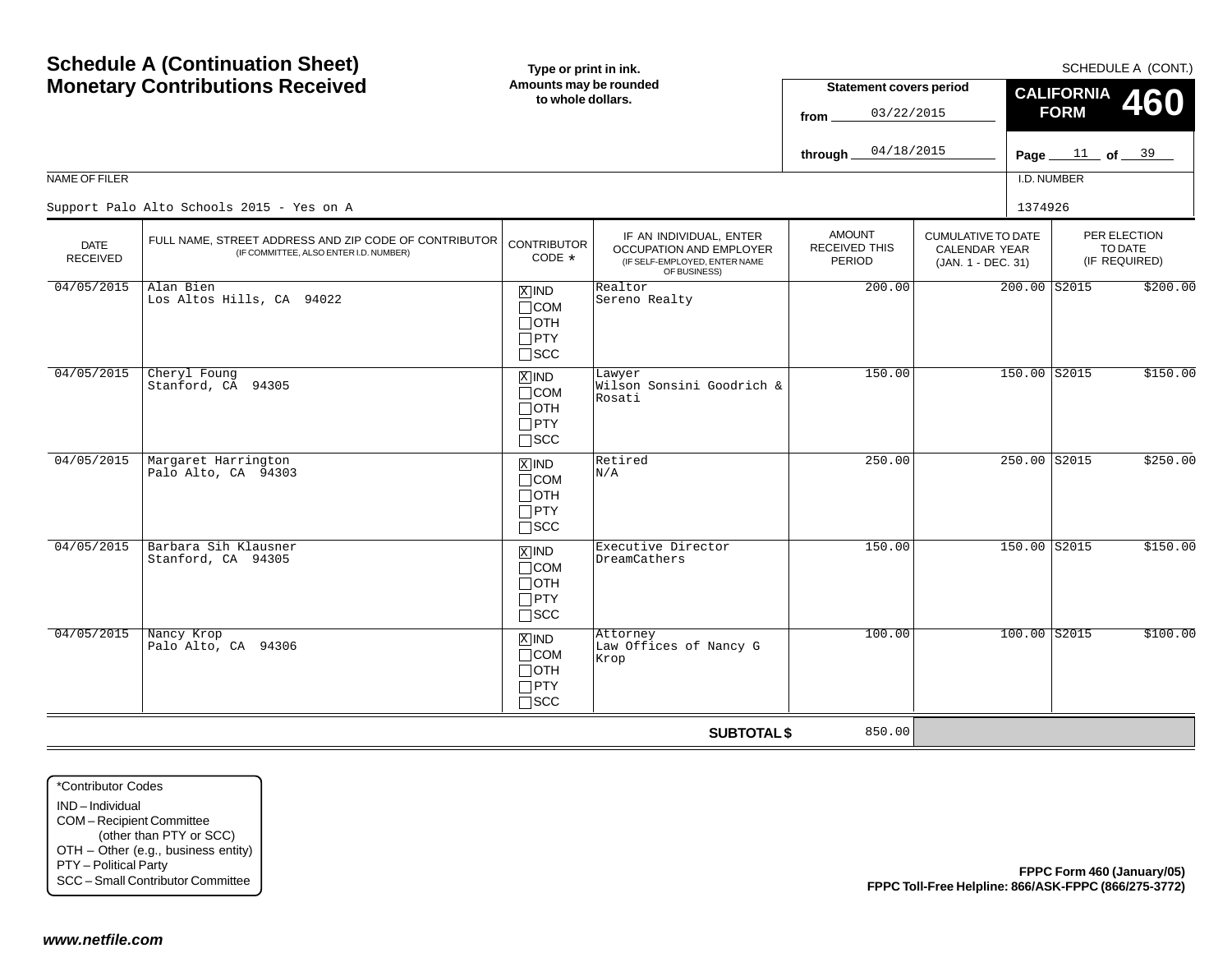|                                                                                                             | <b>Schedule A (Continuation Sheet)</b>                                                              | Type or print in ink.                                              |                                                                                                     |                                                        |                                                                         |                   | SCHEDULE A (CONT.)                       |
|-------------------------------------------------------------------------------------------------------------|-----------------------------------------------------------------------------------------------------|--------------------------------------------------------------------|-----------------------------------------------------------------------------------------------------|--------------------------------------------------------|-------------------------------------------------------------------------|-------------------|------------------------------------------|
|                                                                                                             | <b>Monetary Contributions Received</b>                                                              | Amounts may be rounded<br>to whole dollars.                        |                                                                                                     | <b>Statement covers period</b>                         |                                                                         | <b>CALIFORNIA</b> | <b>460</b>                               |
|                                                                                                             |                                                                                                     |                                                                    |                                                                                                     | 03/22/2015<br>from                                     |                                                                         | <b>FORM</b>       |                                          |
|                                                                                                             |                                                                                                     |                                                                    |                                                                                                     | 04/18/2015<br>through                                  |                                                                         |                   | Page $12$ of $39$                        |
| NAME OF FILER                                                                                               |                                                                                                     |                                                                    |                                                                                                     |                                                        |                                                                         | I.D. NUMBER       |                                          |
|                                                                                                             | Support Palo Alto Schools 2015 - Yes on A                                                           |                                                                    |                                                                                                     |                                                        | 1374926                                                                 |                   |                                          |
| <b>DATE</b><br><b>RECEIVED</b>                                                                              | FULL NAME, STREET ADDRESS AND ZIP CODE OF CONTRIBUTOR<br>(IF COMMITTEE, ALSO ENTER I.D. NUMBER)     | <b>CONTRIBUTOR</b><br>CODE *                                       | IF AN INDIVIDUAL, ENTER<br>OCCUPATION AND EMPLOYER<br>(IF SELF-EMPLOYED, ENTER NAME<br>OF BUSINESS) | <b>AMOUNT</b><br><b>RECEIVED THIS</b><br><b>PERIOD</b> | <b>CUMULATIVE TO DATE</b><br><b>CALENDAR YEAR</b><br>(JAN. 1 - DEC. 31) |                   | PER ELECTION<br>TO DATE<br>(IF REQUIRED) |
| 04/05/2015                                                                                                  | Stephen Levy<br>Palo Alto, CA 94301                                                                 | $X$ IND<br>$\Box$ COM<br>$\Box$ OTH<br>$\Box$ PTY<br>$\square$ SCC | Economist<br>Center for Continuing<br>Study of the California<br>Economy                            | 250.00                                                 | 250.00 S2015                                                            |                   | \$250.00                                 |
| 04/05/2015                                                                                                  | Julie Lythcott-Haims<br>Palo Alto, CA 94306                                                         | $X$ IND<br>$\Box$ COM<br>$\Box$ OTH<br>$\Box$ PTY<br>$\square$ SCC | Author<br>Self                                                                                      | 500.00                                                 | 500.00 S2015                                                            |                   | \$500.00                                 |
| 04/05/2015                                                                                                  | Barbara Stroud<br>Palo Alto, CA 94303                                                               | $X$ IND<br>$\Box$ COM<br>$\Box$ OTH<br>$\Box$ PTY<br>$\square$ SCC | Psychologist<br>Self Employed,<br>DrBarbaraStroud.com                                               | 100.00                                                 | 100.00 S2015                                                            |                   | \$100.00                                 |
| 04/06/2015                                                                                                  | Barbara Spreng<br>Palo Alto, CA 94303                                                               | $X$ IND<br>$\Box$ COM<br>$\Box$ OTH<br>$\Box$ PTY<br>$\square$ SCC | Retired<br>N/A                                                                                      | 100.00                                                 | $100.00$ S2015                                                          |                   | \$100.00                                 |
| 04/07/2015                                                                                                  | Susan Scheel<br>Palo Alto, CA 94303                                                                 | $X$ IND<br>$\Box$ COM<br>$\Box$ OTH<br>$\Box$ PTY<br>$\Box$ scc    | <b>EVP</b><br>Symantec                                                                              | 250.00                                                 | $250.00$ S2015                                                          |                   | \$250.00                                 |
|                                                                                                             |                                                                                                     |                                                                    | <b>SUBTOTAL \$</b>                                                                                  | 1,200.00                                               |                                                                         |                   |                                          |
| *Contributor Codes<br>IND-Individual<br>COM-Recipient Committee<br>PTY - Political Party<br>www.netfile.com | (other than PTY or SCC)<br>OTH - Other (e.g., business entity)<br>SCC - Small Contributor Committee |                                                                    |                                                                                                     |                                                        | FPPC Toll-Free Helpline: 866/ASK-FPPC (866/275-3772)                    |                   | FPPC Form 460 (January/05)               |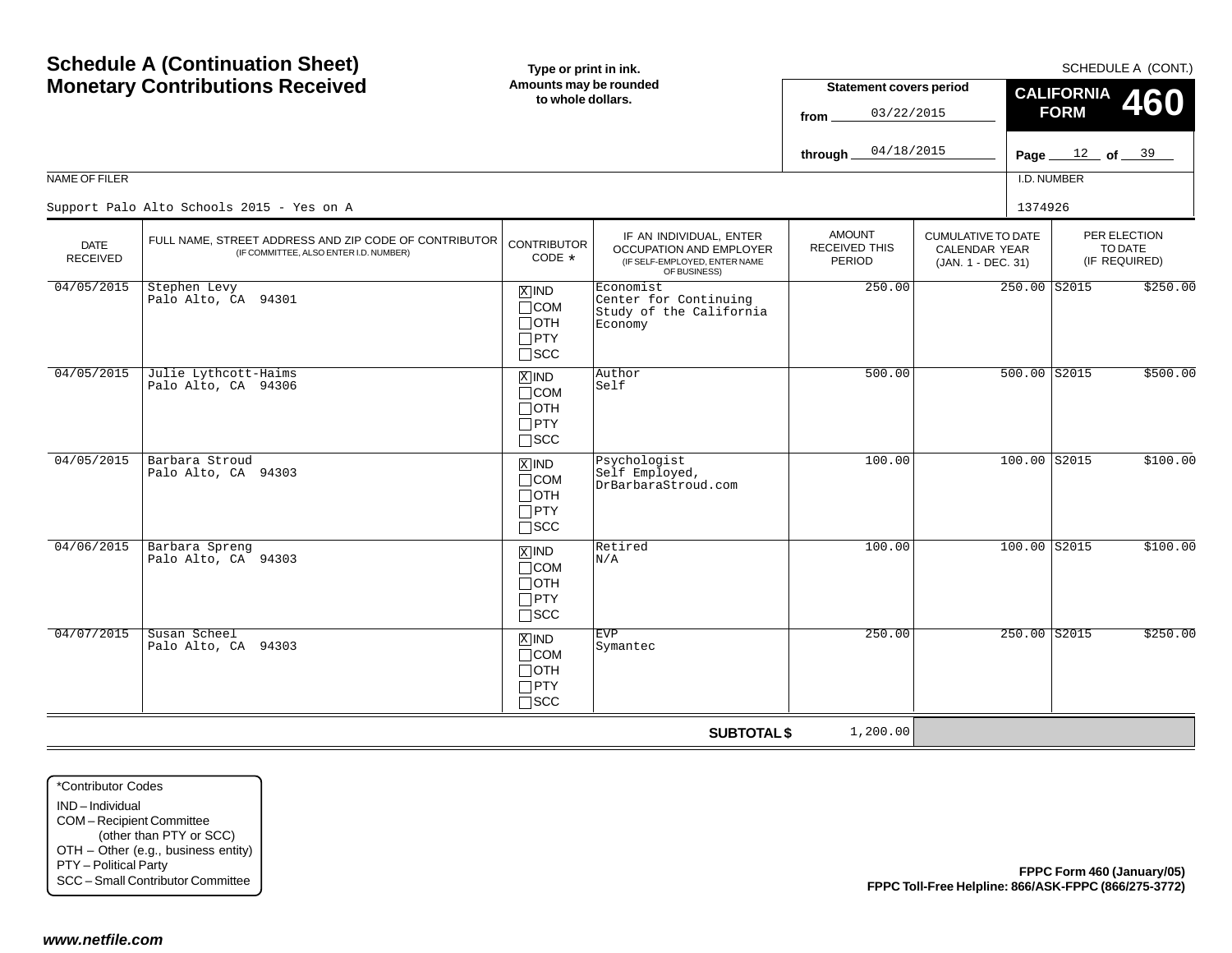|                                                                                                             | <b>Schedule A (Continuation Sheet)</b>                                                              | Type or print in ink.                                                             |                                                                                                     |                                                 |                                                                         |                   | SCHEDULE A (CONT.)                       |
|-------------------------------------------------------------------------------------------------------------|-----------------------------------------------------------------------------------------------------|-----------------------------------------------------------------------------------|-----------------------------------------------------------------------------------------------------|-------------------------------------------------|-------------------------------------------------------------------------|-------------------|------------------------------------------|
|                                                                                                             | <b>Monetary Contributions Received</b>                                                              | Amounts may be rounded<br>to whole dollars.                                       |                                                                                                     | <b>Statement covers period</b>                  |                                                                         | <b>CALIFORNIA</b> | <b>460</b>                               |
|                                                                                                             |                                                                                                     |                                                                                   |                                                                                                     | 03/22/2015<br>from                              |                                                                         | <b>FORM</b>       |                                          |
|                                                                                                             |                                                                                                     |                                                                                   |                                                                                                     | 04/18/2015<br>through                           |                                                                         |                   | Page $13$ of $39$                        |
| NAME OF FILER                                                                                               |                                                                                                     |                                                                                   |                                                                                                     |                                                 |                                                                         | I.D. NUMBER       |                                          |
|                                                                                                             | Support Palo Alto Schools 2015 - Yes on A                                                           |                                                                                   |                                                                                                     |                                                 | 1374926                                                                 |                   |                                          |
| <b>DATE</b><br><b>RECEIVED</b>                                                                              | FULL NAME, STREET ADDRESS AND ZIP CODE OF CONTRIBUTOR<br>(IF COMMITTEE, ALSO ENTER I.D. NUMBER)     | <b>CONTRIBUTOR</b><br>CODE *                                                      | IF AN INDIVIDUAL, ENTER<br>OCCUPATION AND EMPLOYER<br>(IF SELF-EMPLOYED, ENTER NAME<br>OF BUSINESS) | <b>AMOUNT</b><br><b>RECEIVED THIS</b><br>PERIOD | <b>CUMULATIVE TO DATE</b><br><b>CALENDAR YEAR</b><br>(JAN. 1 - DEC. 31) |                   | PER ELECTION<br>TO DATE<br>(IF REQUIRED) |
| 04/09/2015                                                                                                  | Bill Busse<br>Palo Alto, CA 94301                                                                   | $X$ IND<br>$\Box$ COM<br>$\Box$ OTH<br>$\Box$ PTY<br>$\square$ SCC                | Community Volunteer<br>N/A                                                                          | 150.00                                          | 150.00 S2015                                                            |                   | \$150.00                                 |
| 04/10/2015                                                                                                  | Catherine Foster<br>Palo Alto, CA 94303                                                             | $X$ IND<br>$\Box$ COM<br>$\Box$ OTH<br>$\Box$ PTY<br>$\square$ SCC                | Nonprofit executive<br>Westly Foundation                                                            | 100.00                                          | $100.00$ S2015                                                          |                   | \$100.00                                 |
| 04/10/2015                                                                                                  | Joshua Selo<br>Mountain View, CA 94043                                                              | $X$ IND<br>$\Box$ COM<br>$\Box$ OTH<br>$\Box$ PTY<br>$\square$ SCC                | Nonprofit Staff<br>YMCA                                                                             | 100.00                                          | 100.00 S2015                                                            |                   | \$100.00                                 |
| 04/10/2015                                                                                                  | Mae Tinklenberg<br>Palo Alto, CA 94303                                                              | $\boxed{\text{X}}$ IND<br>$\Box$ COM<br>$\Box$ OTH<br>$\Box$ PTY<br>$\square$ SCC | Physician<br>Stanford                                                                               | 100.00                                          | 100.00 S2015                                                            |                   | \$100.00                                 |
| 04/10/2015                                                                                                  | Doree Tschudy<br>Palo Alto, CA 94303                                                                | $X$ IND<br>$\Box$ COM<br>$\Box$ OTH<br>$\Box$ PTY<br>$\Box$ scc                   | Teacher Librarian<br>PAUSD                                                                          | 100.00                                          | $100.00$ $S2015$                                                        |                   | \$100.00                                 |
|                                                                                                             |                                                                                                     |                                                                                   | <b>SUBTOTAL \$</b>                                                                                  | 550.00                                          |                                                                         |                   |                                          |
| *Contributor Codes<br>IND-Individual<br>COM-Recipient Committee<br>PTY - Political Party<br>www.netfile.com | (other than PTY or SCC)<br>OTH - Other (e.g., business entity)<br>SCC - Small Contributor Committee |                                                                                   |                                                                                                     |                                                 | FPPC Toll-Free Helpline: 866/ASK-FPPC (866/275-3772)                    |                   | FPPC Form 460 (January/05)               |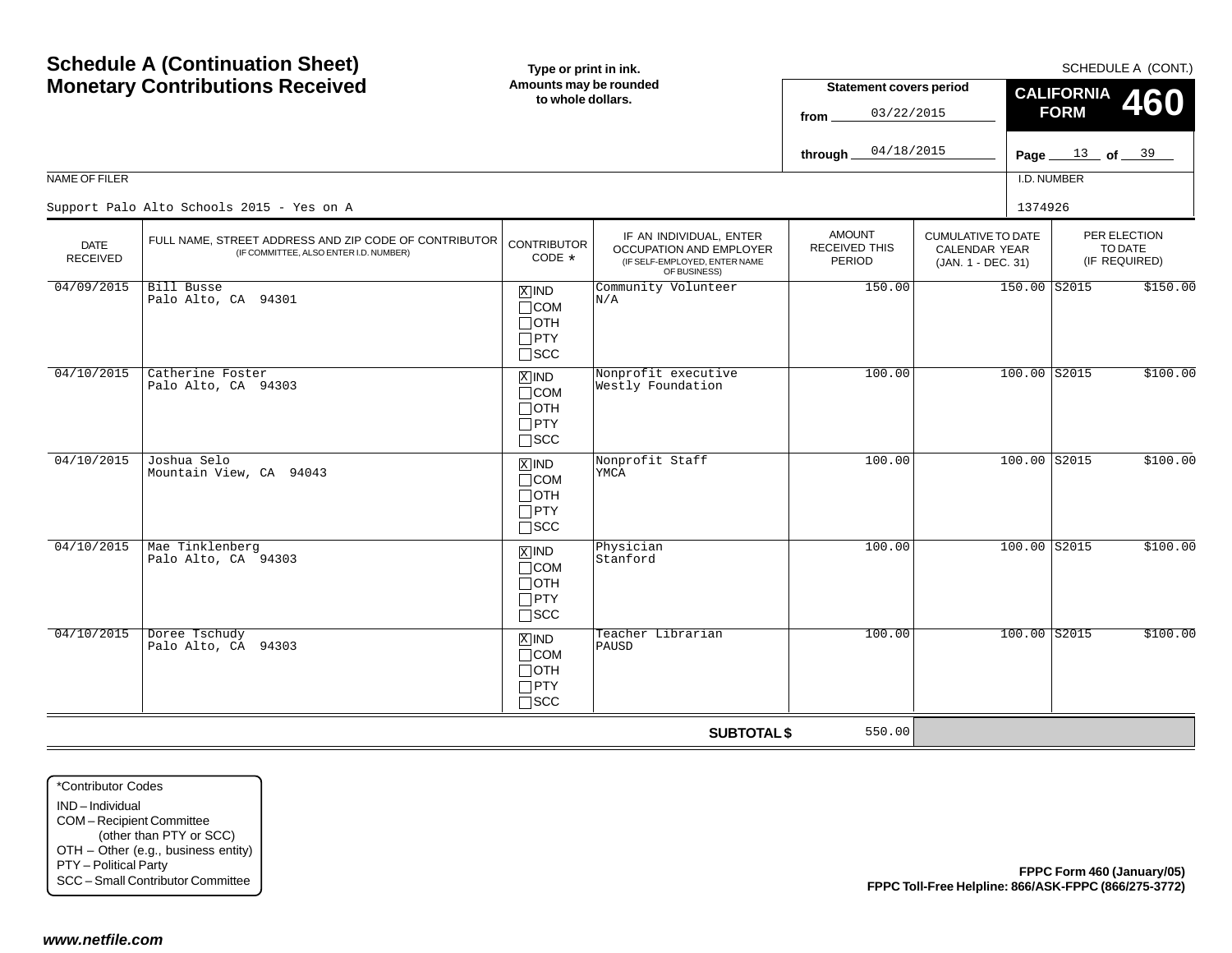|                                                                                                             | <b>Schedule A (Continuation Sheet)</b>                                                              | Type or print in ink.                                              |                                                                                                     |                                                 |                                                                         |                   |                                          | SCHEDULE A (CONT.)         |
|-------------------------------------------------------------------------------------------------------------|-----------------------------------------------------------------------------------------------------|--------------------------------------------------------------------|-----------------------------------------------------------------------------------------------------|-------------------------------------------------|-------------------------------------------------------------------------|-------------------|------------------------------------------|----------------------------|
|                                                                                                             | <b>Monetary Contributions Received</b>                                                              | Amounts may be rounded<br>to whole dollars.                        |                                                                                                     | <b>Statement covers period</b>                  |                                                                         | <b>CALIFORNIA</b> |                                          |                            |
|                                                                                                             |                                                                                                     |                                                                    |                                                                                                     | 03/22/2015<br>from                              |                                                                         | <b>FORM</b>       |                                          | 460                        |
|                                                                                                             |                                                                                                     |                                                                    |                                                                                                     | 04/18/2015<br>through                           |                                                                         | Page $14$ of $39$ |                                          |                            |
| NAME OF FILER                                                                                               |                                                                                                     |                                                                    |                                                                                                     |                                                 |                                                                         | I.D. NUMBER       |                                          |                            |
|                                                                                                             | Support Palo Alto Schools 2015 - Yes on A                                                           |                                                                    |                                                                                                     |                                                 |                                                                         | 1374926           |                                          |                            |
| <b>DATE</b><br><b>RECEIVED</b>                                                                              | FULL NAME, STREET ADDRESS AND ZIP CODE OF CONTRIBUTOR<br>(IF COMMITTEE, ALSO ENTER I.D. NUMBER)     | <b>CONTRIBUTOR</b><br>CODE *                                       | IF AN INDIVIDUAL, ENTER<br>OCCUPATION AND EMPLOYER<br>(IF SELF-EMPLOYED, ENTER NAME<br>OF BUSINESS) | <b>AMOUNT</b><br><b>RECEIVED THIS</b><br>PERIOD | <b>CUMULATIVE TO DATE</b><br><b>CALENDAR YEAR</b><br>(JAN. 1 - DEC. 31) |                   | PER ELECTION<br>TO DATE<br>(IF REQUIRED) |                            |
| 04/11/2015                                                                                                  | DLM Architecture<br>San Francisco, CA 94102                                                         | $\Box$ IND<br>$\Box$ COM<br>$X$ OTH<br>$\Box$ PTY<br>$\square$ SCC |                                                                                                     | 2,500.00                                        |                                                                         | $2,500.00$ S2015  |                                          | \$2,500.00                 |
| 04/11/2015                                                                                                  | Jonathan Foster<br>Palo Alto, CA 94303                                                              | $X$ IND<br>$\Box$ COM<br>$\Box$ OTH<br>$\Box$ PTY<br>$\square$ SCC | CFO<br>Risk IO                                                                                      | 150.00                                          |                                                                         | 150.00 S2015      |                                          | \$150.00                   |
| 04/11/2015                                                                                                  | Asha Guha<br>Los Altos Hills, CA 94022                                                              | $X$ IND<br>$\Box$ COM<br>$\Box$ OTH<br>$\Box$ PTY<br>$\square$ SCC | Community Volunteer<br>N/A                                                                          | 1,000.00                                        | $1,000.00$ S2015                                                        |                   |                                          | \$1,000.00                 |
| 04/11/2015                                                                                                  | Poms Landscaping<br>Half Moon Bay, CA 94019                                                         | $\Box$ IND<br>$\Box$ COM<br>$X$ OTH<br>$\Box$ PTY<br>$\square$ SCC |                                                                                                     | 300.00                                          |                                                                         | 300.00 S2015      |                                          | \$300.00                   |
| 04/11/2015                                                                                                  | The Leonard Wheeler Ely III Trust<br>Palo Alto, CA 94301                                            | $\Box$ IND<br>$\Box$ COM<br>$X$ OTH<br>$\Box$ PTY<br>$\Box$<br>SCC |                                                                                                     | 500.00                                          |                                                                         | $500.00$ $S2015$  |                                          | \$500.00                   |
|                                                                                                             |                                                                                                     |                                                                    | <b>SUBTOTAL \$</b>                                                                                  | 4,450.00                                        |                                                                         |                   |                                          |                            |
| *Contributor Codes<br>IND-Individual<br>COM-Recipient Committee<br>PTY - Political Party<br>www.netfile.com | (other than PTY or SCC)<br>OTH - Other (e.g., business entity)<br>SCC - Small Contributor Committee |                                                                    |                                                                                                     |                                                 | FPPC Toll-Free Helpline: 866/ASK-FPPC (866/275-3772)                    |                   |                                          | FPPC Form 460 (January/05) |
|                                                                                                             |                                                                                                     |                                                                    |                                                                                                     |                                                 |                                                                         |                   |                                          |                            |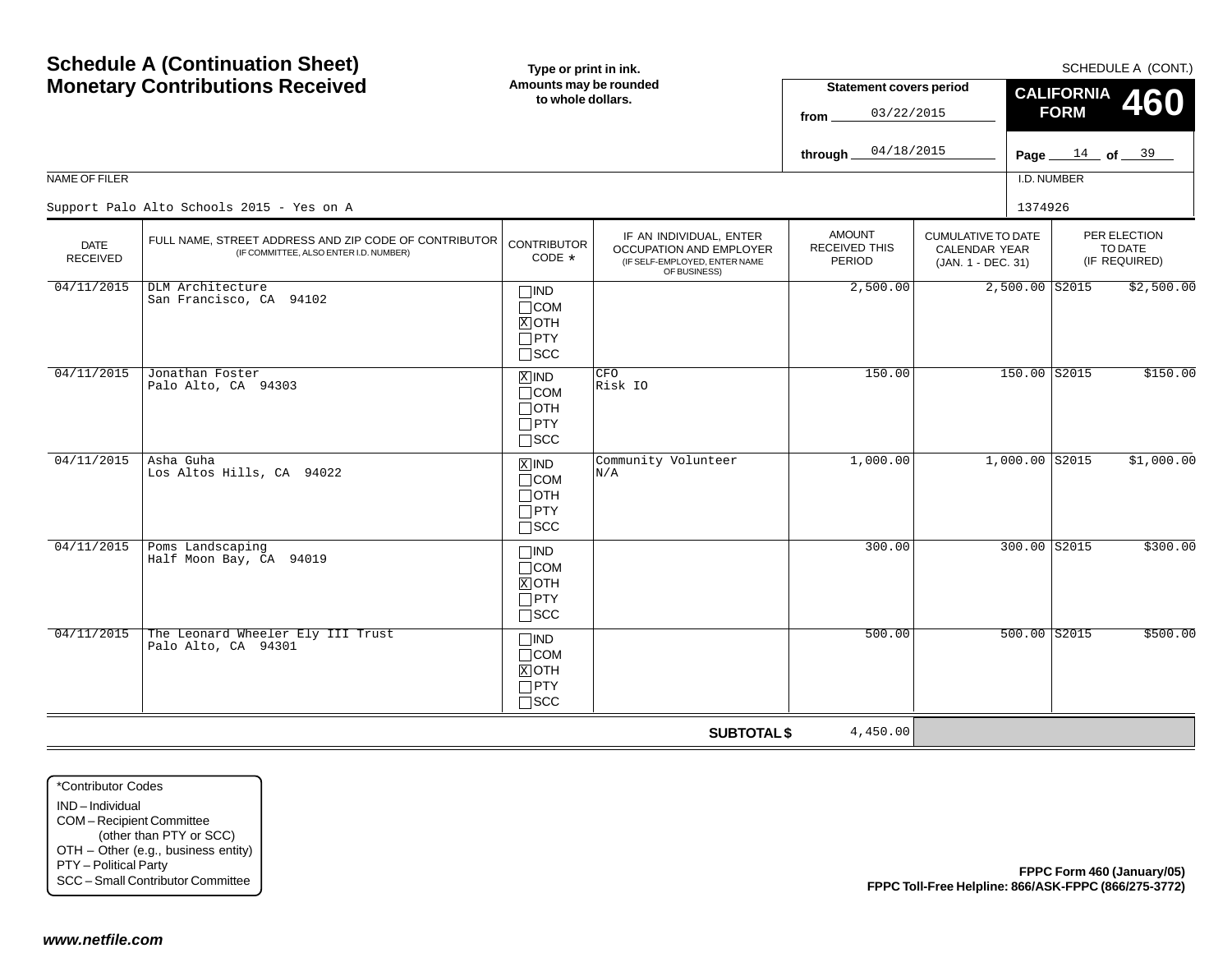|                                                                                                             | <b>Schedule A (Continuation Sheet)</b>                                                              | Type or print in ink.                                              |                                                                                                     |                                                        |                                                                         |                   | SCHEDULE A (CONT.)                       |
|-------------------------------------------------------------------------------------------------------------|-----------------------------------------------------------------------------------------------------|--------------------------------------------------------------------|-----------------------------------------------------------------------------------------------------|--------------------------------------------------------|-------------------------------------------------------------------------|-------------------|------------------------------------------|
|                                                                                                             | <b>Monetary Contributions Received</b>                                                              | Amounts may be rounded<br>to whole dollars.                        |                                                                                                     | <b>Statement covers period</b>                         |                                                                         | <b>CALIFORNIA</b> | 460                                      |
|                                                                                                             |                                                                                                     |                                                                    |                                                                                                     | 03/22/2015<br>from                                     |                                                                         | <b>FORM</b>       |                                          |
|                                                                                                             |                                                                                                     |                                                                    |                                                                                                     | 04/18/2015<br>through                                  | Page $\_$                                                               |                   | $\frac{15}{ }$ of $\frac{39}{ }$         |
| NAME OF FILER                                                                                               |                                                                                                     |                                                                    |                                                                                                     |                                                        |                                                                         | I.D. NUMBER       |                                          |
|                                                                                                             | Support Palo Alto Schools 2015 - Yes on A                                                           |                                                                    |                                                                                                     |                                                        |                                                                         | 1374926           |                                          |
| <b>DATE</b><br><b>RECEIVED</b>                                                                              | FULL NAME, STREET ADDRESS AND ZIP CODE OF CONTRIBUTOR<br>(IF COMMITTEE, ALSO ENTER I.D. NUMBER)     | <b>CONTRIBUTOR</b><br>CODE *                                       | IF AN INDIVIDUAL, ENTER<br>OCCUPATION AND EMPLOYER<br>(IF SELF-EMPLOYED, ENTER NAME<br>OF BUSINESS) | <b>AMOUNT</b><br><b>RECEIVED THIS</b><br><b>PERIOD</b> | <b>CUMULATIVE TO DATE</b><br><b>CALENDAR YEAR</b><br>(JAN. 1 - DEC. 31) |                   | PER ELECTION<br>TO DATE<br>(IF REQUIRED) |
| 04/11/2015                                                                                                  | Linda Verhulp<br>Palo Alto, CA 94303                                                                | $X$ IND<br>$\Box$ COM<br>$\Box$ OTH<br>$\Box$ PTY<br>$\Box$<br>SCC | Executive Director<br>Morgan Family Foundation                                                      | 150.00                                                 |                                                                         | 150.00 S2015      | \$150.00                                 |
| 04/11/2015                                                                                                  | Laarni von Ruden<br>Palo Alto, CA 94301                                                             | $X$ IND<br>$\Box$ COM<br>$\Box$ OTH<br>$\Box$ PTY<br>$\square$ SCC | Self Employed<br>Laarni vonRuden CPA                                                                | 100.00                                                 |                                                                         | 100.00 S2015      | \$100.00                                 |
| 04/13/2015                                                                                                  | Frances Codispoti<br>Los Altos Hills, CA 94022                                                      | $X$ IND<br>$\Box$ COM<br>$\Box$ OTH<br>$\Box$ PTY<br>$\square$ SCC | Community Volunteer<br>N/A                                                                          | 100.00                                                 |                                                                         | 100.00 S2015      | \$100.00                                 |
| 04/13/2015                                                                                                  | fs3 Hodges<br>San Clemente, CA 92673                                                                | $\Box$ IND<br>$\Box$ COM<br>$X$ OTH<br>$\Box$ PTY<br>$\square$ SCC |                                                                                                     | 2,500.00                                               |                                                                         | 2,500.00 S2015    | \$2,500.00                               |
| 04/13/2015                                                                                                  | Sonia Joshi<br>Palo Alto, CA 94301                                                                  | $X$ IND<br>$\Box$ COM<br>$\Box$ OTH<br>$\Box$ PTY<br>$\square$ SCC | Homemaker<br>N/A                                                                                    | 150.00                                                 |                                                                         | 150.00 S2015      | \$150.00                                 |
|                                                                                                             |                                                                                                     |                                                                    | <b>SUBTOTAL \$</b>                                                                                  | 3,000.00                                               |                                                                         |                   |                                          |
| *Contributor Codes<br>IND-Individual<br>COM-Recipient Committee<br>PTY - Political Party<br>www.netfile.com | (other than PTY or SCC)<br>OTH - Other (e.g., business entity)<br>SCC - Small Contributor Committee |                                                                    |                                                                                                     |                                                        | FPPC Toll-Free Helpline: 866/ASK-FPPC (866/275-3772)                    |                   | FPPC Form 460 (January/05)               |
|                                                                                                             |                                                                                                     |                                                                    |                                                                                                     |                                                        |                                                                         |                   |                                          |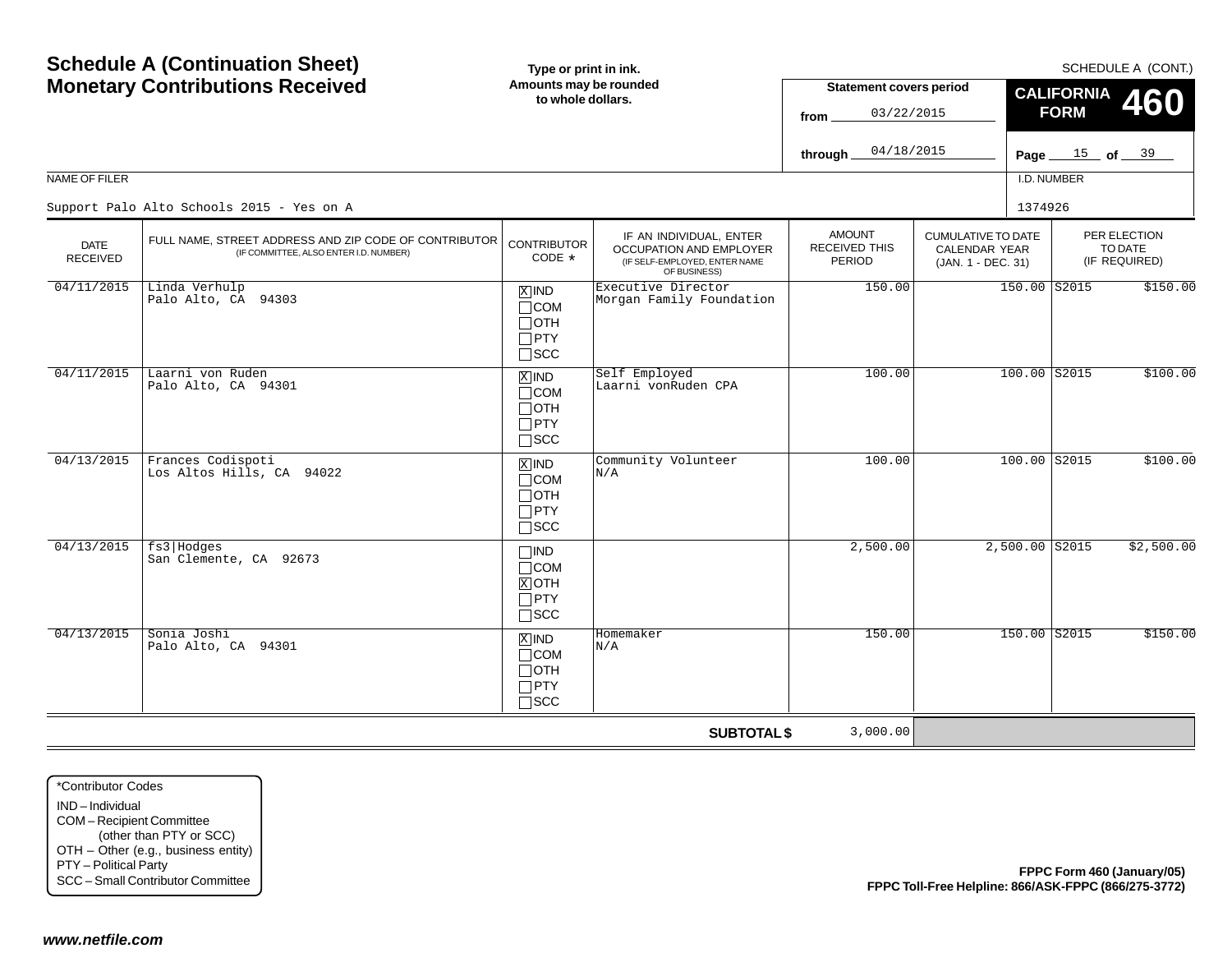|                                                                                                             | <b>Schedule A (Continuation Sheet)</b>                                                              | Type or print in ink.                                                             |                                                                                                     |                                                 |                                                                  |                   | SCHEDULE A (CONT.)                       |
|-------------------------------------------------------------------------------------------------------------|-----------------------------------------------------------------------------------------------------|-----------------------------------------------------------------------------------|-----------------------------------------------------------------------------------------------------|-------------------------------------------------|------------------------------------------------------------------|-------------------|------------------------------------------|
|                                                                                                             | <b>Monetary Contributions Received</b>                                                              | Amounts may be rounded<br>to whole dollars.                                       |                                                                                                     | <b>Statement covers period</b>                  |                                                                  | <b>CALIFORNIA</b> | <b>460</b>                               |
|                                                                                                             |                                                                                                     |                                                                                   |                                                                                                     | 03/22/2015<br>from                              |                                                                  | <b>FORM</b>       |                                          |
|                                                                                                             |                                                                                                     |                                                                                   |                                                                                                     | 04/18/2015<br>through                           |                                                                  |                   | <b>Page</b> $16$ of $39$                 |
| NAME OF FILER                                                                                               |                                                                                                     |                                                                                   |                                                                                                     |                                                 |                                                                  | I.D. NUMBER       |                                          |
|                                                                                                             | Support Palo Alto Schools 2015 - Yes on A                                                           |                                                                                   |                                                                                                     |                                                 | 1374926                                                          |                   |                                          |
| <b>DATE</b><br><b>RECEIVED</b>                                                                              | FULL NAME, STREET ADDRESS AND ZIP CODE OF CONTRIBUTOR<br>(IF COMMITTEE, ALSO ENTER I.D. NUMBER)     | <b>CONTRIBUTOR</b><br>CODE *                                                      | IF AN INDIVIDUAL, ENTER<br>OCCUPATION AND EMPLOYER<br>(IF SELF-EMPLOYED, ENTER NAME<br>OF BUSINESS) | <b>AMOUNT</b><br><b>RECEIVED THIS</b><br>PERIOD | <b>CUMULATIVE TO DATE</b><br>CALENDAR YEAR<br>(JAN. 1 - DEC. 31) |                   | PER ELECTION<br>TO DATE<br>(IF REQUIRED) |
| 04/13/2015                                                                                                  | Camilla Olson<br>Palo Alto, CA 94301                                                                | $X$ IND<br>$\Box$ COM<br>$\Box$ OTH<br>$\Box$ PTY<br>$\square$ SCC                | Self Employed<br>Camilla Olson LLC                                                                  | 113.43                                          |                                                                  | 113.43 S2015      | \$113.43                                 |
| 04/13/2015                                                                                                  | William Reller<br>Palo Alto, CA 94301                                                               | $X$ IND<br>$\Box$ COM<br>$\Box$ OTH<br>$\Box$ PTY<br>$\square$ SCC                | Retired<br>N/A                                                                                      | 2,500.00                                        | $2,500.00$ S2015                                                 |                   | \$2,500.00                               |
| 04/13/2015                                                                                                  | Patricia Sanders<br>Palo Alto, CA 94306                                                             | $X$ IND<br>$\Box$ COM<br>$\Box$ OTH<br>$\Box$ PTY<br>$\square$ SCC                | Retired<br>N/A                                                                                      | 100.00                                          |                                                                  | 100.00 S2015      | \$100.00                                 |
| 04/13/2015                                                                                                  | Sarah Sands<br>Palo Alto, CA 94301                                                                  | $\boxed{\text{X}}$ IND<br>$\Box$ COM<br>$\Box$ OTH<br>$\Box$ PTY<br>$\square$ SCC | Community Volunteer<br>N/A                                                                          | 2,500.00                                        | 5,173.38 S2015                                                   |                   | \$5,173.38                               |
| 04/13/2015                                                                                                  | Elizabeth Wolf<br>Palo Alto, CA 94306                                                               | $X$ IND<br>$\Box$ COM<br>$\Box$ OTH<br>$\Box$ PTY<br>$\square$ SCC                | Retired<br>N/A                                                                                      | 100.00                                          |                                                                  | $100.00$ $S2015$  | \$100.00                                 |
|                                                                                                             |                                                                                                     |                                                                                   | <b>SUBTOTAL \$</b>                                                                                  | 5, 313.43                                       |                                                                  |                   |                                          |
| *Contributor Codes<br>IND-Individual<br>COM-Recipient Committee<br>PTY - Political Party<br>www.netfile.com | (other than PTY or SCC)<br>OTH - Other (e.g., business entity)<br>SCC - Small Contributor Committee |                                                                                   |                                                                                                     |                                                 | FPPC Toll-Free Helpline: 866/ASK-FPPC (866/275-3772)             |                   | FPPC Form 460 (January/05)               |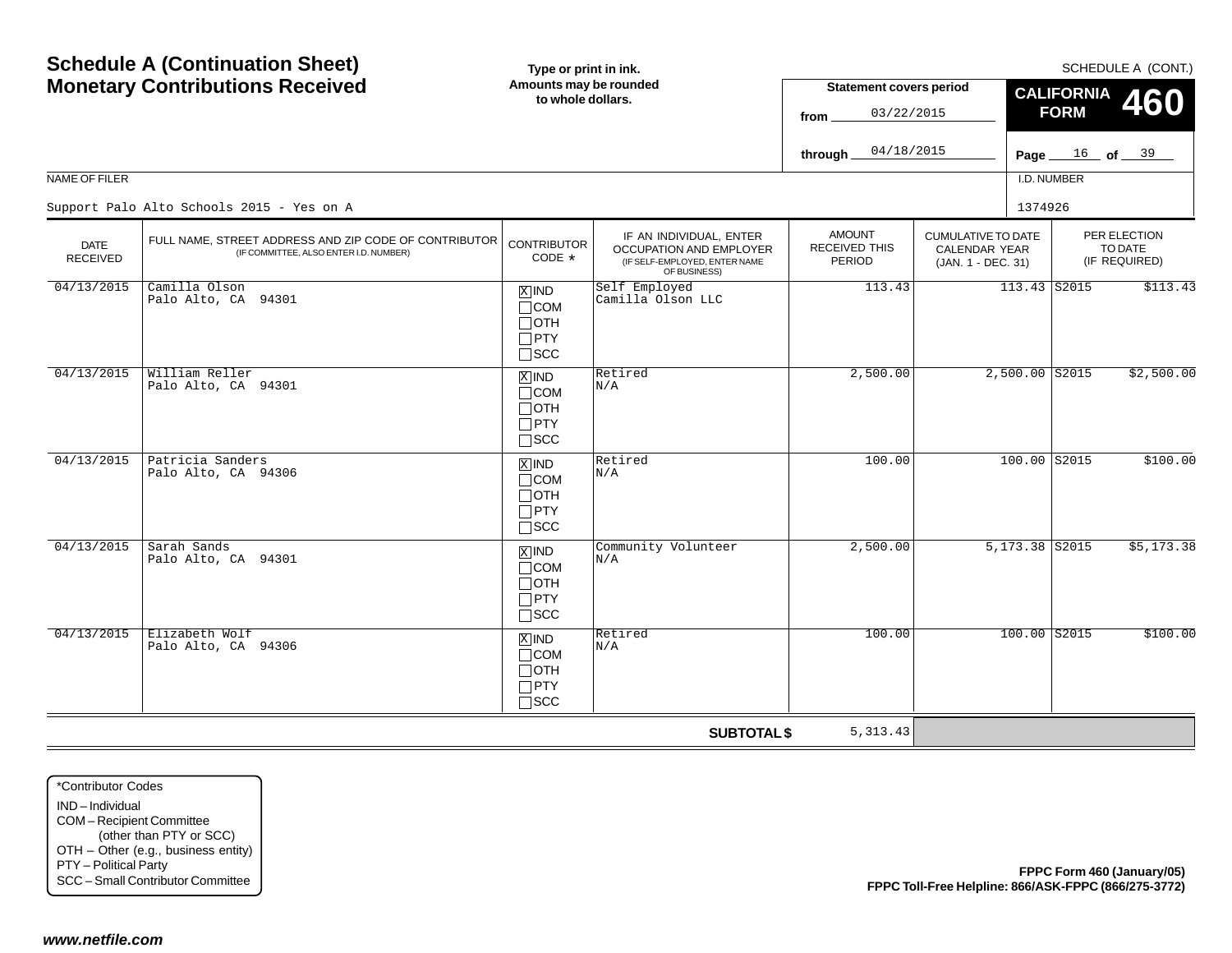|                                                                                                             | <b>Schedule A (Continuation Sheet)</b>                                                              | Type or print in ink.                                                             |                                                                                                     |                                                 |                                                                  |                   | SCHEDULE A (CONT.)                       |
|-------------------------------------------------------------------------------------------------------------|-----------------------------------------------------------------------------------------------------|-----------------------------------------------------------------------------------|-----------------------------------------------------------------------------------------------------|-------------------------------------------------|------------------------------------------------------------------|-------------------|------------------------------------------|
|                                                                                                             | <b>Monetary Contributions Received</b>                                                              | Amounts may be rounded<br>to whole dollars.                                       |                                                                                                     | <b>Statement covers period</b>                  |                                                                  | <b>CALIFORNIA</b> | <b>460</b>                               |
|                                                                                                             |                                                                                                     |                                                                                   |                                                                                                     | 03/22/2015<br>from                              |                                                                  | <b>FORM</b>       |                                          |
|                                                                                                             |                                                                                                     |                                                                                   |                                                                                                     | 04/18/2015<br>through                           |                                                                  |                   | Page $17$ of $39$                        |
| NAME OF FILER                                                                                               |                                                                                                     |                                                                                   |                                                                                                     |                                                 |                                                                  | I.D. NUMBER       |                                          |
|                                                                                                             | Support Palo Alto Schools 2015 - Yes on A                                                           |                                                                                   |                                                                                                     |                                                 | 1374926                                                          |                   |                                          |
| <b>DATE</b><br><b>RECEIVED</b>                                                                              | FULL NAME, STREET ADDRESS AND ZIP CODE OF CONTRIBUTOR<br>(IF COMMITTEE, ALSO ENTER I.D. NUMBER)     | <b>CONTRIBUTOR</b><br>CODE *                                                      | IF AN INDIVIDUAL, ENTER<br>OCCUPATION AND EMPLOYER<br>(IF SELF-EMPLOYED, ENTER NAME<br>OF BUSINESS) | <b>AMOUNT</b><br><b>RECEIVED THIS</b><br>PERIOD | <b>CUMULATIVE TO DATE</b><br>CALENDAR YEAR<br>(JAN. 1 - DEC. 31) |                   | PER ELECTION<br>TO DATE<br>(IF REQUIRED) |
| 04/14/2015                                                                                                  | Sally Kadifa<br>Palo Alto, CA 94301                                                                 | $X$ IND<br>$\Box$ COM<br>$\Box$ OTH<br>$\Box$ PTY<br>$\square$ SCC                | Community Volunteer<br>N/A                                                                          | 100.00                                          | $100.00$ S2015                                                   |                   | \$100.00                                 |
| 04/14/2015                                                                                                  | Holly Ward<br>Palo Alto, CA 94301                                                                   | $X$ IND<br>$\Box$ COM<br>$\Box$ OTH<br>$\Box$ PTY<br>$\square$ SCC                | Community Volunteer<br>N/A                                                                          | 250.00                                          |                                                                  | 250.00 S2015      | \$250.00                                 |
| 04/15/2015                                                                                                  | Susie Hwanq<br>Boston, MA 02124                                                                     | $X$ IND<br>$\Box$ COM<br>$\Box$ OTH<br>$\Box$ PTY<br>$\square$ SCC                | Community Volunteer<br>N/A                                                                          | 100.00                                          | 100.00 S2015                                                     |                   | \$100.00                                 |
| 04/15/2015                                                                                                  | Matthew Passell<br>Palo Alto, CA 94306                                                              | $\boxed{\text{X}}$ IND<br>$\Box$ COM<br>$\Box$ OTH<br>$\Box$ PTY<br>$\square$ SCC | IT<br>Juniper                                                                                       | 200.00                                          |                                                                  | 200.00 S2015      | \$200.00                                 |
| 04/15/2015                                                                                                  | Brian Quo<br>Palo Alto, CA 94303                                                                    | $X$ IND<br>$\Box$ COM<br>$\Box$ OTH<br>$\Box$ PTY<br>$\Box$ scc                   | Dentist<br>Self                                                                                     | 250.00                                          |                                                                  | $250.00$ S2015    | \$250.00                                 |
|                                                                                                             |                                                                                                     |                                                                                   | <b>SUBTOTAL \$</b>                                                                                  | 900.00                                          |                                                                  |                   |                                          |
| *Contributor Codes<br>IND-Individual<br>COM-Recipient Committee<br>PTY - Political Party<br>www.netfile.com | (other than PTY or SCC)<br>OTH - Other (e.g., business entity)<br>SCC - Small Contributor Committee |                                                                                   |                                                                                                     |                                                 | FPPC Toll-Free Helpline: 866/ASK-FPPC (866/275-3772)             |                   | FPPC Form 460 (January/05)               |
|                                                                                                             |                                                                                                     |                                                                                   |                                                                                                     |                                                 |                                                                  |                   |                                          |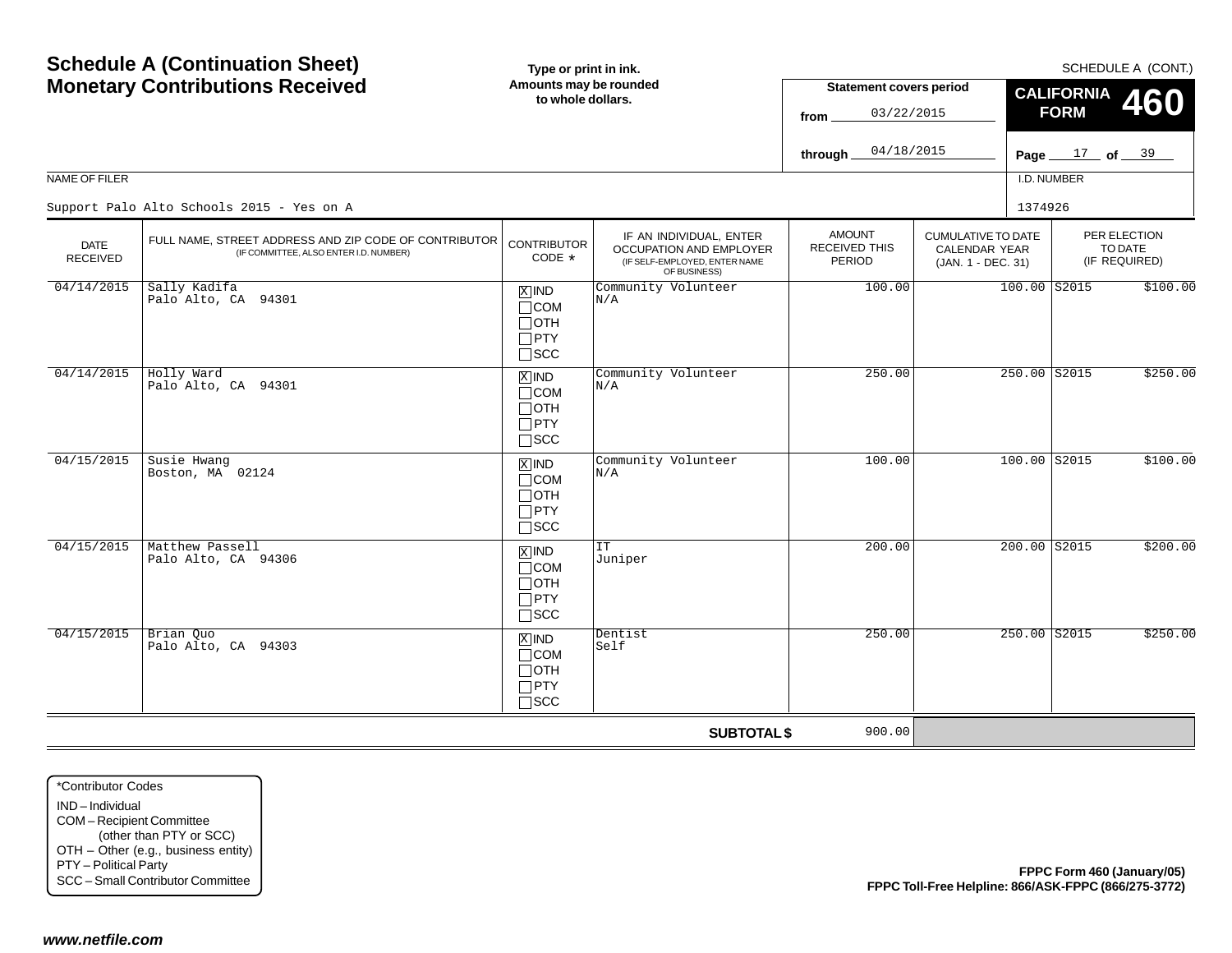| NAME OF FILER                                                                                                                                                                           | <b>Schedule A (Continuation Sheet)</b><br><b>Monetary Contributions Received</b>                | Type or print in ink.<br>Amounts may be rounded<br>to whole dollars. |                                                                                                     | <b>Statement covers period</b>                  |                                                                         | <b>CALIFORNIA</b>          |                                          | SCHEDULE A (CONT.) |
|-----------------------------------------------------------------------------------------------------------------------------------------------------------------------------------------|-------------------------------------------------------------------------------------------------|----------------------------------------------------------------------|-----------------------------------------------------------------------------------------------------|-------------------------------------------------|-------------------------------------------------------------------------|----------------------------|------------------------------------------|--------------------|
|                                                                                                                                                                                         |                                                                                                 |                                                                      |                                                                                                     | from                                            | 03/22/2015                                                              | <b>FORM</b>                |                                          | 460                |
|                                                                                                                                                                                         |                                                                                                 |                                                                      |                                                                                                     | 04/18/2015<br>through                           |                                                                         | Page $18$ of $39$          |                                          |                    |
|                                                                                                                                                                                         |                                                                                                 |                                                                      |                                                                                                     |                                                 |                                                                         | I.D. NUMBER                |                                          |                    |
|                                                                                                                                                                                         | Support Palo Alto Schools 2015 - Yes on A                                                       |                                                                      |                                                                                                     |                                                 |                                                                         | 1374926                    |                                          |                    |
| <b>DATE</b><br><b>RECEIVED</b>                                                                                                                                                          | FULL NAME, STREET ADDRESS AND ZIP CODE OF CONTRIBUTOR<br>(IF COMMITTEE, ALSO ENTER I.D. NUMBER) | <b>CONTRIBUTOR</b><br>CODE *                                         | IF AN INDIVIDUAL, ENTER<br>OCCUPATION AND EMPLOYER<br>(IF SELF-EMPLOYED, ENTER NAME<br>OF BUSINESS) | <b>AMOUNT</b><br><b>RECEIVED THIS</b><br>PERIOD | <b>CUMULATIVE TO DATE</b><br><b>CALENDAR YEAR</b><br>(JAN. 1 - DEC. 31) |                            | PER ELECTION<br>TO DATE<br>(IF REQUIRED) |                    |
| 04/15/2015                                                                                                                                                                              | Nancy Steege<br>Palo Alto, CA 94301                                                             | $X$ IND<br>$\Box$ COM<br>$\Box$ OTH<br>$\Box$ PTY<br>$\square$ SCC   | Community Volunteer<br>N/A                                                                          | 100.00                                          |                                                                         | 200.00 S2015               |                                          | \$200.00           |
| 04/15/2015                                                                                                                                                                              | Gerald Underdal<br>Palo Alto, CA 94306                                                          | $X$ IND<br>$\Box$ COM<br>$\Box$ OTH<br>$\Box$ PTY<br>$\square$ SCC   | Teacher<br>Self                                                                                     | 100.00                                          |                                                                         | 100.00 S2015               |                                          | \$100.00           |
| 04/15/2015                                                                                                                                                                              | Susan Usman<br>Palo Alto, CA 94303                                                              | $X$ IND<br>$\Box$ COM<br>$\Box$ OTH<br>$\Box$ PTY<br>$\square$ SCC   | Community Volunteer<br>N/A                                                                          | 100.00                                          |                                                                         | 100.00 S2015               |                                          | \$100.00           |
| 04/16/2015                                                                                                                                                                              | Joseph Hei<br>Palo Alto, CA 94306                                                               | $X$ IND<br>$\Box$ COM<br>$\Box$ OTH<br>$\Box$ PTY<br>$\square$ SCC   | Executive<br>Ergobaby                                                                               | 100.00                                          |                                                                         | $100.00$ S2015             |                                          | \$100.00           |
| 04/16/2015                                                                                                                                                                              | Gautam Srivastasa<br>Palo Alto, CA 94301                                                        | $X$ IND<br>$\Box$ COM<br>$\Box$ OTH<br>$\Box$ PTY<br>$\Box$<br>SCC   | Community Volunteer<br>N/A                                                                          | 250.00                                          |                                                                         | 250.00 S2015               |                                          | \$250.00           |
|                                                                                                                                                                                         |                                                                                                 |                                                                      | <b>SUBTOTAL \$</b>                                                                                  | 650.00                                          |                                                                         |                            |                                          |                    |
| *Contributor Codes<br>IND-Individual<br>COM-Recipient Committee<br>OTH - Other (e.g., business entity)<br>PTY - Political Party<br>SCC - Small Contributor Committee<br>www.netfile.com | (other than PTY or SCC)                                                                         |                                                                      |                                                                                                     |                                                 | FPPC Toll-Free Helpline: 866/ASK-FPPC (866/275-3772)                    | FPPC Form 460 (January/05) |                                          |                    |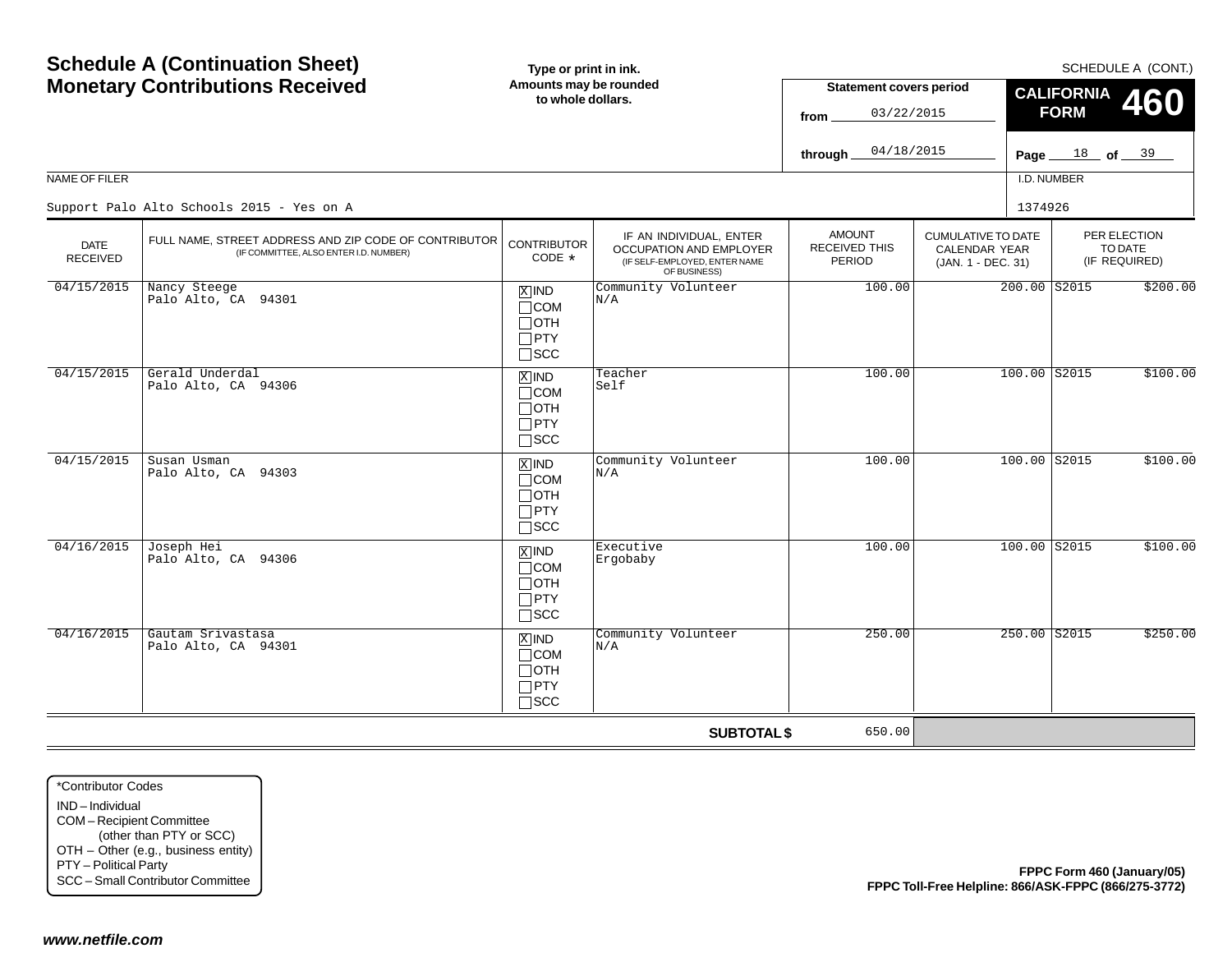|                                                                                                             | <b>Schedule A (Continuation Sheet)</b>                                                              | Type or print in ink.                                              |                                                                                                     |                                                 |                                                                         |                  |                                  |                                          | SCHEDULE A (CONT.) |
|-------------------------------------------------------------------------------------------------------------|-----------------------------------------------------------------------------------------------------|--------------------------------------------------------------------|-----------------------------------------------------------------------------------------------------|-------------------------------------------------|-------------------------------------------------------------------------|------------------|----------------------------------|------------------------------------------|--------------------|
|                                                                                                             | <b>Monetary Contributions Received</b>                                                              | Amounts may be rounded<br>to whole dollars.                        |                                                                                                     | <b>Statement covers period</b>                  |                                                                         |                  | <b>CALIFORNIA</b><br><b>FORM</b> |                                          | <b>460</b>         |
|                                                                                                             |                                                                                                     |                                                                    |                                                                                                     | 03/22/2015<br>from                              |                                                                         |                  |                                  |                                          |                    |
|                                                                                                             |                                                                                                     |                                                                    |                                                                                                     | 04/18/2015<br>through                           |                                                                         |                  | Page $19$ of $39$                |                                          |                    |
| NAME OF FILER                                                                                               |                                                                                                     |                                                                    |                                                                                                     |                                                 |                                                                         | I.D. NUMBER      |                                  |                                          |                    |
|                                                                                                             | Support Palo Alto Schools 2015 - Yes on A                                                           |                                                                    |                                                                                                     |                                                 |                                                                         | 1374926          |                                  |                                          |                    |
| <b>DATE</b><br><b>RECEIVED</b>                                                                              | FULL NAME, STREET ADDRESS AND ZIP CODE OF CONTRIBUTOR<br>(IF COMMITTEE, ALSO ENTER I.D. NUMBER)     | <b>CONTRIBUTOR</b><br>CODE *                                       | IF AN INDIVIDUAL, ENTER<br>OCCUPATION AND EMPLOYER<br>(IF SELF-EMPLOYED, ENTER NAME<br>OF BUSINESS) | <b>AMOUNT</b><br><b>RECEIVED THIS</b><br>PERIOD | <b>CUMULATIVE TO DATE</b><br><b>CALENDAR YEAR</b><br>(JAN. 1 - DEC. 31) |                  |                                  | PER ELECTION<br>TO DATE<br>(IF REQUIRED) |                    |
| 04/16/2015                                                                                                  | Seema Vora<br>Palo Alto, CA 94303                                                                   | $X$ IND<br>$\Box$ COM<br>$\Box$ OTH<br>$\Box$ PTY<br>$\square$ SCC | Marketing<br>coupons.com                                                                            | 250.00                                          |                                                                         | 250.00 S2015     |                                  |                                          | \$250.00           |
| 04/17/2015                                                                                                  | Nana Chancellor<br>Palo Alto, CA 94301                                                              | $X$ IND<br>$\Box$ COM<br>$\Box$ OTH<br>$\Box$ PTY<br>$\Box$<br>SCC | Community Volunteer<br>N/A                                                                          | 1,000.00                                        |                                                                         | $1,001.00$ S2015 |                                  |                                          | \$1,001.00         |
| 04/17/2015                                                                                                  | Fairmeadow PTA<br>Palo Alto, CA 94306                                                               | $\Box$ IND<br>$\Box$ COM<br>$X$ OTH<br>$\Box$ PTY<br>$\square$ SCC |                                                                                                     | 999.00                                          |                                                                         | 999.00 S2015     |                                  |                                          | \$999.00           |
| 04/17/2015                                                                                                  | Gunn High School PTA<br>Palo Alto, CA 94306                                                         | $\Box$ IND<br>$\Box$ COM<br>$X$ OTH<br>$\Box$ PTY<br>$\square$ SCC |                                                                                                     | 999.00                                          |                                                                         | 999.00 S2015     |                                  |                                          | \$999.00           |
| 04/17/2015                                                                                                  | Mary Holzer<br>Palo Alto, CA 94303                                                                  | $X$ IND<br>$\Box$ COM<br>$\Box$ OTH<br>$\Box$ PTY<br>$\square$ SCC | Community Volunteer<br>N/A                                                                          | 100.00                                          |                                                                         | $100.00$ $S2015$ |                                  |                                          | \$100.00           |
|                                                                                                             |                                                                                                     |                                                                    | <b>SUBTOTAL \$</b>                                                                                  | 3,348.00                                        |                                                                         |                  |                                  |                                          |                    |
| *Contributor Codes<br>IND-Individual<br>COM-Recipient Committee<br>PTY - Political Party<br>www.netfile.com | (other than PTY or SCC)<br>OTH - Other (e.g., business entity)<br>SCC - Small Contributor Committee |                                                                    |                                                                                                     |                                                 | FPPC Toll-Free Helpline: 866/ASK-FPPC (866/275-3772)                    |                  | FPPC Form 460 (January/05)       |                                          |                    |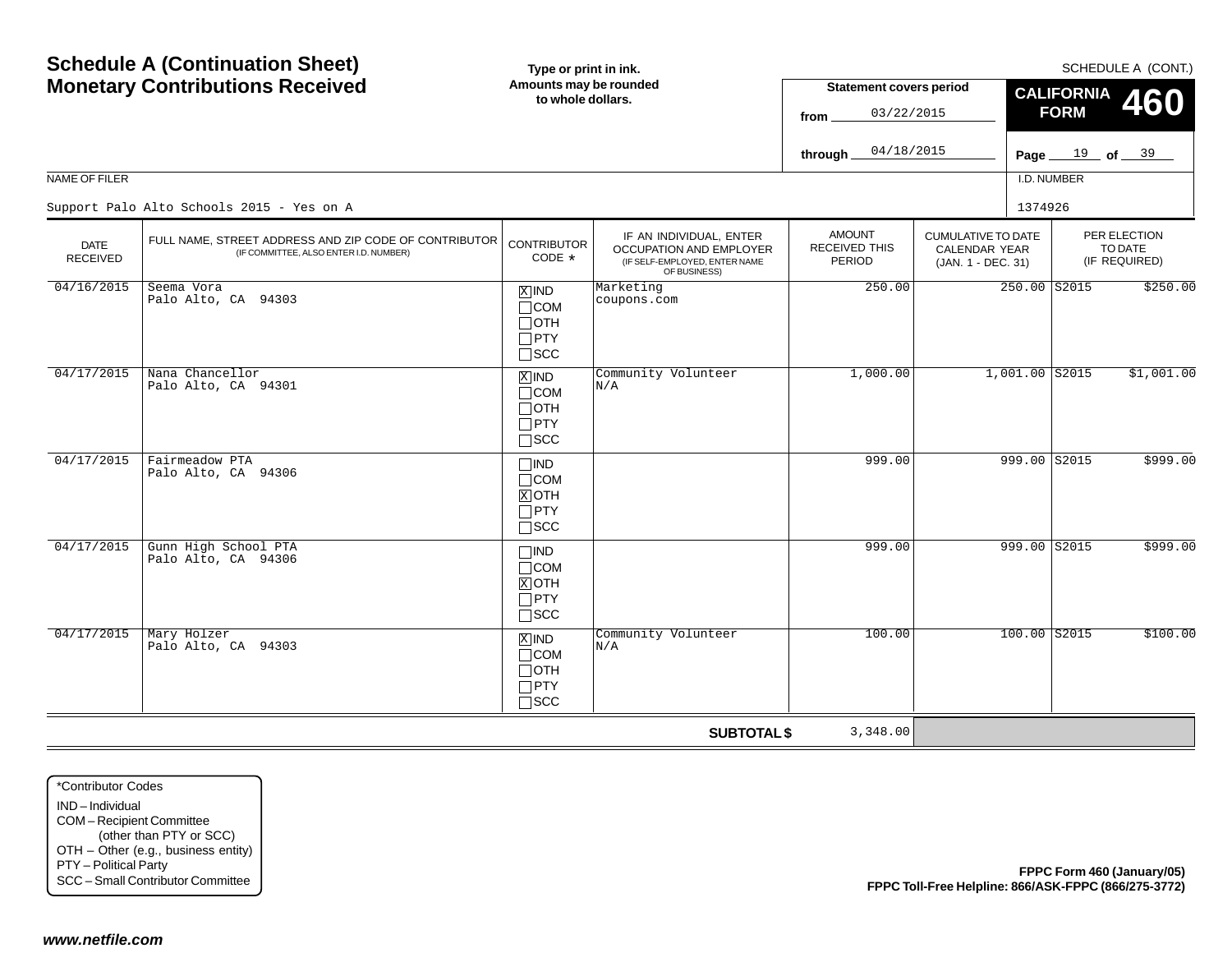|                                                                                                             | <b>Schedule A (Continuation Sheet)</b>                                                              | Type or print in ink.                                              |                                                                                                     | SCHEDULE A (CONT.)                                   |                                                                         |                                                |                  |                                                  |                            |
|-------------------------------------------------------------------------------------------------------------|-----------------------------------------------------------------------------------------------------|--------------------------------------------------------------------|-----------------------------------------------------------------------------------------------------|------------------------------------------------------|-------------------------------------------------------------------------|------------------------------------------------|------------------|--------------------------------------------------|----------------------------|
|                                                                                                             | <b>Monetary Contributions Received</b>                                                              | Amounts may be rounded<br>to whole dollars.                        |                                                                                                     | <b>Statement covers period</b><br>03/22/2015<br>from |                                                                         | <b>CALIFORNIA</b><br><b>460</b><br><b>FORM</b> |                  |                                                  |                            |
|                                                                                                             |                                                                                                     |                                                                    |                                                                                                     | 04/18/2015<br>through                                |                                                                         | Page $\equiv$                                  |                  | $\frac{20}{\text{of}}$ of $\frac{39}{\text{of}}$ |                            |
| NAME OF FILER                                                                                               |                                                                                                     |                                                                    |                                                                                                     |                                                      |                                                                         | I.D. NUMBER                                    |                  |                                                  |                            |
|                                                                                                             | Support Palo Alto Schools 2015 - Yes on A                                                           |                                                                    |                                                                                                     |                                                      |                                                                         | 1374926                                        |                  |                                                  |                            |
| <b>DATE</b><br><b>RECEIVED</b>                                                                              | FULL NAME, STREET ADDRESS AND ZIP CODE OF CONTRIBUTOR<br>(IF COMMITTEE, ALSO ENTER I.D. NUMBER)     | <b>CONTRIBUTOR</b><br>CODE *                                       | IF AN INDIVIDUAL, ENTER<br>OCCUPATION AND EMPLOYER<br>(IF SELF-EMPLOYED, ENTER NAME<br>OF BUSINESS) | <b>AMOUNT</b><br><b>RECEIVED THIS</b><br>PERIOD      | <b>CUMULATIVE TO DATE</b><br><b>CALENDAR YEAR</b><br>(JAN. 1 - DEC. 31) |                                                |                  | PER ELECTION<br>TO DATE<br>(IF REQUIRED)         |                            |
| 04/17/2015                                                                                                  | Thomas Holzer<br>Palo Alto, CA 94303                                                                | $X$ IND<br>$\Box$ COM<br>$\Box$ OTH<br>$\Box$ PTY<br>$\square$ SCC | Scientist<br><b>USGS</b>                                                                            | 100.00                                               |                                                                         |                                                | $100.00$ S2015   |                                                  | \$100.00                   |
| 04/17/2015                                                                                                  | Jeff Maggioncalda<br>Palo Alto, CA 94306                                                            | $X$ IND<br>$\Box$ COM<br>$\Box$ OTH<br>$\Box$ PTY<br>$\square$ SCC | Advisor to CEO<br>Financial Engines                                                                 | 1,000.00                                             |                                                                         |                                                | $1,000.00$ S2015 |                                                  | \$1,000.00                 |
| 04/17/2015                                                                                                  | Max McGee<br>Palo Alto, CA 94306                                                                    | $X$ IND<br>$\Box$ COM<br>$\Box$ OTH<br>$\Box$ PTY<br>$\square$ SCC | Superintendent<br>PAUSD                                                                             | 100.00                                               |                                                                         |                                                | 100.00 S2015     |                                                  | \$100.00                   |
| 04/17/2015                                                                                                  | PACE of California School Employees<br>Association #902738<br>Sacramento, CA 95814                  | $\Box$ IND<br>$\Box$ COM<br>$X$ OTH<br>$\Box$ PTY<br>$\square$ SCC |                                                                                                     | 125.00                                               |                                                                         |                                                | 125.00 S2015     |                                                  | \$125.00                   |
| 04/17/2015                                                                                                  | Robyn Reiss<br>San Mateo, CA 94403                                                                  | $X$ IND<br>$\Box$ COM<br>$\Box$ OTH<br>$\Box$ PTY<br>$\square$ SCC | Entrepreneur<br>Self                                                                                | 1,000.00                                             |                                                                         |                                                | $1,000.00$ S2015 |                                                  | \$1,000.00                 |
|                                                                                                             |                                                                                                     |                                                                    | <b>SUBTOTAL \$</b>                                                                                  | 2,325.00                                             |                                                                         |                                                |                  |                                                  |                            |
| *Contributor Codes<br>IND-Individual<br>COM-Recipient Committee<br>PTY - Political Party<br>www.netfile.com | (other than PTY or SCC)<br>OTH - Other (e.g., business entity)<br>SCC - Small Contributor Committee |                                                                    |                                                                                                     |                                                      | FPPC Toll-Free Helpline: 866/ASK-FPPC (866/275-3772)                    |                                                |                  |                                                  | FPPC Form 460 (January/05) |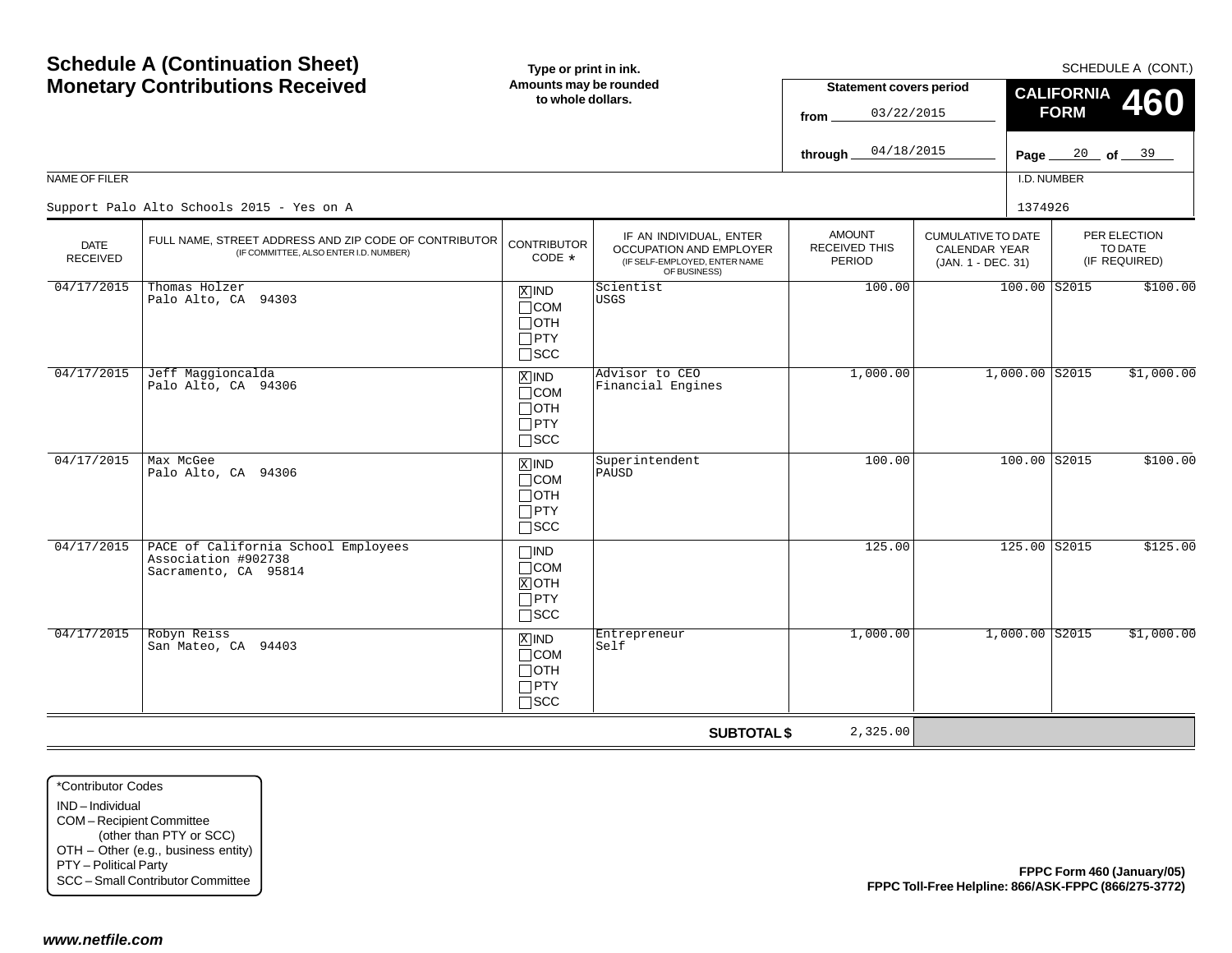|                                                                                                             | <b>Schedule A (Continuation Sheet)</b>                                                              | Type or print in ink.                                                 |                                                                                                     |                                          |                                                                  |                   | SCHEDULE A (CONT.)                       |  |
|-------------------------------------------------------------------------------------------------------------|-----------------------------------------------------------------------------------------------------|-----------------------------------------------------------------------|-----------------------------------------------------------------------------------------------------|------------------------------------------|------------------------------------------------------------------|-------------------|------------------------------------------|--|
|                                                                                                             | <b>Monetary Contributions Received</b>                                                              | Amounts may be rounded                                                |                                                                                                     | <b>Statement covers period</b>           |                                                                  | <b>CALIFORNIA</b> |                                          |  |
|                                                                                                             |                                                                                                     | to whole dollars.                                                     |                                                                                                     |                                          |                                                                  |                   | <b>460</b>                               |  |
|                                                                                                             |                                                                                                     |                                                                       |                                                                                                     | 04/18/2015                               |                                                                  |                   |                                          |  |
|                                                                                                             |                                                                                                     |                                                                       |                                                                                                     | through                                  |                                                                  | Page $\equiv$     | $\frac{21}{ }$ of $\frac{39}{ }$         |  |
| NAME OF FILER                                                                                               |                                                                                                     |                                                                       |                                                                                                     |                                          |                                                                  | I.D. NUMBER       |                                          |  |
|                                                                                                             | Support Palo Alto Schools 2015 - Yes on A                                                           |                                                                       |                                                                                                     |                                          |                                                                  | 1374926           |                                          |  |
| <b>DATE</b><br>RECEIVED                                                                                     | FULL NAME, STREET ADDRESS AND ZIP CODE OF CONTRIBUTOR<br>(IF COMMITTEE, ALSO ENTER I.D. NUMBER)     | <b>CONTRIBUTOR</b><br>CODE *                                          | IF AN INDIVIDUAL, ENTER<br>OCCUPATION AND EMPLOYER<br>(IF SELF-EMPLOYED, ENTER NAME<br>OF BUSINESS) | <b>AMOUNT</b><br>RECEIVED THIS<br>PERIOD | <b>CUMULATIVE TO DATE</b><br>CALENDAR YEAR<br>(JAN. 1 - DEC. 31) |                   | PER ELECTION<br>TO DATE<br>(IF REQUIRED) |  |
| 04/18/2015                                                                                                  | Caitie Field<br>Palo Alto, CA 94301                                                                 | $X$ IND<br>$\Box$ COM<br>$\Box$ OTH<br>$\Box$ PTY<br>$\square$ SCC    | Community Volunteer<br>N/A                                                                          | 100.00                                   |                                                                  | $100.00$ S2015    | \$100.00                                 |  |
|                                                                                                             |                                                                                                     | $\Box$ IND<br>$\Box$ COM<br>$\Box$ OTH<br>$\Box$ PTY<br>$\square$ SCC |                                                                                                     |                                          |                                                                  |                   |                                          |  |
|                                                                                                             |                                                                                                     | $\Box$ IND<br>$\Box$ COM<br>$\Box$ OTH<br>$\Box$ PTY<br>$\square$ SCC |                                                                                                     |                                          |                                                                  |                   |                                          |  |
|                                                                                                             |                                                                                                     | $\Box$ IND<br>$\Box$ COM<br>$\Box$ OTH<br>$\Box$ PTY<br>$\square$ SCC |                                                                                                     |                                          |                                                                  |                   |                                          |  |
|                                                                                                             |                                                                                                     | $\Box$ IND<br>$\Box$ COM<br>$\Box$ OTH<br>$\Box$ PTY<br>$\square$ SCC |                                                                                                     |                                          |                                                                  |                   |                                          |  |
|                                                                                                             |                                                                                                     |                                                                       | <b>SUBTOTAL \$</b>                                                                                  | 100.00                                   |                                                                  |                   |                                          |  |
| *Contributor Codes<br>IND-Individual<br>COM-Recipient Committee<br>PTY - Political Party<br>www.netfile.com | (other than PTY or SCC)<br>OTH - Other (e.g., business entity)<br>SCC - Small Contributor Committee |                                                                       |                                                                                                     |                                          | FPPC Toll-Free Helpline: 866/ASK-FPPC (866/275-3772)             |                   | FPPC Form 460 (January/05)               |  |
|                                                                                                             |                                                                                                     |                                                                       |                                                                                                     |                                          |                                                                  |                   |                                          |  |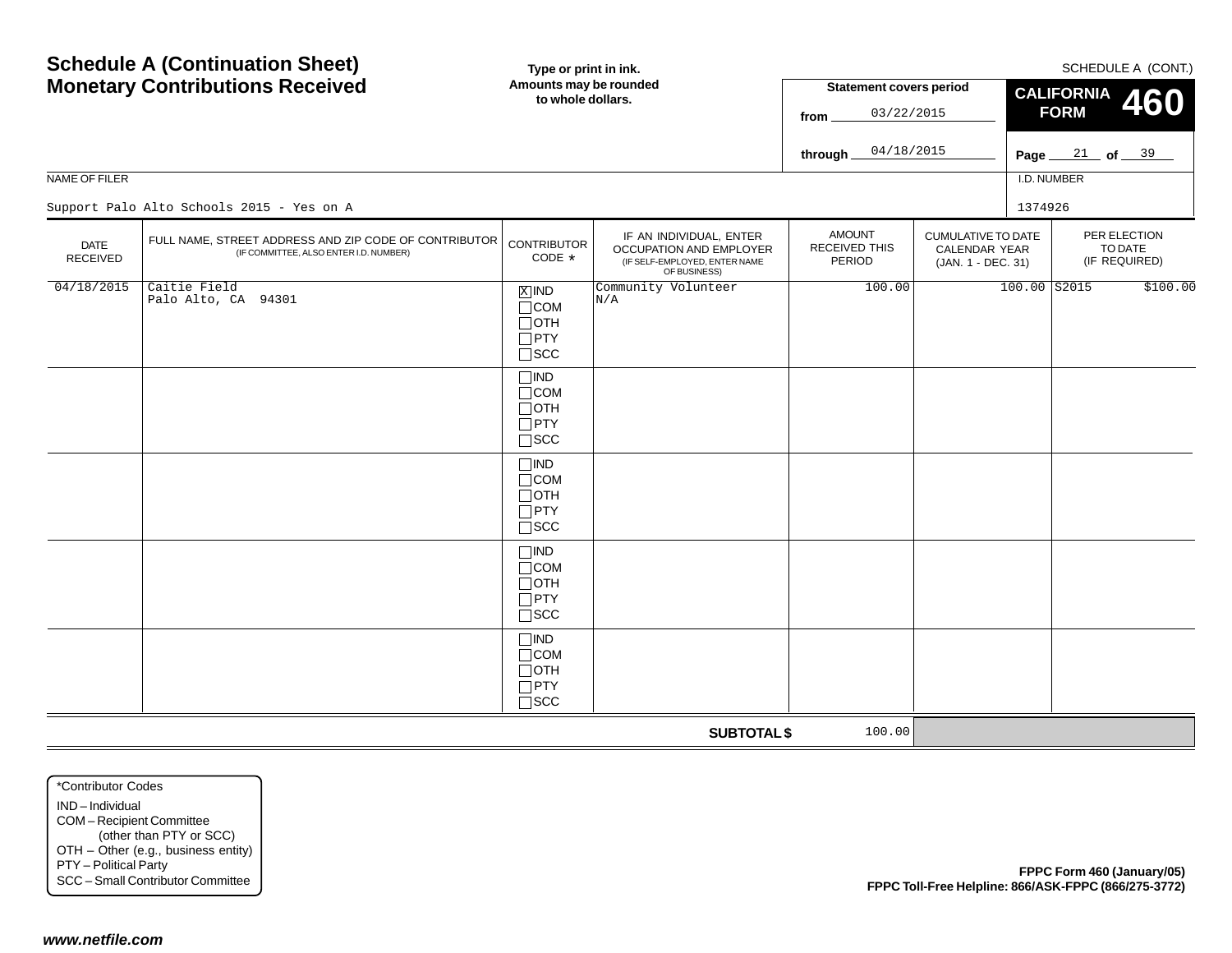| <b>Schedule C</b>       |                                                                                                                                                                                                                                                               |                                                                       | Type or print in ink.                                                                               |                                                   |          |                                        |                                                                                                 | SCHEDULE C                                                                                          |
|-------------------------|---------------------------------------------------------------------------------------------------------------------------------------------------------------------------------------------------------------------------------------------------------------|-----------------------------------------------------------------------|-----------------------------------------------------------------------------------------------------|---------------------------------------------------|----------|----------------------------------------|-------------------------------------------------------------------------------------------------|-----------------------------------------------------------------------------------------------------|
|                         | <b>Nonmonetary Contributions Received</b>                                                                                                                                                                                                                     |                                                                       | Amounts may be rounded<br><b>Statement covers period</b><br>to whole dollars.                       |                                                   |          |                                        | <b>CALIFORNIA</b>                                                                               | 460                                                                                                 |
|                         |                                                                                                                                                                                                                                                               |                                                                       |                                                                                                     |                                                   | from     | 03/22/2015                             | <b>FORM</b>                                                                                     |                                                                                                     |
|                         | SEE INSTRUCTIONS ON REVERSE                                                                                                                                                                                                                                   |                                                                       |                                                                                                     |                                                   | through_ | 04/18/2015                             |                                                                                                 | Page $22$ of $39$                                                                                   |
| NAME OF FILER           |                                                                                                                                                                                                                                                               |                                                                       |                                                                                                     |                                                   |          |                                        | I.D. NUMBER                                                                                     |                                                                                                     |
|                         | Support Palo Alto Schools 2015 - Yes on A                                                                                                                                                                                                                     |                                                                       |                                                                                                     |                                                   |          |                                        | 1374926                                                                                         |                                                                                                     |
| DATE<br><b>RECEIVED</b> | FULL NAME. STREET ADDRESS AND<br>ZIP CODE OF CONTRIBUTOR<br>(IF COMMITTEE, ALSO ENTER I.D. NUMBER)                                                                                                                                                            | <b>CONTRIBUTOR</b><br>CODE *                                          | IF AN INDIVIDUAL, ENTER<br>OCCUPATION AND EMPLOYER<br>(IF SELF-EMPLOYED, ENTER<br>NAME OF BUSINESS) | <b>DESCRIPTION OF</b><br><b>GOODS OR SERVICES</b> |          | AMOUNT/<br><b>FAIR MARKET</b><br>VALUE | <b>CUMULATIVE TO</b><br><b>DATE</b><br><b>CALENDAR YEAR</b><br>(JAN 1 - DEC 31)                 | PER ELECTION<br>TO DATE<br>(IF REQUIRED)                                                            |
| 04/08/2015              | Lydia Kou<br>Palo Alto, CA 94306                                                                                                                                                                                                                              | $X$ IND<br>$\Box$ COM<br>$\Box$ oth<br>$\Box$ PTY<br>$\square$ SCC    | Realtor<br>Alain Pinel Realtors                                                                     | Photo Copying and<br>paper Donation               |          | 175.70                                 | 322.54S2015                                                                                     | \$322.54                                                                                            |
|                         |                                                                                                                                                                                                                                                               | $\Box$ IND<br>$\Box$ COM<br>$\Box$ OTH<br>$\Box$ PTY<br>$\square$ SCC |                                                                                                     |                                                   |          |                                        |                                                                                                 |                                                                                                     |
|                         |                                                                                                                                                                                                                                                               | $\Box$ IND<br>$\Box$ COM<br>$\Box$ OTH<br>$\Box$ PTY<br>$\square$ SCC |                                                                                                     |                                                   |          |                                        |                                                                                                 |                                                                                                     |
|                         |                                                                                                                                                                                                                                                               | $\Box$ IND<br>$\Box$ COM<br>$\Box$ OTH<br>$\Box$ PTY<br>$\Box$ SCC    |                                                                                                     |                                                   |          |                                        |                                                                                                 |                                                                                                     |
|                         | Attach additional information on appropriately labeled continuation sheets.                                                                                                                                                                                   |                                                                       |                                                                                                     | <b>SUBTOTAL \$</b>                                |          | 175.70                                 |                                                                                                 |                                                                                                     |
|                         | <b>Schedule C Summary</b><br>1. Amount received this period – itemized nonmonetary contributions.<br>3. Total nonmonetary contributions received this period.<br>(Add Lines 1 and 2. Enter here and on the Summary Page, Column A, Lines 4 and 10.)  TOTAL \$ |                                                                       |                                                                                                     |                                                   |          | 175.70<br>0.00<br>175.70               | *Contributor Codes<br>IND-Individual<br><b>COM-Recipient Committee</b><br>PTY - Political Party | (other than PTY or SCC)<br>OTH - Other (e.g., business entity)<br>SCC - Small Contributor Committee |
|                         |                                                                                                                                                                                                                                                               |                                                                       |                                                                                                     |                                                   |          |                                        |                                                                                                 | FPPC Form 460 (January/05)<br>FPPC Toll-Free Helpline: 866/ASK-FPPC (866/275-3772)                  |
|                         |                                                                                                                                                                                                                                                               |                                                                       |                                                                                                     |                                                   |          |                                        |                                                                                                 |                                                                                                     |
| www.netfile.com         |                                                                                                                                                                                                                                                               |                                                                       |                                                                                                     |                                                   |          |                                        |                                                                                                 |                                                                                                     |

| 1. Amount received this period – itemized nonmonetary contributions.                         |        | IND – Individual                    |
|----------------------------------------------------------------------------------------------|--------|-------------------------------------|
|                                                                                              | 175.70 | COM - Recipient Committee           |
|                                                                                              |        | (other than PTY or SCC)             |
| 2. Amount received this period – unitemized nonmonetary contributions of less than \$100 \$  | 0.00   | OTH – Other (e.g., business entity) |
|                                                                                              |        | PTY – Political Party               |
| 3. Total nonmonetary contributions received this period.                                     |        | SCC - Small Contributor Committee   |
| (Add Lines 1 and 2. Enter here and on the Summary Page, Column A, Lines 4 and 10.)  TOTAL \$ | 175.70 |                                     |
|                                                                                              |        |                                     |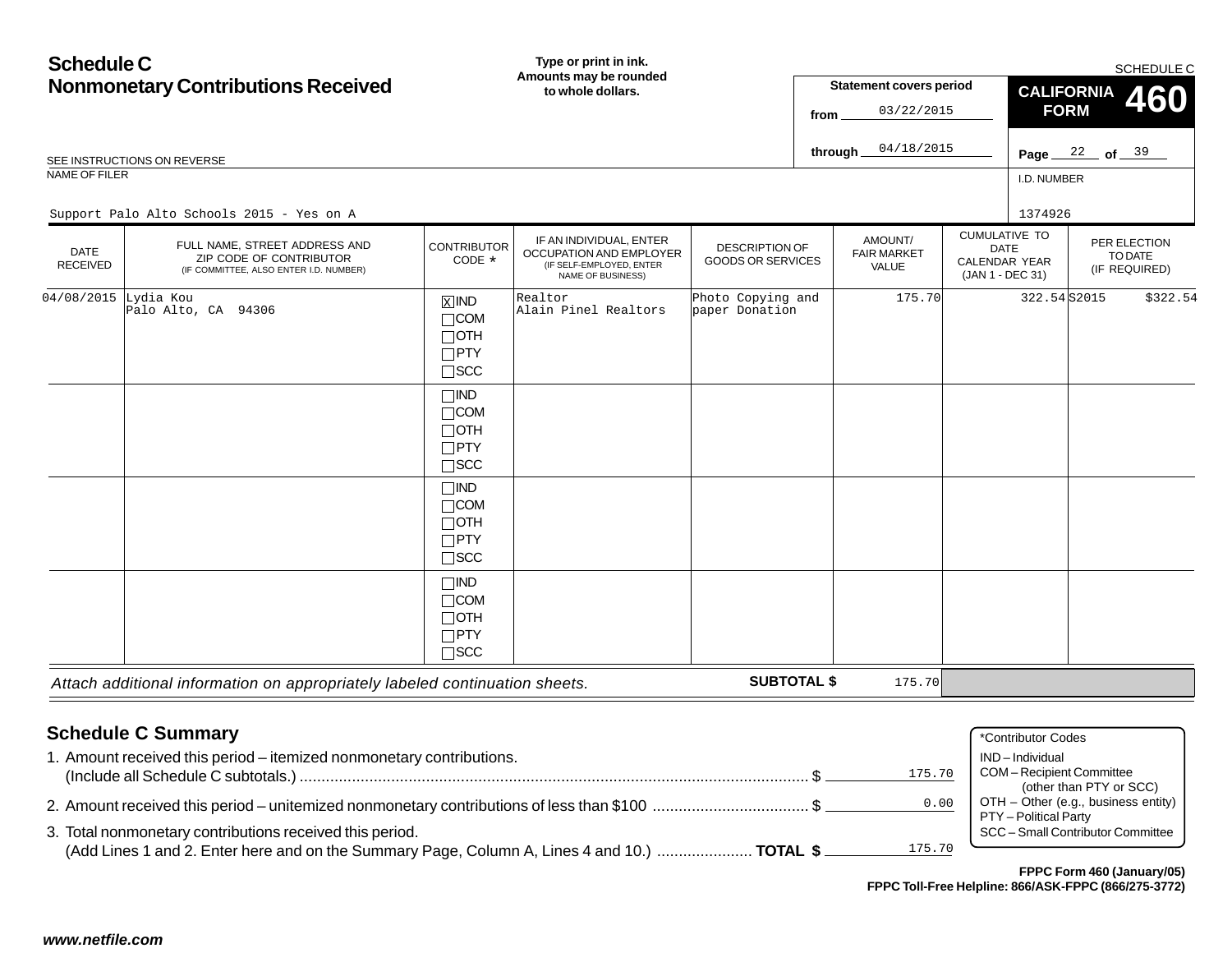|                                           |                                                 |                         | SCHEDULE E                     |  |  |  |  |  |
|-------------------------------------------|-------------------------------------------------|-------------------------|--------------------------------|--|--|--|--|--|
| <b>Schedule E</b>                         | Type or print in ink.<br>Amounts may be rounded | Statement covers period | CALIFORNIA 460                 |  |  |  |  |  |
| <b>Payments Made</b>                      | to whole dollars.                               | 03/22/2015<br>from      | <b>FORM</b>                    |  |  |  |  |  |
| SEE INSTRUCTIONS ON REVERSE               |                                                 | 04/18/2015<br>through   | Page $23$<br>of $\frac{39}{2}$ |  |  |  |  |  |
| NAME OF FILER                             |                                                 |                         | I.D. NUMBER                    |  |  |  |  |  |
| Support Palo Alto Schools 2015 - Yes on A |                                                 |                         | 1374926                        |  |  |  |  |  |

| <b>CMP</b> | campaign paraphernalia/misc.                                  | <b>MBR</b> | member communications                     |      | RAD radio airtime and production costs                    |
|------------|---------------------------------------------------------------|------------|-------------------------------------------|------|-----------------------------------------------------------|
|            | CNS campaign consultants                                      | MTG.       | meetings and appearances                  | RFD. | returned contributions                                    |
|            | CTB contribution (explain nonmonetary)*                       | OFC .      | office expenses                           |      | SAL campaign workers' salaries                            |
|            | CVC civic donations                                           | PEI        | petition circulating                      | TEL  | t.v. or cable airtime and production costs                |
| FIL        | candidate filing/ballot fees                                  | PHO.       | phone banks                               |      | TRC candidate travel, lodging, and meals                  |
|            | FND fundraising events                                        | POL        | polling and survey research               |      | TRS staff/spouse travel, lodging, and meals               |
| IND.       | independent expenditure supporting/opposing others (explain)* | POS.       | postage, delivery and messenger services  | TSF  | transfer between committees of the same candidate/sponsor |
|            | LEG legal defense                                             | <b>PRO</b> | professional services (legal, accounting) |      | VOT voter registration                                    |
| LIT        | campaign literature and mailings                              | PRT        | print ads                                 |      | WEB information technology costs (internet, e-mail)       |

|                                                                                                                                                                                                                                                                                                                                                                                                                                                                                                                                                                                                                                |                                                                                                                  |                                                                                                                              | from                                                   | 03/22/2015                                                                                                                                                                                                                                                                                                   | $\mathbf{v}$       |                                                           |
|--------------------------------------------------------------------------------------------------------------------------------------------------------------------------------------------------------------------------------------------------------------------------------------------------------------------------------------------------------------------------------------------------------------------------------------------------------------------------------------------------------------------------------------------------------------------------------------------------------------------------------|------------------------------------------------------------------------------------------------------------------|------------------------------------------------------------------------------------------------------------------------------|--------------------------------------------------------|--------------------------------------------------------------------------------------------------------------------------------------------------------------------------------------------------------------------------------------------------------------------------------------------------------------|--------------------|-----------------------------------------------------------|
| SEE INSTRUCTIONS ON REVERSE                                                                                                                                                                                                                                                                                                                                                                                                                                                                                                                                                                                                    |                                                                                                                  |                                                                                                                              | through _                                              | 04/18/2015                                                                                                                                                                                                                                                                                                   |                    | Page $23$ of $39$                                         |
| NAME OF FILER                                                                                                                                                                                                                                                                                                                                                                                                                                                                                                                                                                                                                  |                                                                                                                  |                                                                                                                              |                                                        |                                                                                                                                                                                                                                                                                                              | I.D. NUMBER        |                                                           |
| Support Palo Alto Schools 2015 - Yes on A                                                                                                                                                                                                                                                                                                                                                                                                                                                                                                                                                                                      |                                                                                                                  |                                                                                                                              |                                                        |                                                                                                                                                                                                                                                                                                              | 1374926            |                                                           |
| <b>CODES:</b> If one of the following codes accurately describes the payment, you may enter the code. Otherwise, describe the payment.<br>campaign paraphernalia/misc.<br><b>CMP</b><br>CNS campaign consultants<br>contribution (explain nonmonetary)*<br>OFC office expenses<br>CTB<br>CVC civic donations<br>PET<br>candidate filing/ballot fees<br><b>PHO</b><br>phone banks<br>FIL<br>fundraising events<br><b>FND</b><br>POL<br>independent expenditure supporting/opposing others (explain)*<br>IND.<br><b>POS</b><br>legal defense<br>LEG.<br>PRO<br>print ads<br>campaign literature and mailings<br><b>PRT</b><br>LГ | MBR member communications<br>MTG meetings and appearances<br>petition circulating<br>polling and survey research | postage, delivery and messenger services<br>professional services (legal, accounting)                                        | <b>RFD</b><br>SAL<br>TEL 1<br>TRC<br>TRS<br>TSF<br>VOT | RAD radio airtime and production costs<br>returned contributions<br>campaign workers' salaries<br>t.v. or cable airtime and production costs<br>candidate travel, lodging, and meals<br>staff/spouse travel, lodging, and meals<br>voter registration<br>WEB information technology costs (internet, e-mail) |                    | transfer between committees of the same candidate/sponsor |
| NAME AND ADDRESS OF PAYEE<br>(IF COMMITTEE, ALSO ENTER I.D. NUMBER)                                                                                                                                                                                                                                                                                                                                                                                                                                                                                                                                                            | CODE                                                                                                             | OR.                                                                                                                          | <b>DESCRIPTION OF PAYMENT</b>                          |                                                                                                                                                                                                                                                                                                              |                    | <b>AMOUNT PAID</b>                                        |
| Democracy Engine<br>Washington, DC 20011                                                                                                                                                                                                                                                                                                                                                                                                                                                                                                                                                                                       | OFC                                                                                                              | Credit Card Payment Transaction Charge                                                                                       |                                                        |                                                                                                                                                                                                                                                                                                              |                    | 1.13                                                      |
| Democracy Engine<br>Washington, DC 20011                                                                                                                                                                                                                                                                                                                                                                                                                                                                                                                                                                                       | OFC                                                                                                              | Credit Card Payment Transaction Charge                                                                                       |                                                        |                                                                                                                                                                                                                                                                                                              |                    | 3.95                                                      |
| Democracy Engine<br>Washington, DC 20011                                                                                                                                                                                                                                                                                                                                                                                                                                                                                                                                                                                       | OFC                                                                                                              | Credit Card Payment Transaction Charge                                                                                       |                                                        |                                                                                                                                                                                                                                                                                                              |                    | 5.82                                                      |
| * Payments that are contributions or independent expenditures must also be summarized on Schedule D.                                                                                                                                                                                                                                                                                                                                                                                                                                                                                                                           |                                                                                                                  |                                                                                                                              |                                                        |                                                                                                                                                                                                                                                                                                              | <b>SUBTOTAL \$</b> | 10.90                                                     |
| <b>Schedule E Summary</b>                                                                                                                                                                                                                                                                                                                                                                                                                                                                                                                                                                                                      |                                                                                                                  |                                                                                                                              |                                                        |                                                                                                                                                                                                                                                                                                              |                    |                                                           |
|                                                                                                                                                                                                                                                                                                                                                                                                                                                                                                                                                                                                                                |                                                                                                                  |                                                                                                                              |                                                        |                                                                                                                                                                                                                                                                                                              |                    | 30,101.44                                                 |
|                                                                                                                                                                                                                                                                                                                                                                                                                                                                                                                                                                                                                                |                                                                                                                  |                                                                                                                              |                                                        |                                                                                                                                                                                                                                                                                                              |                    | 0.00                                                      |
|                                                                                                                                                                                                                                                                                                                                                                                                                                                                                                                                                                                                                                |                                                                                                                  |                                                                                                                              |                                                        |                                                                                                                                                                                                                                                                                                              |                    | 0.00                                                      |
|                                                                                                                                                                                                                                                                                                                                                                                                                                                                                                                                                                                                                                |                                                                                                                  | 4. Total payments made this period. (Add Lines 1, 2, and 3. Enter here and on the Summary Page, Column A, Line 6.)  TOTAL \$ |                                                        |                                                                                                                                                                                                                                                                                                              |                    | 30,101.44                                                 |

# **Schedule E Summary**

| 30, 101.44 |
|------------|
|            |
|            |
|            |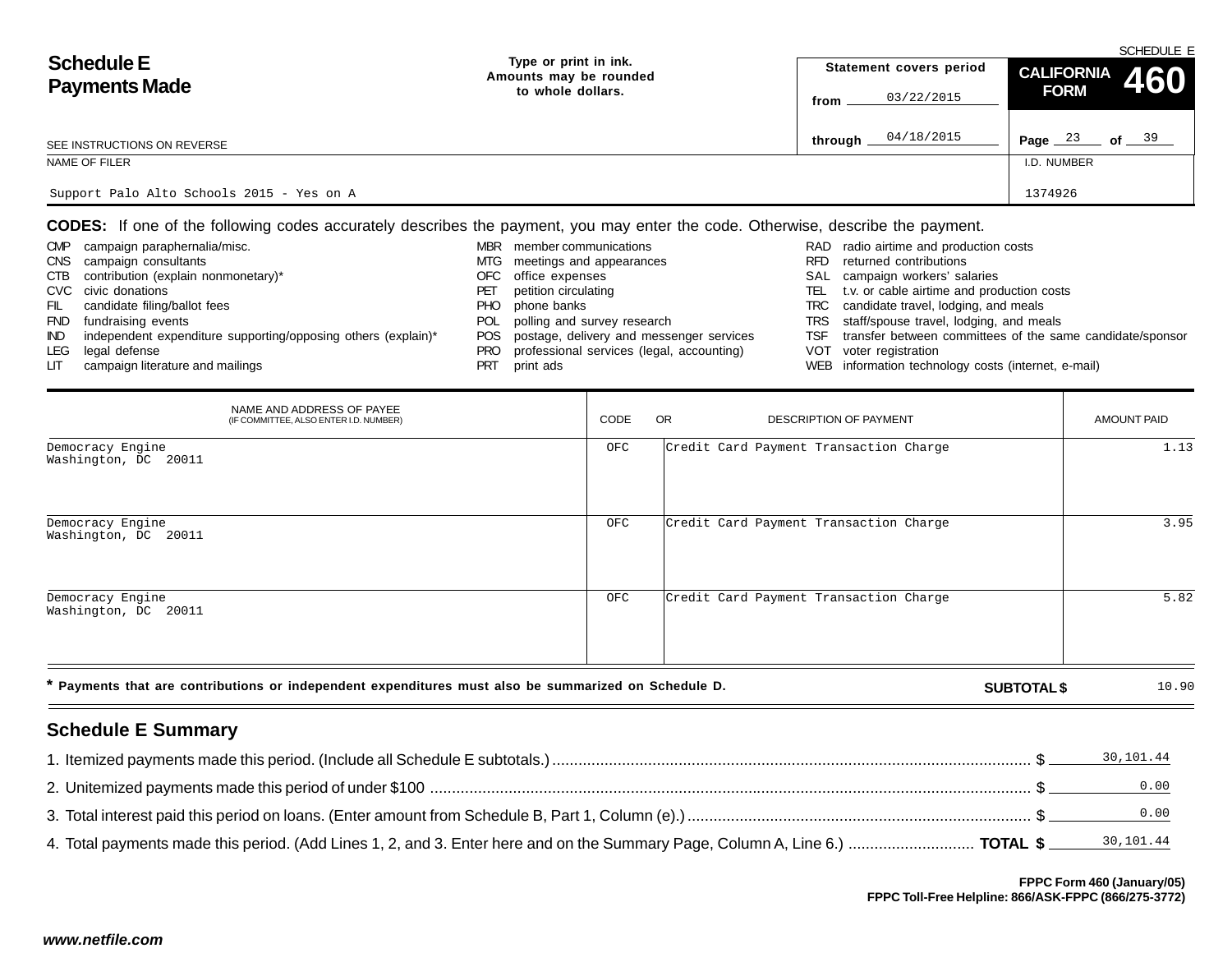| <b>Schedule E</b><br>(Continuation Sheet)<br><b>Payments Made</b><br>SEE INSTRUCTIONS ON REVERSE<br>NAME OF FILER<br>Support Palo Alto Schools 2015 - Yes on A                                                                                                                                                                                                                                                                                                                                                                   | Type or print in ink.<br>Amounts may be rounded<br>to whole dollars.                                                                                                                                                                     |             |                                                                                       | <b>Statement covers period</b><br>03/22/2015<br>from<br>04/18/2015<br>through _                                                                                                                                                                                                                                                                                                                                                                                     | <b>CALIFORNIA</b><br><b>FORM</b><br>I.D. NUMBER<br>1374926 | SCHEDULE E (CONT.)<br>460<br>Page $24$ of $39$ |
|----------------------------------------------------------------------------------------------------------------------------------------------------------------------------------------------------------------------------------------------------------------------------------------------------------------------------------------------------------------------------------------------------------------------------------------------------------------------------------------------------------------------------------|------------------------------------------------------------------------------------------------------------------------------------------------------------------------------------------------------------------------------------------|-------------|---------------------------------------------------------------------------------------|---------------------------------------------------------------------------------------------------------------------------------------------------------------------------------------------------------------------------------------------------------------------------------------------------------------------------------------------------------------------------------------------------------------------------------------------------------------------|------------------------------------------------------------|------------------------------------------------|
| <b>CODES:</b> If one of the following codes accurately describes the payment, you may enter the code. Otherwise, describe the payment.<br>campaign paraphernalia/misc.<br><b>CMP</b><br>campaign consultants<br><b>CNS</b><br>contribution (explain nonmonetary)*<br>CTB<br><b>CVC</b><br>civic donations<br>candidate filing/ballot fees<br>FIL<br>fundraising events<br><b>FND</b><br>independent expenditure supporting/opposing others (explain)*<br>IND.<br>legal defense<br>LEG<br>campaign literature and mailings<br>LIТ | MBR member communications<br>meetings and appearances<br>MTG<br>office expenses<br>OFC<br>petition circulating<br>PET<br>phone banks<br><b>PHO</b><br>polling and survey research<br>POL<br>POS<br><b>PRO</b><br><b>PRT</b><br>print ads |             | postage, delivery and messenger services<br>professional services (legal, accounting) | radio airtime and production costs<br>RAD<br><b>RFD</b><br>returned contributions<br>campaign workers' salaries<br>SAL<br>t.v. or cable airtime and production costs<br>TEL<br>candidate travel, lodging, and meals<br><b>TRC</b><br>staff/spouse travel, lodging, and meals<br><b>TRS</b><br>transfer between committees of the same candidate/sponsor<br><b>TSF</b><br><b>VOT</b><br>voter registration<br>information technology costs (internet, e-mail)<br>WEB |                                                            |                                                |
| NAME AND ADDRESS OF PAYEE<br>(IF COMMITTEE, ALSO ENTER I.D. NUMBER)                                                                                                                                                                                                                                                                                                                                                                                                                                                              |                                                                                                                                                                                                                                          | <b>CODE</b> | OR                                                                                    | <b>DESCRIPTION OF PAYMENT</b>                                                                                                                                                                                                                                                                                                                                                                                                                                       |                                                            | <b>AMOUNT PAID</b>                             |
| Democracy Engine<br>Washington, DC 20011                                                                                                                                                                                                                                                                                                                                                                                                                                                                                         |                                                                                                                                                                                                                                          | OFC         |                                                                                       | Credit Card Payment Transaction Charge                                                                                                                                                                                                                                                                                                                                                                                                                              |                                                            | 3.95                                           |
| Democracy Engine<br>Washington, DC 20011                                                                                                                                                                                                                                                                                                                                                                                                                                                                                         |                                                                                                                                                                                                                                          | OFC         |                                                                                       | Credit Card Payment Transaction Charge                                                                                                                                                                                                                                                                                                                                                                                                                              |                                                            | 18.95                                          |
| Democracy Engine<br>Washington, DC 20011                                                                                                                                                                                                                                                                                                                                                                                                                                                                                         |                                                                                                                                                                                                                                          | OFC         |                                                                                       | Credit Card Payment Transaction Charge                                                                                                                                                                                                                                                                                                                                                                                                                              |                                                            | 9.57                                           |
| Democracy Engine<br>Washington, DC 20011                                                                                                                                                                                                                                                                                                                                                                                                                                                                                         |                                                                                                                                                                                                                                          | OFC         |                                                                                       | Credit Card Payment Transaction Charge                                                                                                                                                                                                                                                                                                                                                                                                                              |                                                            | 0.27                                           |
| Democracy Engine<br>Washington, DC 20011                                                                                                                                                                                                                                                                                                                                                                                                                                                                                         |                                                                                                                                                                                                                                          | OFC         |                                                                                       | Credit Card Payment Transaction Charge                                                                                                                                                                                                                                                                                                                                                                                                                              |                                                            | 9.57                                           |
| * Payments that are contributions or independent expenditures must also be summarized on Schedule D.                                                                                                                                                                                                                                                                                                                                                                                                                             |                                                                                                                                                                                                                                          |             |                                                                                       |                                                                                                                                                                                                                                                                                                                                                                                                                                                                     | <b>SUBTOTAL \$</b>                                         | 42.31                                          |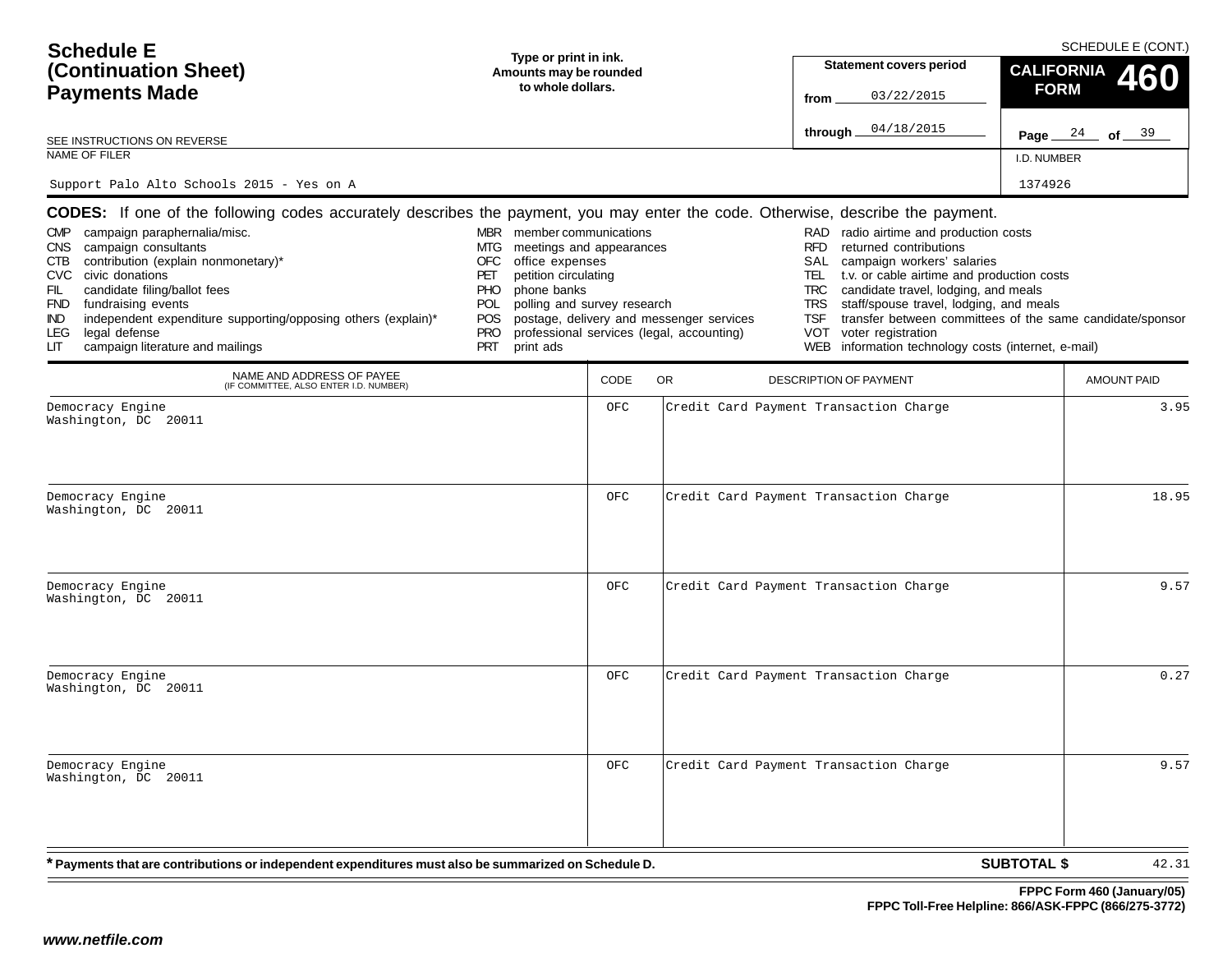| <b>Schedule E</b><br>(Continuation Sheet)<br><b>Payments Made</b><br>SEE INSTRUCTIONS ON REVERSE<br>NAME OF FILER<br>Support Palo Alto Schools 2015 - Yes on A                                                                                                                                                                                                                                                                                                                                                      | Type or print in ink.<br>Amounts may be rounded<br>to whole dollars.                                                                                                                                                                                   |             |                                                                                       | Statement covers period<br>03/22/2015<br>from<br>04/18/2015<br>through _                                                                                                                                                                                                                                                                                                                                                                                                | <b>CALIFORNIA</b><br><b>FORM</b><br>Page $25$ of $39$<br>I.D. NUMBER<br>1374926 | SCHEDULE E (CONT.)<br>460  |
|---------------------------------------------------------------------------------------------------------------------------------------------------------------------------------------------------------------------------------------------------------------------------------------------------------------------------------------------------------------------------------------------------------------------------------------------------------------------------------------------------------------------|--------------------------------------------------------------------------------------------------------------------------------------------------------------------------------------------------------------------------------------------------------|-------------|---------------------------------------------------------------------------------------|-------------------------------------------------------------------------------------------------------------------------------------------------------------------------------------------------------------------------------------------------------------------------------------------------------------------------------------------------------------------------------------------------------------------------------------------------------------------------|---------------------------------------------------------------------------------|----------------------------|
| <b>CODES:</b> If one of the following codes accurately describes the payment, you may enter the code. Otherwise, describe the payment.<br>campaign paraphernalia/misc.<br>CMP<br>campaign consultants<br>CNS<br>contribution (explain nonmonetary)*<br>CTB<br><b>CVC</b><br>civic donations<br>candidate filing/ballot fees<br>FIL<br>fundraising events<br><b>FND</b><br>independent expenditure supporting/opposing others (explain)*<br>IND.<br>legal defense<br>LEG.<br>campaign literature and mailings<br>LIТ | MBR member communications<br>meetings and appearances<br>MTG<br>office expenses<br>OFC<br>petition circulating<br>PET<br>phone banks<br><b>PHO</b><br>polling and survey research<br><b>POL</b><br><b>POS</b><br><b>PRO</b><br><b>PRT</b><br>print ads |             | postage, delivery and messenger services<br>professional services (legal, accounting) | RAD radio airtime and production costs<br><b>RFD</b><br>returned contributions<br>campaign workers' salaries<br>SAL<br>t.v. or cable airtime and production costs<br>TEL<br>candidate travel, lodging, and meals<br><b>TRC</b><br>staff/spouse travel, lodging, and meals<br><b>TRS</b><br>transfer between committees of the same candidate/sponsor<br><b>TSF</b><br><b>VOT</b><br>voter registration<br>information technology costs (internet, e-mail)<br><b>WEB</b> |                                                                                 |                            |
| NAME AND ADDRESS OF PAYEE<br>(IF COMMITTEE, ALSO ENTER I.D. NUMBER)<br>Democracy Engine                                                                                                                                                                                                                                                                                                                                                                                                                             |                                                                                                                                                                                                                                                        | CODE<br>OFC | OR                                                                                    | <b>DESCRIPTION OF PAYMENT</b><br>Credit Card Payment Transaction Charge                                                                                                                                                                                                                                                                                                                                                                                                 |                                                                                 | <b>AMOUNT PAID</b><br>9.57 |
| Washington, DC 20011<br>Democracy Engine<br>Washington, DC 20011                                                                                                                                                                                                                                                                                                                                                                                                                                                    |                                                                                                                                                                                                                                                        | OFC         |                                                                                       | Credit Card Payment Transaction Charge                                                                                                                                                                                                                                                                                                                                                                                                                                  |                                                                                 | 7.70                       |
| Democracy Engine<br>Washington, DC 20011                                                                                                                                                                                                                                                                                                                                                                                                                                                                            |                                                                                                                                                                                                                                                        | OFC         |                                                                                       | Credit Card Payment Transaction Charge                                                                                                                                                                                                                                                                                                                                                                                                                                  |                                                                                 | 11.45                      |
| Democracy Engine<br>Washington, DC 20011                                                                                                                                                                                                                                                                                                                                                                                                                                                                            |                                                                                                                                                                                                                                                        | OFC         |                                                                                       | Credit Card Payment Transaction Charge                                                                                                                                                                                                                                                                                                                                                                                                                                  |                                                                                 | 3.95                       |
| Democracy Engine<br>Washington, DC 20011                                                                                                                                                                                                                                                                                                                                                                                                                                                                            |                                                                                                                                                                                                                                                        | OFC         |                                                                                       |                                                                                                                                                                                                                                                                                                                                                                                                                                                                         |                                                                                 | 3.95                       |
| * Payments that are contributions or independent expenditures must also be summarized on Schedule D.                                                                                                                                                                                                                                                                                                                                                                                                                |                                                                                                                                                                                                                                                        |             |                                                                                       |                                                                                                                                                                                                                                                                                                                                                                                                                                                                         | <b>SUBTOTAL \$</b>                                                              | 36.62                      |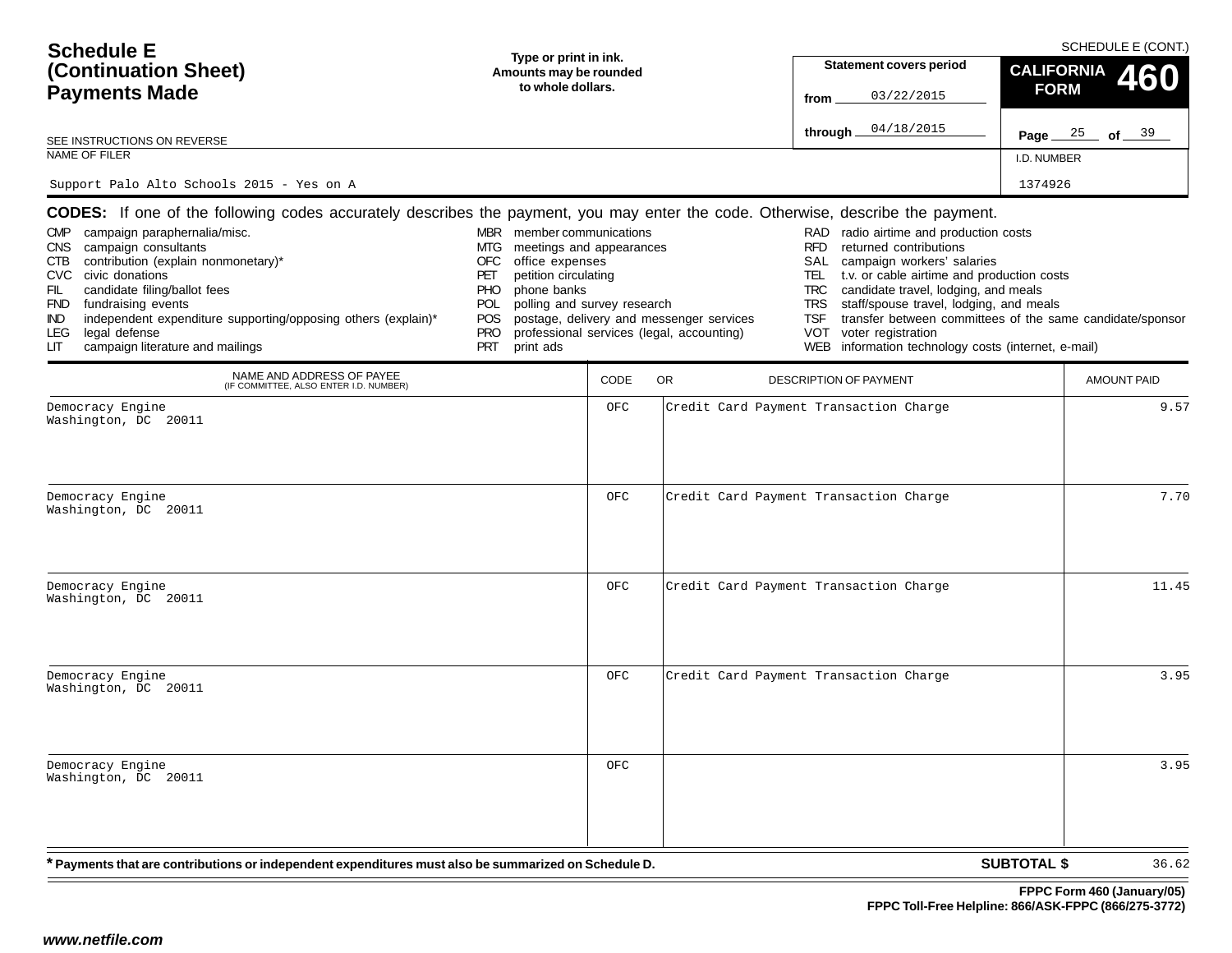| <b>Schedule E</b><br>(Continuation Sheet)<br><b>Payments Made</b><br>SEE INSTRUCTIONS ON REVERSE<br>NAME OF FILER<br>Support Palo Alto Schools 2015 - Yes on A                                                                                                                                                                                                                                                                                                                                                                   | Type or print in ink.<br>Amounts may be rounded<br>to whole dollars.                                                                                                                                                                     |             |                                                                                       | <b>Statement covers period</b><br>03/22/2015<br>from<br>04/18/2015<br>through _                                                                                                                                                                                                                                                                                                                                                                                     | <b>CALIFORNIA</b><br><b>FORM</b><br>Page $26$ of $39$<br>I.D. NUMBER<br>1374926 | SCHEDULE E (CONT.)<br>460 |
|----------------------------------------------------------------------------------------------------------------------------------------------------------------------------------------------------------------------------------------------------------------------------------------------------------------------------------------------------------------------------------------------------------------------------------------------------------------------------------------------------------------------------------|------------------------------------------------------------------------------------------------------------------------------------------------------------------------------------------------------------------------------------------|-------------|---------------------------------------------------------------------------------------|---------------------------------------------------------------------------------------------------------------------------------------------------------------------------------------------------------------------------------------------------------------------------------------------------------------------------------------------------------------------------------------------------------------------------------------------------------------------|---------------------------------------------------------------------------------|---------------------------|
| <b>CODES:</b> If one of the following codes accurately describes the payment, you may enter the code. Otherwise, describe the payment.<br>campaign paraphernalia/misc.<br><b>CMP</b><br>campaign consultants<br><b>CNS</b><br>contribution (explain nonmonetary)*<br>CTB<br><b>CVC</b><br>civic donations<br>candidate filing/ballot fees<br>FIL<br>fundraising events<br><b>FND</b><br>independent expenditure supporting/opposing others (explain)*<br>IND.<br>legal defense<br>LEG<br>campaign literature and mailings<br>LIТ | MBR member communications<br>meetings and appearances<br>MTG<br>office expenses<br>OFC<br>petition circulating<br>PET<br>phone banks<br><b>PHO</b><br>polling and survey research<br>POL<br>POS<br><b>PRO</b><br><b>PRT</b><br>print ads |             | postage, delivery and messenger services<br>professional services (legal, accounting) | radio airtime and production costs<br>RAD<br><b>RFD</b><br>returned contributions<br>campaign workers' salaries<br>SAL<br>t.v. or cable airtime and production costs<br>TEL<br>candidate travel, lodging, and meals<br><b>TRC</b><br>staff/spouse travel, lodging, and meals<br><b>TRS</b><br>transfer between committees of the same candidate/sponsor<br><b>TSF</b><br><b>VOT</b><br>voter registration<br>information technology costs (internet, e-mail)<br>WEB |                                                                                 |                           |
| NAME AND ADDRESS OF PAYEE<br>(IF COMMITTEE, ALSO ENTER I.D. NUMBER)                                                                                                                                                                                                                                                                                                                                                                                                                                                              |                                                                                                                                                                                                                                          | <b>CODE</b> | OR                                                                                    | <b>DESCRIPTION OF PAYMENT</b>                                                                                                                                                                                                                                                                                                                                                                                                                                       |                                                                                 | <b>AMOUNT PAID</b>        |
| Democracy Engine<br>Washington, DC 20011<br>Democracy Engine                                                                                                                                                                                                                                                                                                                                                                                                                                                                     |                                                                                                                                                                                                                                          | OFC<br>OFC  |                                                                                       | Credit Card Payment Transaction Charge<br>Credit Card Payment Transaction Charge                                                                                                                                                                                                                                                                                                                                                                                    |                                                                                 | 3.95<br>3.95              |
| Washington, DC 20011<br>Democracy Engine                                                                                                                                                                                                                                                                                                                                                                                                                                                                                         |                                                                                                                                                                                                                                          | OFC         |                                                                                       | Credit Card Payment Transaction Charge                                                                                                                                                                                                                                                                                                                                                                                                                              |                                                                                 | 3.95                      |
| Washington, DC 20011                                                                                                                                                                                                                                                                                                                                                                                                                                                                                                             |                                                                                                                                                                                                                                          |             |                                                                                       |                                                                                                                                                                                                                                                                                                                                                                                                                                                                     |                                                                                 |                           |
| Democracy Engine<br>Washington, DC 20011                                                                                                                                                                                                                                                                                                                                                                                                                                                                                         |                                                                                                                                                                                                                                          | OFC         |                                                                                       | Credit Card Payment Transaction Charge                                                                                                                                                                                                                                                                                                                                                                                                                              |                                                                                 | 2.07                      |
| Democracy Engine<br>Washington, DC 20011                                                                                                                                                                                                                                                                                                                                                                                                                                                                                         |                                                                                                                                                                                                                                          | OFC         |                                                                                       | Credit Card Payment Transaction Charge                                                                                                                                                                                                                                                                                                                                                                                                                              |                                                                                 | 9.57                      |
| * Payments that are contributions or independent expenditures must also be summarized on Schedule D.                                                                                                                                                                                                                                                                                                                                                                                                                             |                                                                                                                                                                                                                                          |             |                                                                                       |                                                                                                                                                                                                                                                                                                                                                                                                                                                                     | <b>SUBTOTAL \$</b>                                                              | 23.49                     |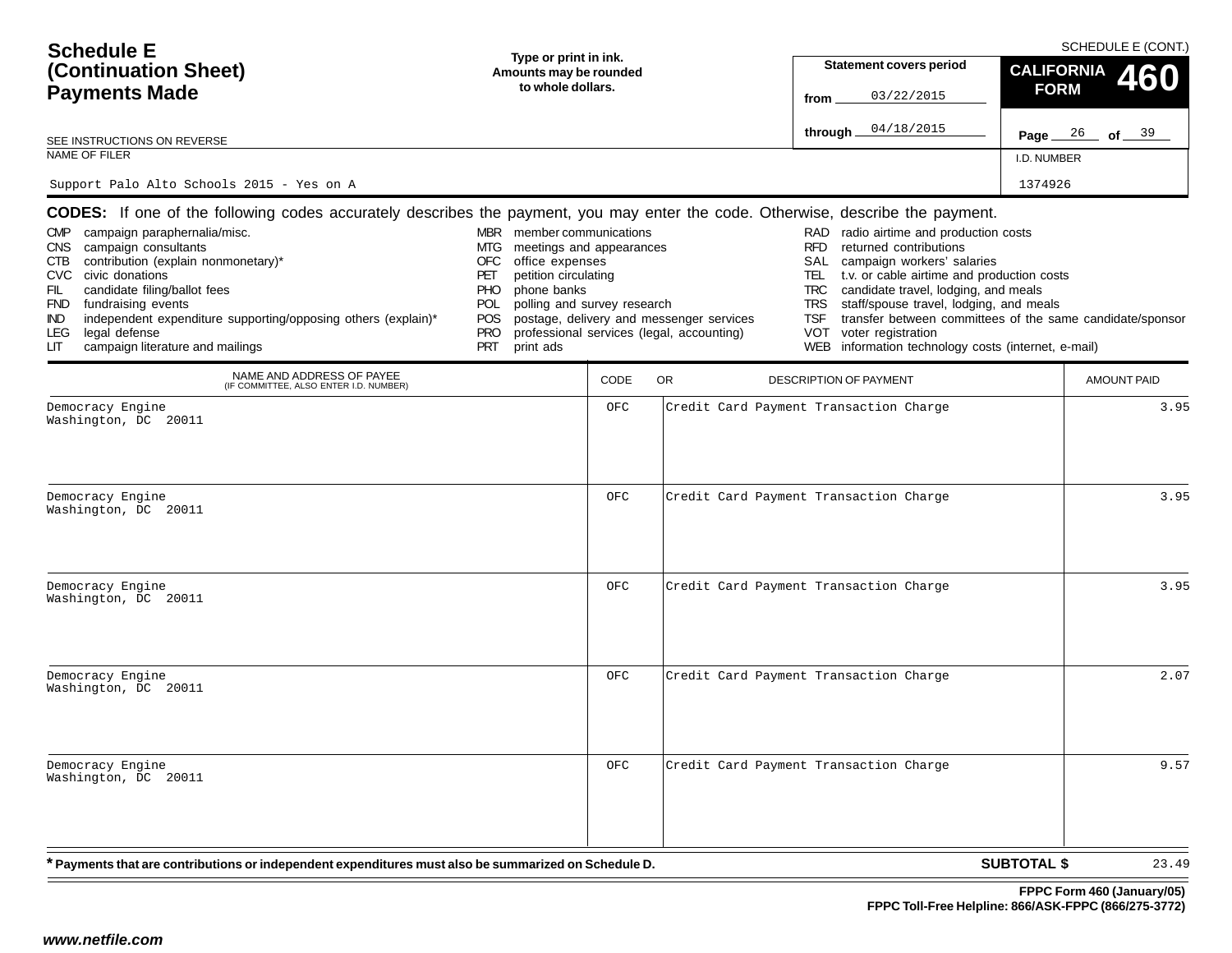| <b>Schedule E</b><br>(Continuation Sheet)<br><b>Payments Made</b><br>SEE INSTRUCTIONS ON REVERSE<br>NAME OF FILER<br>Support Palo Alto Schools 2015 - Yes on A                                                                                                                                                                                                                                                                                                                                                            | Type or print in ink.<br>Amounts may be rounded<br>to whole dollars.                                                                                                                                                               |            |                                                                                       | <b>Statement covers period</b><br>03/22/2015<br>from<br>04/18/2015<br>through _                                                                                                                                                                                                                                                                                                                                                                                  | <b>CALIFORNIA</b><br><b>FORM</b><br>Page $27$ of $39$<br>I.D. NUMBER<br>1374926 | SCHEDULE E (CONT.)<br>460 |
|---------------------------------------------------------------------------------------------------------------------------------------------------------------------------------------------------------------------------------------------------------------------------------------------------------------------------------------------------------------------------------------------------------------------------------------------------------------------------------------------------------------------------|------------------------------------------------------------------------------------------------------------------------------------------------------------------------------------------------------------------------------------|------------|---------------------------------------------------------------------------------------|------------------------------------------------------------------------------------------------------------------------------------------------------------------------------------------------------------------------------------------------------------------------------------------------------------------------------------------------------------------------------------------------------------------------------------------------------------------|---------------------------------------------------------------------------------|---------------------------|
| CODES: If one of the following codes accurately describes the payment, you may enter the code. Otherwise, describe the payment.<br>campaign paraphernalia/misc.<br><b>CMP</b><br><b>CNS</b><br>campaign consultants<br>contribution (explain nonmonetary)*<br>CTB<br><b>CVC</b><br>civic donations<br>candidate filing/ballot fees<br>FIL<br>fundraising events<br><b>FND</b><br>independent expenditure supporting/opposing others (explain)*<br>IND.<br>legal defense<br>LEG.<br>campaign literature and mailings<br>LГ | MBR member communications<br>meetings and appearances<br>MTG<br>office expenses<br>OFC<br>petition circulating<br>PET<br>phone banks<br>PHO<br>polling and survey research<br>POL.<br>POS<br><b>PRO</b><br><b>PRT</b><br>print ads |            | postage, delivery and messenger services<br>professional services (legal, accounting) | RAD radio airtime and production costs<br><b>RFD</b><br>returned contributions<br>campaign workers' salaries<br>SAL<br>t.v. or cable airtime and production costs<br>TEL<br>candidate travel, lodging, and meals<br><b>TRC</b><br>staff/spouse travel, lodging, and meals<br><b>TRS</b><br>transfer between committees of the same candidate/sponsor<br><b>TSF</b><br><b>VOT</b><br>voter registration<br>information technology costs (internet, e-mail)<br>WEB |                                                                                 |                           |
| NAME AND ADDRESS OF PAYEE<br>(IF COMMITTEE, ALSO ENTER I.D. NUMBER)                                                                                                                                                                                                                                                                                                                                                                                                                                                       |                                                                                                                                                                                                                                    | CODE       | <b>OR</b>                                                                             | <b>DESCRIPTION OF PAYMENT</b>                                                                                                                                                                                                                                                                                                                                                                                                                                    |                                                                                 | <b>AMOUNT PAID</b>        |
| Democracy Engine<br>Washington, DC 20011<br>Democracy Engine<br>Washington, DC 20011                                                                                                                                                                                                                                                                                                                                                                                                                                      |                                                                                                                                                                                                                                    | OFC<br>OFC |                                                                                       | Credit Card Payment Transaction Charge<br>Credit Card Payment Transaction Charge                                                                                                                                                                                                                                                                                                                                                                                 |                                                                                 | 9.57<br>3.95              |
| Democracy Engine<br>Washington, DC 20011                                                                                                                                                                                                                                                                                                                                                                                                                                                                                  |                                                                                                                                                                                                                                    | OFC        |                                                                                       | Credit Card Payment Transaction Charge                                                                                                                                                                                                                                                                                                                                                                                                                           |                                                                                 | 18.95                     |
| Democracy Engine<br>Washington, DC 20011                                                                                                                                                                                                                                                                                                                                                                                                                                                                                  |                                                                                                                                                                                                                                    | OFC        |                                                                                       | Credit Card Payment Transaction Charge                                                                                                                                                                                                                                                                                                                                                                                                                           |                                                                                 | 2.07                      |
| Democracy Engine<br>Washington, DC 20011                                                                                                                                                                                                                                                                                                                                                                                                                                                                                  |                                                                                                                                                                                                                                    | OFC        |                                                                                       | Credit Card Payment Transaction Charge                                                                                                                                                                                                                                                                                                                                                                                                                           |                                                                                 | 18.95                     |
| * Payments that are contributions or independent expenditures must also be summarized on Schedule D.                                                                                                                                                                                                                                                                                                                                                                                                                      |                                                                                                                                                                                                                                    |            |                                                                                       |                                                                                                                                                                                                                                                                                                                                                                                                                                                                  | <b>SUBTOTAL \$</b>                                                              | 53.49                     |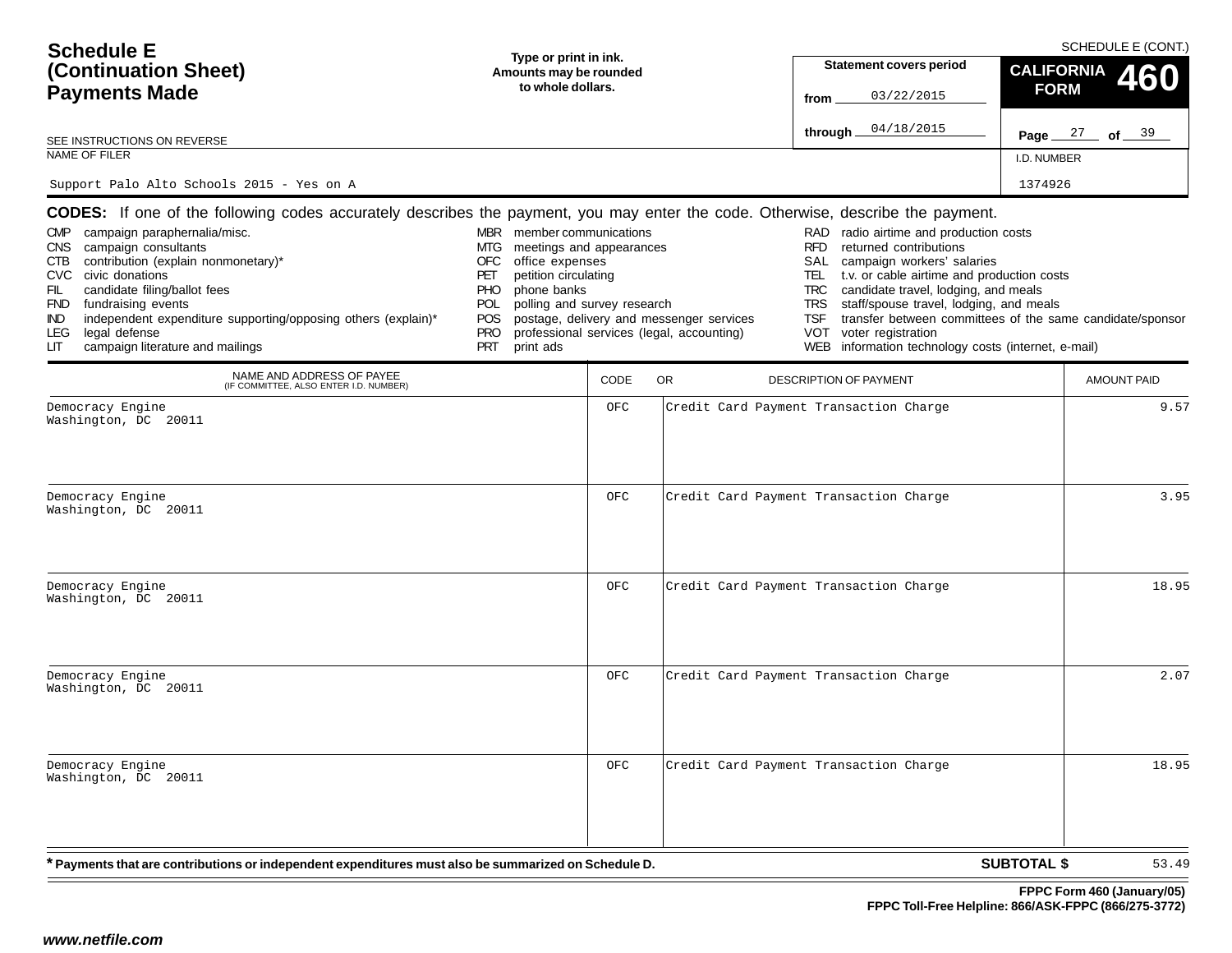| <b>Schedule E</b><br>(Continuation Sheet)<br><b>Payments Made</b><br>SEE INSTRUCTIONS ON REVERSE<br>NAME OF FILER<br>Support Palo Alto Schools 2015 - Yes on A                                                                                                                                                                                                                                                                                                                                                                   | Type or print in ink.<br>Amounts may be rounded<br>to whole dollars.                                                                                                                                                                     |             |                                                                                       | <b>Statement covers period</b><br>03/22/2015<br>from<br>04/18/2015<br>through _                                                                                                                                                                                                                                                                                                                                                                                            | <b>CALIFORNIA</b><br><b>FORM</b><br>Page $28$ of $39$<br>I.D. NUMBER<br>1374926 | SCHEDULE E (CONT.)<br>460 |
|----------------------------------------------------------------------------------------------------------------------------------------------------------------------------------------------------------------------------------------------------------------------------------------------------------------------------------------------------------------------------------------------------------------------------------------------------------------------------------------------------------------------------------|------------------------------------------------------------------------------------------------------------------------------------------------------------------------------------------------------------------------------------------|-------------|---------------------------------------------------------------------------------------|----------------------------------------------------------------------------------------------------------------------------------------------------------------------------------------------------------------------------------------------------------------------------------------------------------------------------------------------------------------------------------------------------------------------------------------------------------------------------|---------------------------------------------------------------------------------|---------------------------|
| <b>CODES:</b> If one of the following codes accurately describes the payment, you may enter the code. Otherwise, describe the payment.<br>campaign paraphernalia/misc.<br><b>CMP</b><br>campaign consultants<br><b>CNS</b><br>contribution (explain nonmonetary)*<br>CTB<br><b>CVC</b><br>civic donations<br>candidate filing/ballot fees<br>FIL<br>fundraising events<br><b>FND</b><br>independent expenditure supporting/opposing others (explain)*<br>IND.<br>legal defense<br>LEG<br>campaign literature and mailings<br>LIТ | MBR member communications<br>meetings and appearances<br>MTG<br>office expenses<br>OFC<br>petition circulating<br>PET<br>phone banks<br><b>PHO</b><br>polling and survey research<br>POL<br>POS<br><b>PRO</b><br><b>PRT</b><br>print ads |             | postage, delivery and messenger services<br>professional services (legal, accounting) | radio airtime and production costs<br>RAD<br><b>RFD</b><br>returned contributions<br>campaign workers' salaries<br>SAL<br>t.v. or cable airtime and production costs<br>TEL<br>candidate travel, lodging, and meals<br><b>TRC</b><br>staff/spouse travel, lodging, and meals<br><b>TRS</b><br>transfer between committees of the same candidate/sponsor<br><b>TSF</b><br><b>VOT</b><br>voter registration<br>information technology costs (internet, e-mail)<br><b>WEB</b> |                                                                                 |                           |
| NAME AND ADDRESS OF PAYEE<br>(IF COMMITTEE, ALSO ENTER I.D. NUMBER)                                                                                                                                                                                                                                                                                                                                                                                                                                                              |                                                                                                                                                                                                                                          | <b>CODE</b> | OR                                                                                    | <b>DESCRIPTION OF PAYMENT</b>                                                                                                                                                                                                                                                                                                                                                                                                                                              |                                                                                 | <b>AMOUNT PAID</b>        |
| Democracy Engine<br>Washington, DC 20011                                                                                                                                                                                                                                                                                                                                                                                                                                                                                         |                                                                                                                                                                                                                                          | OFC         |                                                                                       | Credit Card Payment Transaction Charge                                                                                                                                                                                                                                                                                                                                                                                                                                     |                                                                                 | 93.95                     |
| Democracy Engine<br>Washington, DC 20011                                                                                                                                                                                                                                                                                                                                                                                                                                                                                         |                                                                                                                                                                                                                                          | OFC         |                                                                                       | Credit Card Payment Transaction Charge                                                                                                                                                                                                                                                                                                                                                                                                                                     |                                                                                 | 37.70                     |
| Democracy Engine<br>Washington, DC 20011                                                                                                                                                                                                                                                                                                                                                                                                                                                                                         |                                                                                                                                                                                                                                          | OFC         |                                                                                       | Credit Card Payment Transaction Charge                                                                                                                                                                                                                                                                                                                                                                                                                                     |                                                                                 | 2.07                      |
| Democracy Engine<br>Washington, DC 20011                                                                                                                                                                                                                                                                                                                                                                                                                                                                                         |                                                                                                                                                                                                                                          | OFC         |                                                                                       | Credit Card Payment Transaction Charge                                                                                                                                                                                                                                                                                                                                                                                                                                     |                                                                                 | 3.95                      |
| Democracy Engine<br>Washington, DC 20011                                                                                                                                                                                                                                                                                                                                                                                                                                                                                         |                                                                                                                                                                                                                                          | OFC         |                                                                                       | Credit Card Payment Transaction Charge                                                                                                                                                                                                                                                                                                                                                                                                                                     |                                                                                 | 2.07                      |
| * Payments that are contributions or independent expenditures must also be summarized on Schedule D.                                                                                                                                                                                                                                                                                                                                                                                                                             |                                                                                                                                                                                                                                          |             |                                                                                       |                                                                                                                                                                                                                                                                                                                                                                                                                                                                            | <b>SUBTOTAL \$</b>                                                              | 139.74                    |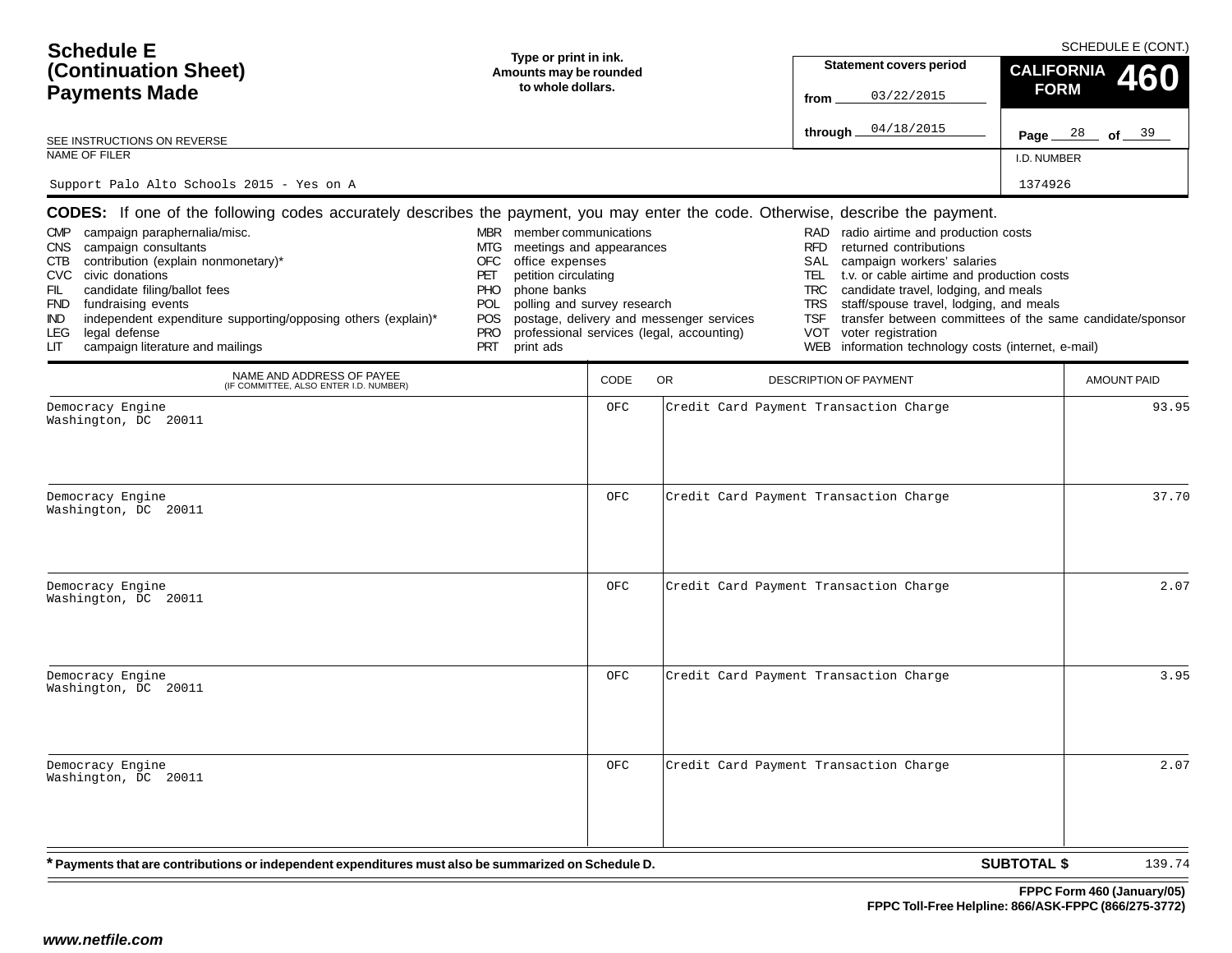| <b>Schedule E</b><br>(Continuation Sheet)<br><b>Payments Made</b><br>SEE INSTRUCTIONS ON REVERSE<br>NAME OF FILER<br>Support Palo Alto Schools 2015 - Yes on A                                                                                                                                                                                                                                                                                                                                                                   | Type or print in ink.<br>Amounts may be rounded<br>to whole dollars.                                                                                                                                                                     |             |                                                                                       | <b>Statement covers period</b><br>03/22/2015<br>from<br>04/18/2015<br>through _                                                                                                                                                                                                                                                                                                                                                                                            | <b>CALIFORNIA</b><br><b>FORM</b><br>Page $29$ of $39$<br>I.D. NUMBER<br>1374926 | SCHEDULE E (CONT.)<br>460 |
|----------------------------------------------------------------------------------------------------------------------------------------------------------------------------------------------------------------------------------------------------------------------------------------------------------------------------------------------------------------------------------------------------------------------------------------------------------------------------------------------------------------------------------|------------------------------------------------------------------------------------------------------------------------------------------------------------------------------------------------------------------------------------------|-------------|---------------------------------------------------------------------------------------|----------------------------------------------------------------------------------------------------------------------------------------------------------------------------------------------------------------------------------------------------------------------------------------------------------------------------------------------------------------------------------------------------------------------------------------------------------------------------|---------------------------------------------------------------------------------|---------------------------|
| <b>CODES:</b> If one of the following codes accurately describes the payment, you may enter the code. Otherwise, describe the payment.<br>campaign paraphernalia/misc.<br><b>CMP</b><br>campaign consultants<br><b>CNS</b><br>contribution (explain nonmonetary)*<br>CTB<br><b>CVC</b><br>civic donations<br>candidate filing/ballot fees<br>FIL<br>fundraising events<br><b>FND</b><br>independent expenditure supporting/opposing others (explain)*<br>IND.<br>legal defense<br>LEG<br>campaign literature and mailings<br>LIТ | MBR member communications<br>meetings and appearances<br>MTG<br>office expenses<br>OFC<br>petition circulating<br>PET<br>phone banks<br><b>PHO</b><br>polling and survey research<br>POL<br>POS<br><b>PRO</b><br><b>PRT</b><br>print ads |             | postage, delivery and messenger services<br>professional services (legal, accounting) | radio airtime and production costs<br>RAD<br><b>RFD</b><br>returned contributions<br>campaign workers' salaries<br>SAL<br>t.v. or cable airtime and production costs<br>TEL<br>candidate travel, lodging, and meals<br><b>TRC</b><br>staff/spouse travel, lodging, and meals<br><b>TRS</b><br>transfer between committees of the same candidate/sponsor<br><b>TSF</b><br><b>VOT</b><br>voter registration<br>information technology costs (internet, e-mail)<br><b>WEB</b> |                                                                                 |                           |
| NAME AND ADDRESS OF PAYEE<br>(IF COMMITTEE, ALSO ENTER I.D. NUMBER)                                                                                                                                                                                                                                                                                                                                                                                                                                                              |                                                                                                                                                                                                                                          | <b>CODE</b> | OR                                                                                    | <b>DESCRIPTION OF PAYMENT</b>                                                                                                                                                                                                                                                                                                                                                                                                                                              |                                                                                 | <b>AMOUNT PAID</b>        |
| Democracy Engine<br>Washington, DC 20011<br>Democracy Engine                                                                                                                                                                                                                                                                                                                                                                                                                                                                     |                                                                                                                                                                                                                                          | OFC<br>OFC  |                                                                                       | Credit Card Payment Transaction Charge<br>Credit Card Payment Transaction Charge                                                                                                                                                                                                                                                                                                                                                                                           |                                                                                 | 3.95<br>1.13              |
| Washington, DC 20011<br>Democracy Engine                                                                                                                                                                                                                                                                                                                                                                                                                                                                                         |                                                                                                                                                                                                                                          | OFC         |                                                                                       | Credit Card Payment Transaction Charge                                                                                                                                                                                                                                                                                                                                                                                                                                     |                                                                                 | 18.95                     |
| Washington, DC 20011                                                                                                                                                                                                                                                                                                                                                                                                                                                                                                             |                                                                                                                                                                                                                                          |             |                                                                                       |                                                                                                                                                                                                                                                                                                                                                                                                                                                                            |                                                                                 |                           |
| Democracy Engine<br>Washington, DC 20011                                                                                                                                                                                                                                                                                                                                                                                                                                                                                         |                                                                                                                                                                                                                                          | OFC         |                                                                                       | Credit Card Payment Transaction Charge                                                                                                                                                                                                                                                                                                                                                                                                                                     |                                                                                 | 2.07                      |
| Democracy Engine<br>Washington, DC 20011                                                                                                                                                                                                                                                                                                                                                                                                                                                                                         |                                                                                                                                                                                                                                          | OFC         |                                                                                       | Credit Card Payment Transaction Charge                                                                                                                                                                                                                                                                                                                                                                                                                                     |                                                                                 | 11.45                     |
| * Payments that are contributions or independent expenditures must also be summarized on Schedule D.                                                                                                                                                                                                                                                                                                                                                                                                                             |                                                                                                                                                                                                                                          |             |                                                                                       |                                                                                                                                                                                                                                                                                                                                                                                                                                                                            | <b>SUBTOTAL \$</b>                                                              | 37.55                     |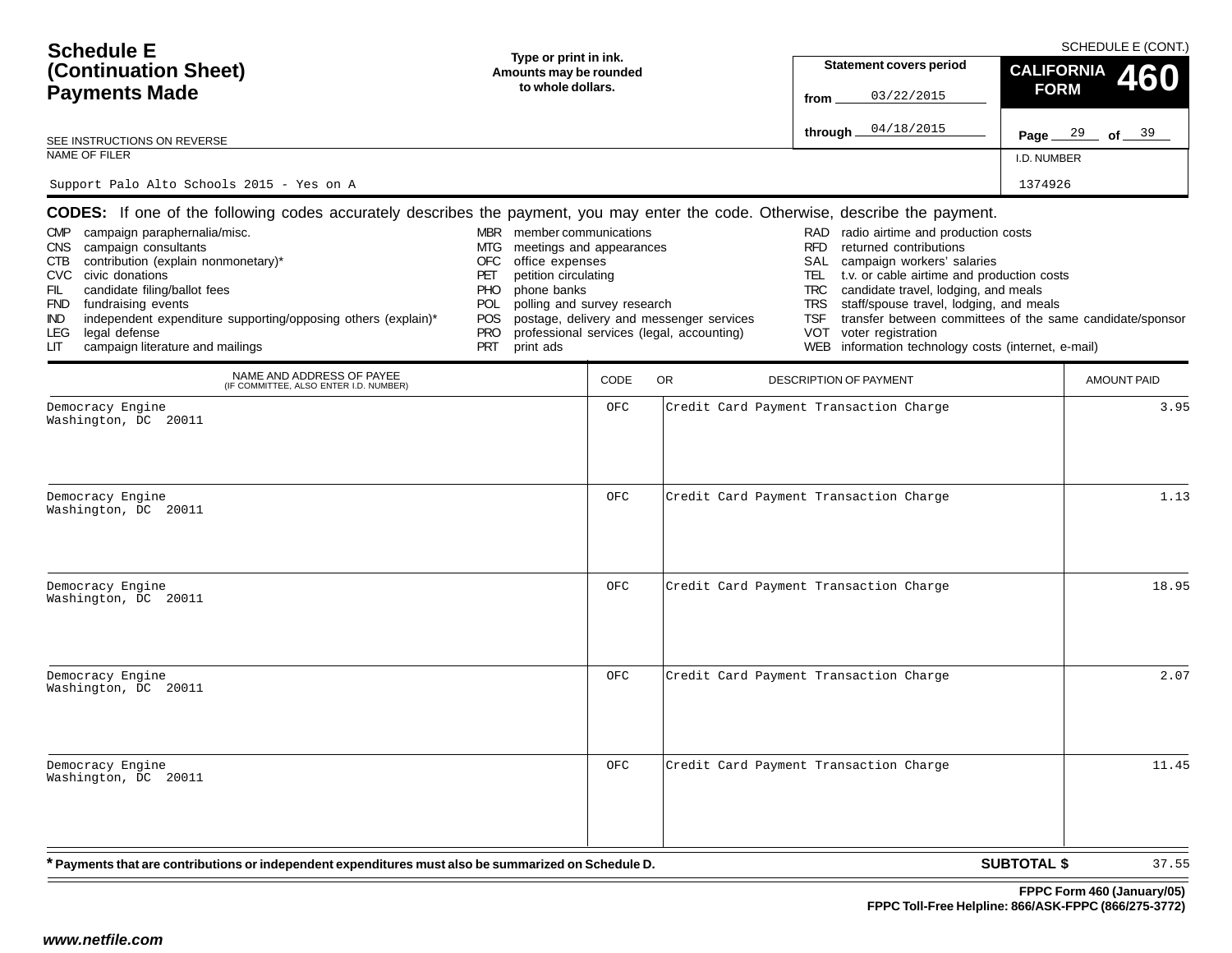| <b>Schedule E</b><br>(Continuation Sheet)<br><b>Payments Made</b><br>SEE INSTRUCTIONS ON REVERSE<br>NAME OF FILER<br>Support Palo Alto Schools 2015 - Yes on A                                                                                                                                                                                                                                                                                                                                                                   | Type or print in ink.<br>Amounts may be rounded<br>to whole dollars.                                                                                                                                                                     |             |                                                                                       | <b>Statement covers period</b><br>03/22/2015<br>from<br>04/18/2015<br>through _                                                                                                                                                                                                                                                                                                                                                                                            | <b>CALIFORNIA</b><br><b>FORM</b><br>Page $30$ of $39$<br><b>I.D. NUMBER</b><br>1374926 | SCHEDULE E (CONT.)<br>460 |
|----------------------------------------------------------------------------------------------------------------------------------------------------------------------------------------------------------------------------------------------------------------------------------------------------------------------------------------------------------------------------------------------------------------------------------------------------------------------------------------------------------------------------------|------------------------------------------------------------------------------------------------------------------------------------------------------------------------------------------------------------------------------------------|-------------|---------------------------------------------------------------------------------------|----------------------------------------------------------------------------------------------------------------------------------------------------------------------------------------------------------------------------------------------------------------------------------------------------------------------------------------------------------------------------------------------------------------------------------------------------------------------------|----------------------------------------------------------------------------------------|---------------------------|
| <b>CODES:</b> If one of the following codes accurately describes the payment, you may enter the code. Otherwise, describe the payment.<br>campaign paraphernalia/misc.<br><b>CMP</b><br>campaign consultants<br><b>CNS</b><br>contribution (explain nonmonetary)*<br>CTB<br><b>CVC</b><br>civic donations<br>candidate filing/ballot fees<br>FIL<br>fundraising events<br><b>FND</b><br>independent expenditure supporting/opposing others (explain)*<br>IND.<br>legal defense<br>LEG<br>campaign literature and mailings<br>LIТ | MBR member communications<br>meetings and appearances<br>MTG<br>office expenses<br>OFC<br>petition circulating<br>PET<br>phone banks<br><b>PHO</b><br>polling and survey research<br>POL<br>POS<br><b>PRO</b><br><b>PRT</b><br>print ads |             | postage, delivery and messenger services<br>professional services (legal, accounting) | radio airtime and production costs<br>RAD<br><b>RFD</b><br>returned contributions<br>campaign workers' salaries<br>SAL<br>t.v. or cable airtime and production costs<br>TEL<br>candidate travel, lodging, and meals<br><b>TRC</b><br>staff/spouse travel, lodging, and meals<br><b>TRS</b><br>transfer between committees of the same candidate/sponsor<br><b>TSF</b><br><b>VOT</b><br>voter registration<br>information technology costs (internet, e-mail)<br><b>WEB</b> |                                                                                        |                           |
| NAME AND ADDRESS OF PAYEE<br>(IF COMMITTEE, ALSO ENTER I.D. NUMBER)                                                                                                                                                                                                                                                                                                                                                                                                                                                              |                                                                                                                                                                                                                                          | <b>CODE</b> | OR                                                                                    | <b>DESCRIPTION OF PAYMENT</b>                                                                                                                                                                                                                                                                                                                                                                                                                                              |                                                                                        | <b>AMOUNT PAID</b>        |
| Democracy Engine<br>Washington, DC 20011                                                                                                                                                                                                                                                                                                                                                                                                                                                                                         |                                                                                                                                                                                                                                          | OFC         |                                                                                       | Credit Card Payment Transaction Charge                                                                                                                                                                                                                                                                                                                                                                                                                                     |                                                                                        | 2.07                      |
| Democracy Engine<br>Washington, DC 20011                                                                                                                                                                                                                                                                                                                                                                                                                                                                                         |                                                                                                                                                                                                                                          | OFC         |                                                                                       | Credit Card Payment Transaction Charge                                                                                                                                                                                                                                                                                                                                                                                                                                     |                                                                                        | 3.95                      |
| Democracy Engine<br>Washington, DC 20011                                                                                                                                                                                                                                                                                                                                                                                                                                                                                         |                                                                                                                                                                                                                                          | OFC         |                                                                                       | Credit Card Payment Transaction Charge                                                                                                                                                                                                                                                                                                                                                                                                                                     |                                                                                        | 18.95                     |
| Democracy Engine<br>Washington, DC 20011                                                                                                                                                                                                                                                                                                                                                                                                                                                                                         |                                                                                                                                                                                                                                          | OFC         |                                                                                       | Credit Card Payment Transaction Charge                                                                                                                                                                                                                                                                                                                                                                                                                                     |                                                                                        | 2.07                      |
| Democracy Engine<br>Washington, DC 20011                                                                                                                                                                                                                                                                                                                                                                                                                                                                                         |                                                                                                                                                                                                                                          | OFC         |                                                                                       | Credit Card Payment Transaction Charge                                                                                                                                                                                                                                                                                                                                                                                                                                     |                                                                                        | 9.57                      |
| * Payments that are contributions or independent expenditures must also be summarized on Schedule D.                                                                                                                                                                                                                                                                                                                                                                                                                             |                                                                                                                                                                                                                                          |             |                                                                                       |                                                                                                                                                                                                                                                                                                                                                                                                                                                                            | <b>SUBTOTAL \$</b>                                                                     | 36.61                     |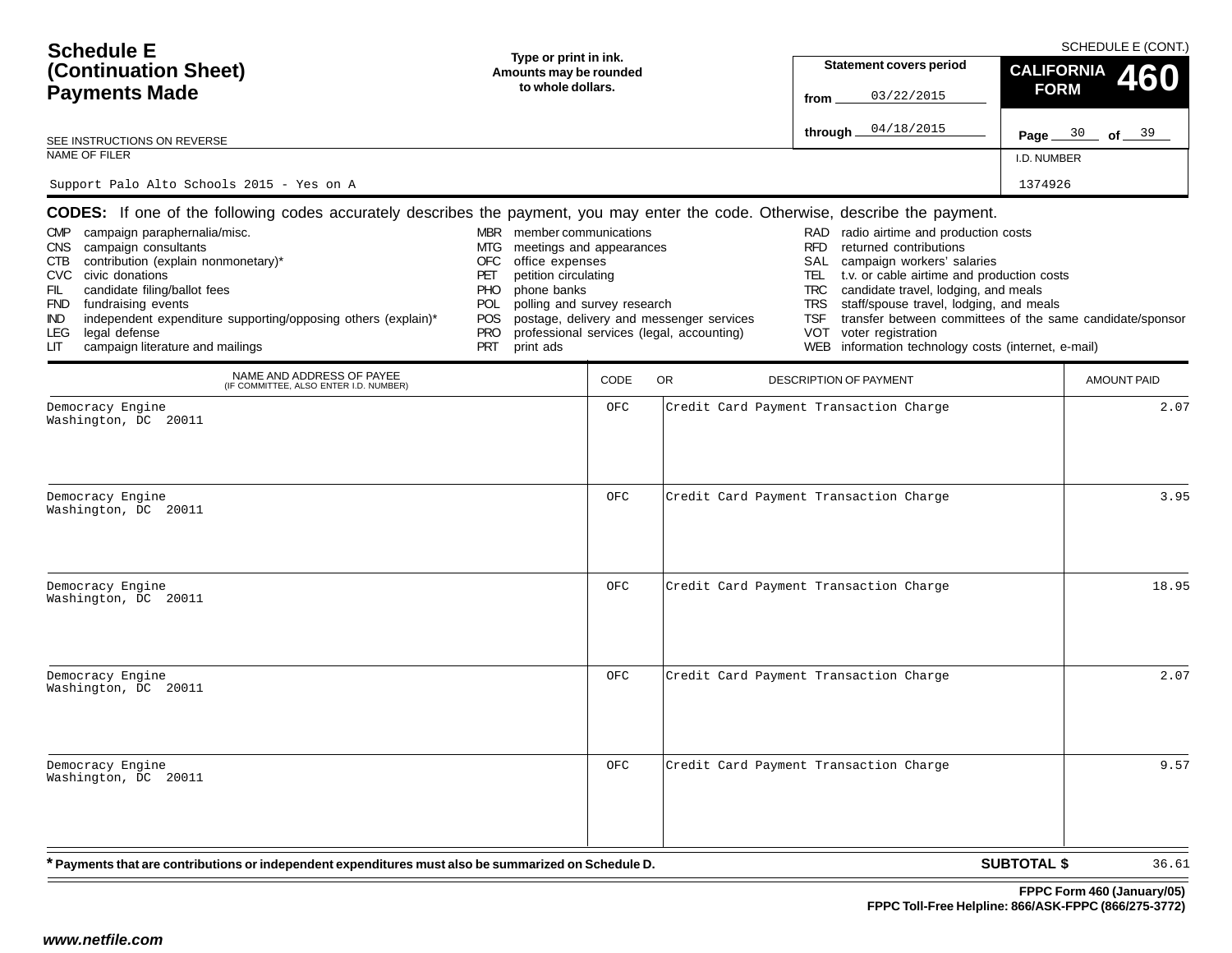| <b>Schedule E</b>                                                                                                                                                                                                                                                                                                                                                        |                                                                                                                                                                                                                                                  |            |                                                                                       | SCHEDULE E (CONT.)                                                                                                                                                                                                                                                                                                                                                                                                          |                                                           |  |  |  |
|--------------------------------------------------------------------------------------------------------------------------------------------------------------------------------------------------------------------------------------------------------------------------------------------------------------------------------------------------------------------------|--------------------------------------------------------------------------------------------------------------------------------------------------------------------------------------------------------------------------------------------------|------------|---------------------------------------------------------------------------------------|-----------------------------------------------------------------------------------------------------------------------------------------------------------------------------------------------------------------------------------------------------------------------------------------------------------------------------------------------------------------------------------------------------------------------------|-----------------------------------------------------------|--|--|--|
| Type or print in ink.<br>(Continuation Sheet)<br>Amounts may be rounded                                                                                                                                                                                                                                                                                                  |                                                                                                                                                                                                                                                  |            |                                                                                       | <b>Statement covers period</b>                                                                                                                                                                                                                                                                                                                                                                                              | <b>CALIFORNIA</b>                                         |  |  |  |
| to whole dollars.<br><b>Payments Made</b>                                                                                                                                                                                                                                                                                                                                |                                                                                                                                                                                                                                                  |            |                                                                                       | 03/22/2015<br>from                                                                                                                                                                                                                                                                                                                                                                                                          | <b>FORM</b>                                               |  |  |  |
|                                                                                                                                                                                                                                                                                                                                                                          |                                                                                                                                                                                                                                                  |            |                                                                                       | 04/18/2015<br>through                                                                                                                                                                                                                                                                                                                                                                                                       | 31<br>of $39$<br>Page $\_$                                |  |  |  |
| SEE INSTRUCTIONS ON REVERSE<br><b>NAME OF FILER</b>                                                                                                                                                                                                                                                                                                                      |                                                                                                                                                                                                                                                  |            |                                                                                       |                                                                                                                                                                                                                                                                                                                                                                                                                             | I.D. NUMBER                                               |  |  |  |
| Support Palo Alto Schools 2015 - Yes on A                                                                                                                                                                                                                                                                                                                                |                                                                                                                                                                                                                                                  |            |                                                                                       |                                                                                                                                                                                                                                                                                                                                                                                                                             | 1374926                                                   |  |  |  |
| CODES: If one of the following codes accurately describes the payment, you may enter the code. Otherwise, describe the payment.                                                                                                                                                                                                                                          |                                                                                                                                                                                                                                                  |            |                                                                                       |                                                                                                                                                                                                                                                                                                                                                                                                                             |                                                           |  |  |  |
| campaign paraphernalia/misc.<br><b>CMP</b><br>campaign consultants<br>CNS.<br>contribution (explain nonmonetary)*<br>СТВ<br>civic donations<br>CVC<br>candidate filing/ballot fees<br>FIL<br>fundraising events<br><b>FND</b><br>independent expenditure supporting/opposing others (explain)*<br>IND.<br>LEG<br>legal defense<br>campaign literature and mailings<br>LГ | MBR member communications<br>MTG<br>meetings and appearances<br>office expenses<br>OFC.<br>petition circulating<br>PET<br>phone banks<br><b>PHO</b><br>POL<br>polling and survey research<br><b>POS</b><br><b>PRO</b><br><b>PRT</b><br>print ads |            | postage, delivery and messenger services<br>professional services (legal, accounting) | radio airtime and production costs<br>RAD<br><b>RFD</b><br>returned contributions<br><b>SAL</b><br>campaign workers' salaries<br>t.v. or cable airtime and production costs<br><b>TEL</b><br><b>TRC</b><br>candidate travel, lodging, and meals<br><b>TRS</b><br>staff/spouse travel, lodging, and meals<br><b>TSF</b><br><b>VOT</b><br>voter registration<br>information technology costs (internet, e-mail)<br><b>WEB</b> | transfer between committees of the same candidate/sponsor |  |  |  |
| NAME AND ADDRESS OF PAYEE<br>(IF COMMITTEE, ALSO ENTER I.D. NUMBER)                                                                                                                                                                                                                                                                                                      |                                                                                                                                                                                                                                                  | CODE       | OR.                                                                                   | DESCRIPTION OF PAYMENT                                                                                                                                                                                                                                                                                                                                                                                                      | <b>AMOUNT PAID</b>                                        |  |  |  |
| No Diamonds<br>Palo Alto, CA 94306                                                                                                                                                                                                                                                                                                                                       |                                                                                                                                                                                                                                                  | WEB        | Campaign Website                                                                      |                                                                                                                                                                                                                                                                                                                                                                                                                             | 1,000.00                                                  |  |  |  |
| TBWB Strategies<br>San Francisco, CA 94104                                                                                                                                                                                                                                                                                                                               |                                                                                                                                                                                                                                                  | CNS        | INvoice #2                                                                            |                                                                                                                                                                                                                                                                                                                                                                                                                             | 28,526.00                                                 |  |  |  |
| Democracy Engine<br>Washington, DC 20011                                                                                                                                                                                                                                                                                                                                 |                                                                                                                                                                                                                                                  | <b>OFC</b> |                                                                                       | Credit Card Payment Transaction Charge                                                                                                                                                                                                                                                                                                                                                                                      | 2.07                                                      |  |  |  |
| Democracy Engine<br>Washington, DC 20011                                                                                                                                                                                                                                                                                                                                 |                                                                                                                                                                                                                                                  | <b>OFC</b> |                                                                                       | Credit Card Payment Transaction Charge                                                                                                                                                                                                                                                                                                                                                                                      | 5.82                                                      |  |  |  |
| Democracy Engine                                                                                                                                                                                                                                                                                                                                                         |                                                                                                                                                                                                                                                  | OFC        |                                                                                       | Credit Card Payment Transaction Charge                                                                                                                                                                                                                                                                                                                                                                                      | 1.13                                                      |  |  |  |

| Democracy Engine     |  |
|----------------------|--|
|                      |  |
| Washington, DC 20011 |  |

**\* Payments that are contributions or independent expenditures must also be summarized on Schedule D.**

**SUBTOTAL \$** 29,535.02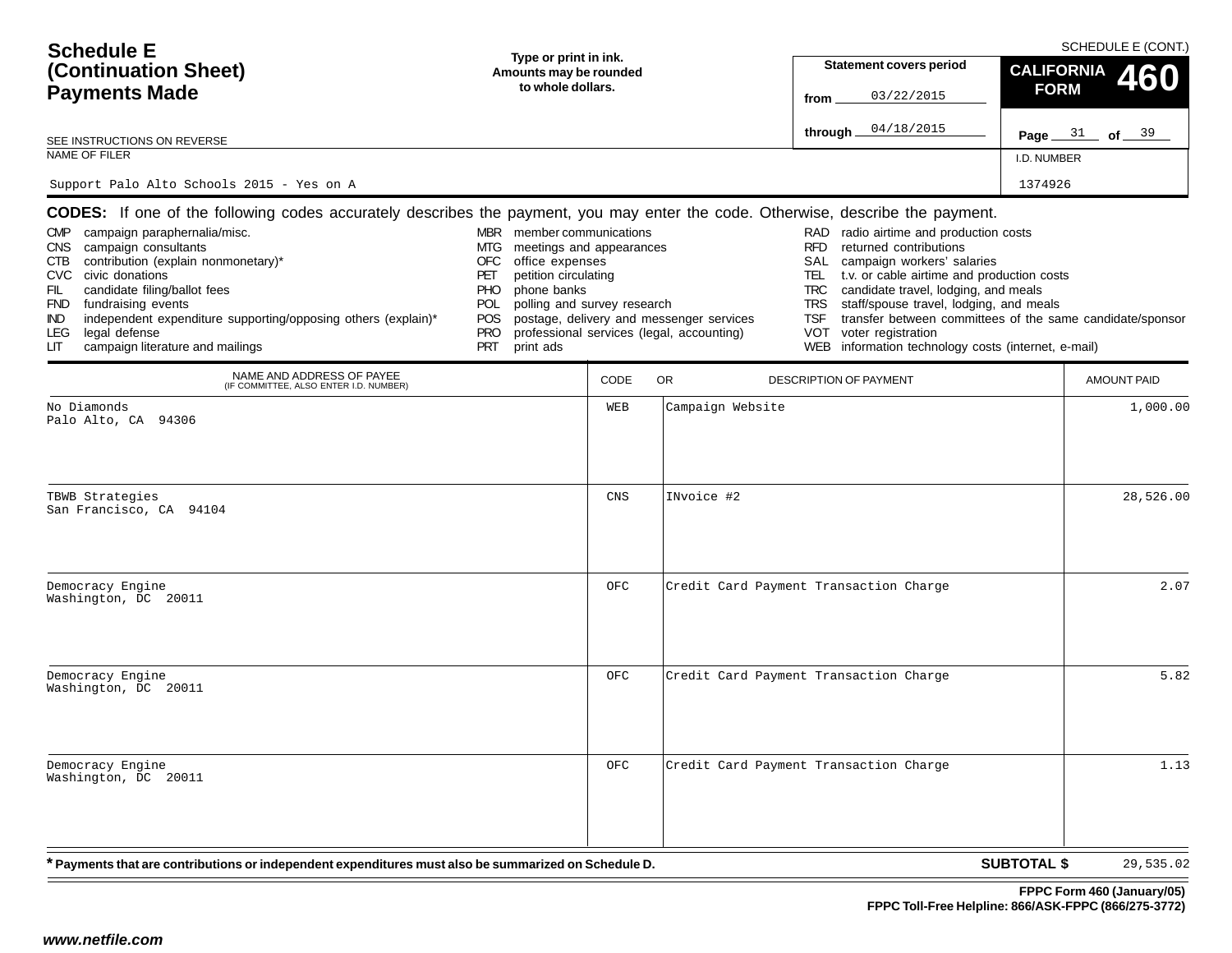| <b>Schedule E</b><br>(Continuation Sheet)<br><b>Payments Made</b><br>SEE INSTRUCTIONS ON REVERSE<br>NAME OF FILER<br>Support Palo Alto Schools 2015 - Yes on A                                                                                                                                                                                                                                                                                                                                                                   | Type or print in ink.<br>Amounts may be rounded<br>to whole dollars.                                                                                                                                                                     |             |                                                                                       | <b>Statement covers period</b><br>03/22/2015<br>from<br>04/18/2015<br>through _                                                                                                                                                                                                                                                                                                                                                                                            | <b>CALIFORNIA</b><br><b>FORM</b><br>Page $32$ of $39$<br>I.D. NUMBER<br>1374926 | SCHEDULE E (CONT.)<br>460 |
|----------------------------------------------------------------------------------------------------------------------------------------------------------------------------------------------------------------------------------------------------------------------------------------------------------------------------------------------------------------------------------------------------------------------------------------------------------------------------------------------------------------------------------|------------------------------------------------------------------------------------------------------------------------------------------------------------------------------------------------------------------------------------------|-------------|---------------------------------------------------------------------------------------|----------------------------------------------------------------------------------------------------------------------------------------------------------------------------------------------------------------------------------------------------------------------------------------------------------------------------------------------------------------------------------------------------------------------------------------------------------------------------|---------------------------------------------------------------------------------|---------------------------|
| <b>CODES:</b> If one of the following codes accurately describes the payment, you may enter the code. Otherwise, describe the payment.<br>campaign paraphernalia/misc.<br><b>CMP</b><br>campaign consultants<br><b>CNS</b><br>contribution (explain nonmonetary)*<br>CTB<br><b>CVC</b><br>civic donations<br>candidate filing/ballot fees<br>FIL<br>fundraising events<br><b>FND</b><br>independent expenditure supporting/opposing others (explain)*<br>IND.<br>legal defense<br>LEG<br>campaign literature and mailings<br>LIТ | MBR member communications<br>meetings and appearances<br>MTG<br>office expenses<br>OFC<br>petition circulating<br>PET<br>phone banks<br><b>PHO</b><br>polling and survey research<br>POL<br>POS<br><b>PRO</b><br><b>PRT</b><br>print ads |             | postage, delivery and messenger services<br>professional services (legal, accounting) | radio airtime and production costs<br>RAD<br><b>RFD</b><br>returned contributions<br>campaign workers' salaries<br>SAL<br>t.v. or cable airtime and production costs<br>TEL<br>candidate travel, lodging, and meals<br><b>TRC</b><br>staff/spouse travel, lodging, and meals<br><b>TRS</b><br>transfer between committees of the same candidate/sponsor<br><b>TSF</b><br><b>VOT</b><br>voter registration<br>information technology costs (internet, e-mail)<br><b>WEB</b> |                                                                                 |                           |
| NAME AND ADDRESS OF PAYEE<br>(IF COMMITTEE, ALSO ENTER I.D. NUMBER)                                                                                                                                                                                                                                                                                                                                                                                                                                                              |                                                                                                                                                                                                                                          | <b>CODE</b> | OR                                                                                    | <b>DESCRIPTION OF PAYMENT</b>                                                                                                                                                                                                                                                                                                                                                                                                                                              |                                                                                 | <b>AMOUNT PAID</b>        |
| Democracy Engine<br>Washington, DC 20011<br>Democracy Engine                                                                                                                                                                                                                                                                                                                                                                                                                                                                     |                                                                                                                                                                                                                                          | OFC<br>OFC  |                                                                                       | Credit Card Payment Transaction Charge<br>Credit Card Payment Transaction Charge                                                                                                                                                                                                                                                                                                                                                                                           |                                                                                 | 2.07<br>3.95              |
| Washington, DC 20011                                                                                                                                                                                                                                                                                                                                                                                                                                                                                                             |                                                                                                                                                                                                                                          |             |                                                                                       |                                                                                                                                                                                                                                                                                                                                                                                                                                                                            |                                                                                 |                           |
| Democracy Engine<br>Washington, DC 20011                                                                                                                                                                                                                                                                                                                                                                                                                                                                                         |                                                                                                                                                                                                                                          | OFC         |                                                                                       | Credit Card Payment Transaction Charge                                                                                                                                                                                                                                                                                                                                                                                                                                     |                                                                                 | 3.95                      |
| Democracy Engine<br>Washington, DC 20011                                                                                                                                                                                                                                                                                                                                                                                                                                                                                         |                                                                                                                                                                                                                                          | OFC         |                                                                                       | Credit Card Payment Transaction Charge                                                                                                                                                                                                                                                                                                                                                                                                                                     |                                                                                 | 3.95                      |
| Democracy Engine<br>Washington, DC 20011                                                                                                                                                                                                                                                                                                                                                                                                                                                                                         |                                                                                                                                                                                                                                          | OFC         |                                                                                       | Credit Card Payment Transaction Charge                                                                                                                                                                                                                                                                                                                                                                                                                                     |                                                                                 | 3.95                      |
| * Payments that are contributions or independent expenditures must also be summarized on Schedule D.                                                                                                                                                                                                                                                                                                                                                                                                                             |                                                                                                                                                                                                                                          |             |                                                                                       |                                                                                                                                                                                                                                                                                                                                                                                                                                                                            | <b>SUBTOTAL \$</b>                                                              | 17.87                     |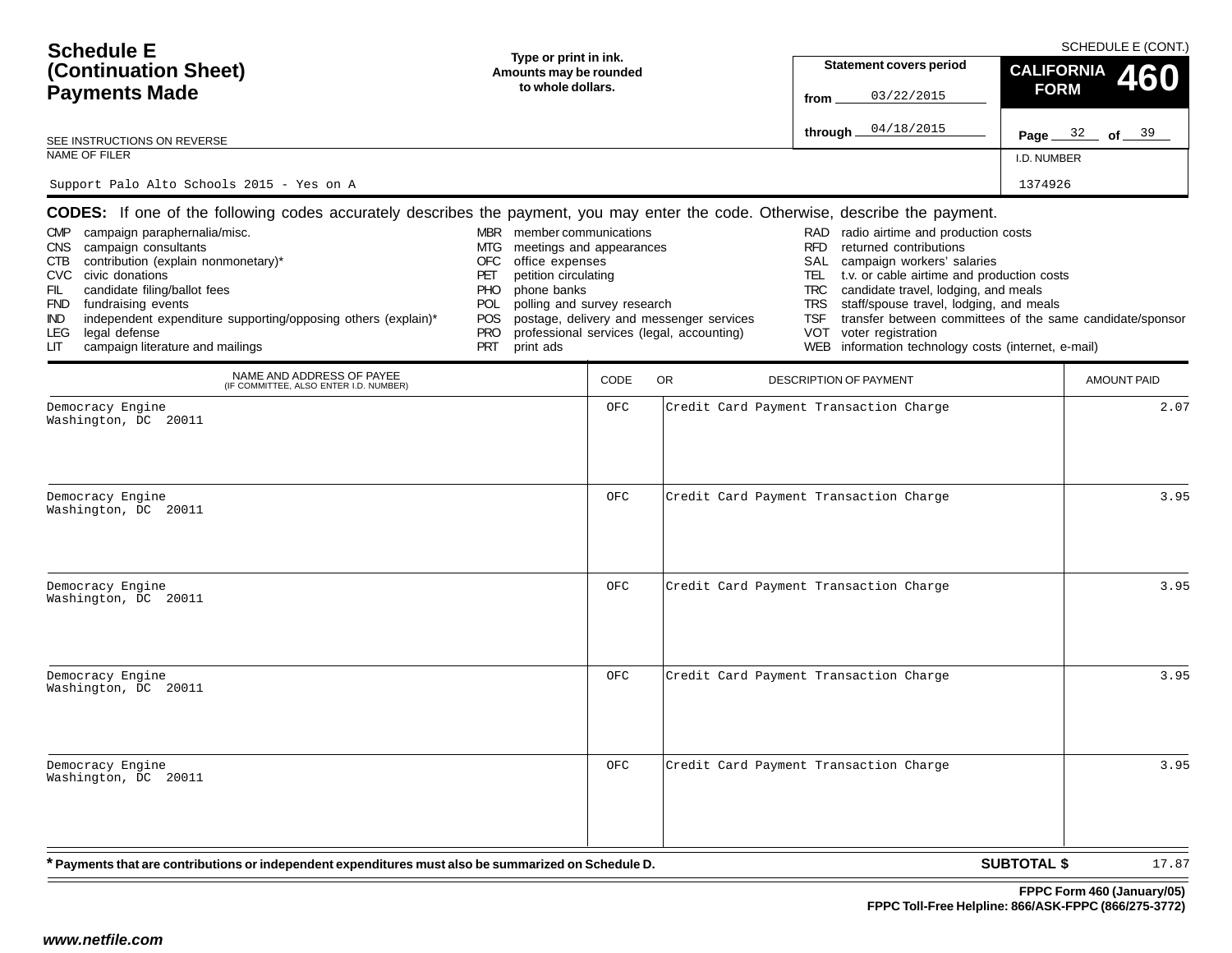| <b>Schedule E</b><br>(Continuation Sheet)<br><b>Payments Made</b><br>SEE INSTRUCTIONS ON REVERSE<br>NAME OF FILER<br>Support Palo Alto Schools 2015 - Yes on A                                                                                                                                                                                                                                                                                                                                                                   | Type or print in ink.<br>Amounts may be rounded<br>to whole dollars.                                                                                                                                                                     |             |                                                                                       | <b>Statement covers period</b><br>03/22/2015<br>from<br>04/18/2015<br>through _                                                                                                                                                                                                                                                                                                                                                                                            | <b>CALIFORNIA</b><br><b>FORM</b><br>Page $33$ of $39$<br>I.D. NUMBER<br>1374926 | SCHEDULE E (CONT.)<br>460 |
|----------------------------------------------------------------------------------------------------------------------------------------------------------------------------------------------------------------------------------------------------------------------------------------------------------------------------------------------------------------------------------------------------------------------------------------------------------------------------------------------------------------------------------|------------------------------------------------------------------------------------------------------------------------------------------------------------------------------------------------------------------------------------------|-------------|---------------------------------------------------------------------------------------|----------------------------------------------------------------------------------------------------------------------------------------------------------------------------------------------------------------------------------------------------------------------------------------------------------------------------------------------------------------------------------------------------------------------------------------------------------------------------|---------------------------------------------------------------------------------|---------------------------|
| <b>CODES:</b> If one of the following codes accurately describes the payment, you may enter the code. Otherwise, describe the payment.<br>campaign paraphernalia/misc.<br><b>CMP</b><br>campaign consultants<br><b>CNS</b><br>contribution (explain nonmonetary)*<br>CTB<br><b>CVC</b><br>civic donations<br>candidate filing/ballot fees<br>FIL<br>fundraising events<br><b>FND</b><br>independent expenditure supporting/opposing others (explain)*<br>IND.<br>legal defense<br>LEG<br>campaign literature and mailings<br>LIТ | MBR member communications<br>meetings and appearances<br>MTG<br>office expenses<br>OFC<br>petition circulating<br>PET<br>phone banks<br><b>PHO</b><br>polling and survey research<br>POL<br>POS<br><b>PRO</b><br><b>PRT</b><br>print ads |             | postage, delivery and messenger services<br>professional services (legal, accounting) | radio airtime and production costs<br>RAD<br><b>RFD</b><br>returned contributions<br>campaign workers' salaries<br>SAL<br>t.v. or cable airtime and production costs<br>TEL<br>candidate travel, lodging, and meals<br><b>TRC</b><br>staff/spouse travel, lodging, and meals<br><b>TRS</b><br>transfer between committees of the same candidate/sponsor<br><b>TSF</b><br><b>VOT</b><br>voter registration<br>information technology costs (internet, e-mail)<br><b>WEB</b> |                                                                                 |                           |
| NAME AND ADDRESS OF PAYEE<br>(IF COMMITTEE, ALSO ENTER I.D. NUMBER)                                                                                                                                                                                                                                                                                                                                                                                                                                                              |                                                                                                                                                                                                                                          | <b>CODE</b> | OR                                                                                    | <b>DESCRIPTION OF PAYMENT</b>                                                                                                                                                                                                                                                                                                                                                                                                                                              |                                                                                 | <b>AMOUNT PAID</b>        |
| Democracy Engine<br>Washington, DC 20011<br>Democracy Engine                                                                                                                                                                                                                                                                                                                                                                                                                                                                     |                                                                                                                                                                                                                                          | OFC<br>OFC  |                                                                                       | Credit Card Payment Transaction Charge<br>Credit Card Payment Transaction Charge                                                                                                                                                                                                                                                                                                                                                                                           |                                                                                 | 5.82<br>1.13              |
| Washington, DC 20011<br>Democracy Engine                                                                                                                                                                                                                                                                                                                                                                                                                                                                                         |                                                                                                                                                                                                                                          | OFC         |                                                                                       | Credit Card Payment Transaction Charge                                                                                                                                                                                                                                                                                                                                                                                                                                     |                                                                                 | 9.57                      |
| Washington, DC 20011                                                                                                                                                                                                                                                                                                                                                                                                                                                                                                             |                                                                                                                                                                                                                                          |             |                                                                                       |                                                                                                                                                                                                                                                                                                                                                                                                                                                                            |                                                                                 |                           |
| Democracy Engine<br>Washington, DC 20011                                                                                                                                                                                                                                                                                                                                                                                                                                                                                         |                                                                                                                                                                                                                                          | OFC         |                                                                                       | Credit Card Payment Transaction Charge                                                                                                                                                                                                                                                                                                                                                                                                                                     |                                                                                 | 2.07                      |
| Democracy Engine<br>Washington, DC 20011                                                                                                                                                                                                                                                                                                                                                                                                                                                                                         |                                                                                                                                                                                                                                          | OFC         |                                                                                       | Credit Card Payment Transaction Charge                                                                                                                                                                                                                                                                                                                                                                                                                                     |                                                                                 | 3.95                      |
| * Payments that are contributions or independent expenditures must also be summarized on Schedule D.                                                                                                                                                                                                                                                                                                                                                                                                                             |                                                                                                                                                                                                                                          |             |                                                                                       |                                                                                                                                                                                                                                                                                                                                                                                                                                                                            | <b>SUBTOTAL \$</b>                                                              | 22.54                     |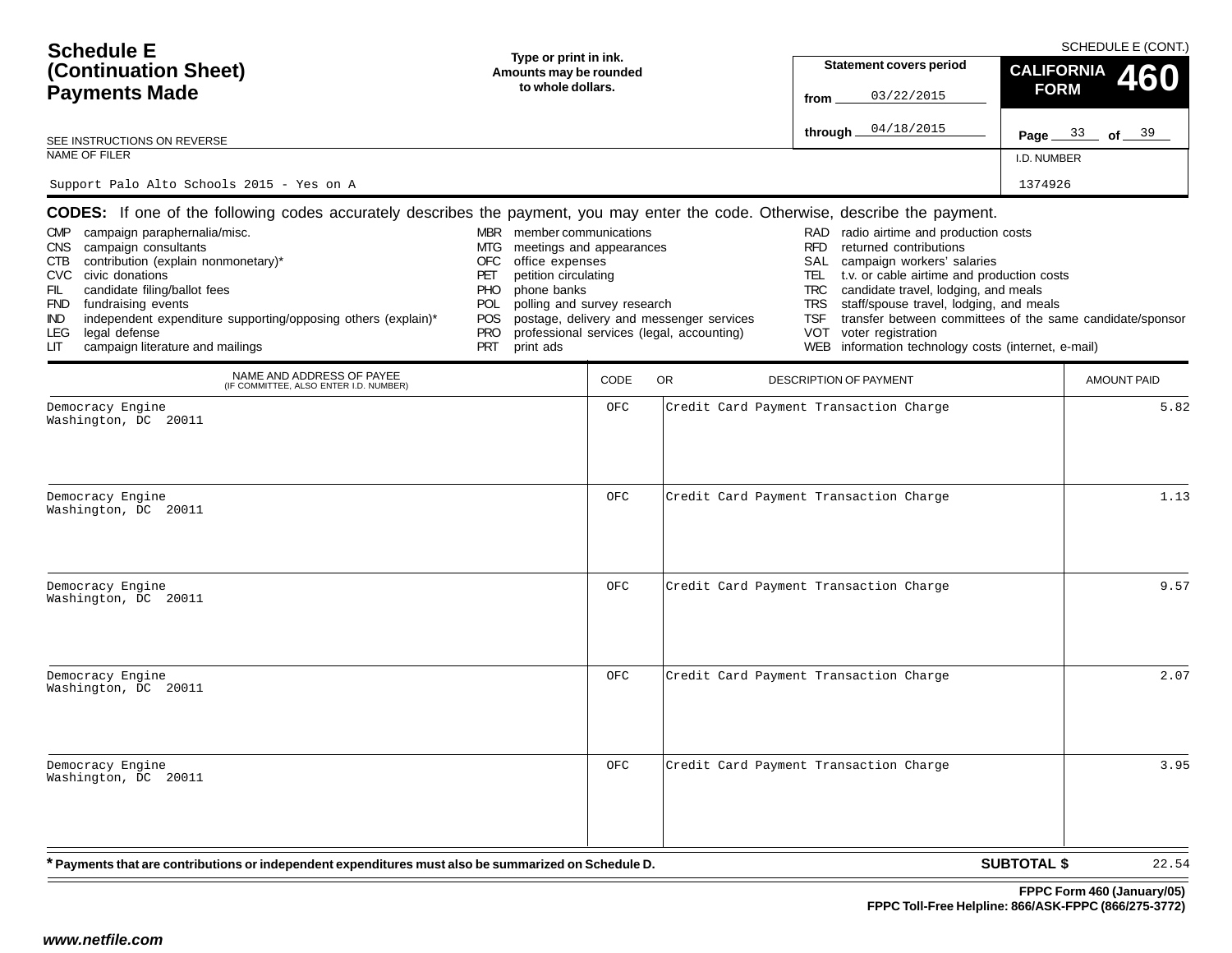| <b>Schedule E</b><br>(Continuation Sheet)<br><b>Payments Made</b><br>SEE INSTRUCTIONS ON REVERSE<br>NAME OF FILER<br>Support Palo Alto Schools 2015 - Yes on A                                                                                                                                                                                                                                                                                                                                                                   | Type or print in ink.<br>Amounts may be rounded<br>to whole dollars.                                                                                                                                                                     |             |                                                                                       | <b>Statement covers period</b><br>03/22/2015<br>from<br>04/18/2015<br>through _                                                                                                                                                                                                                                                                                                                                                                                     | <b>CALIFORNIA</b><br><b>FORM</b><br>Page $34$ of $39$<br>I.D. NUMBER<br>1374926 | SCHEDULE E (CONT.)<br>460 |
|----------------------------------------------------------------------------------------------------------------------------------------------------------------------------------------------------------------------------------------------------------------------------------------------------------------------------------------------------------------------------------------------------------------------------------------------------------------------------------------------------------------------------------|------------------------------------------------------------------------------------------------------------------------------------------------------------------------------------------------------------------------------------------|-------------|---------------------------------------------------------------------------------------|---------------------------------------------------------------------------------------------------------------------------------------------------------------------------------------------------------------------------------------------------------------------------------------------------------------------------------------------------------------------------------------------------------------------------------------------------------------------|---------------------------------------------------------------------------------|---------------------------|
| <b>CODES:</b> If one of the following codes accurately describes the payment, you may enter the code. Otherwise, describe the payment.<br>campaign paraphernalia/misc.<br><b>CMP</b><br>campaign consultants<br><b>CNS</b><br>contribution (explain nonmonetary)*<br>CTB<br><b>CVC</b><br>civic donations<br>candidate filing/ballot fees<br>FIL<br>fundraising events<br><b>FND</b><br>independent expenditure supporting/opposing others (explain)*<br>IND.<br>legal defense<br>LEG<br>campaign literature and mailings<br>LIТ | MBR member communications<br>meetings and appearances<br>MTG<br>office expenses<br>OFC<br>petition circulating<br>PET<br>phone banks<br><b>PHO</b><br>polling and survey research<br>POL<br>POS<br><b>PRO</b><br><b>PRT</b><br>print ads |             | postage, delivery and messenger services<br>professional services (legal, accounting) | radio airtime and production costs<br>RAD<br><b>RFD</b><br>returned contributions<br>campaign workers' salaries<br>SAL<br>t.v. or cable airtime and production costs<br>TEL<br>candidate travel, lodging, and meals<br><b>TRC</b><br>staff/spouse travel, lodging, and meals<br><b>TRS</b><br>transfer between committees of the same candidate/sponsor<br><b>TSF</b><br><b>VOT</b><br>voter registration<br>information technology costs (internet, e-mail)<br>WEB |                                                                                 |                           |
| NAME AND ADDRESS OF PAYEE<br>(IF COMMITTEE, ALSO ENTER I.D. NUMBER)                                                                                                                                                                                                                                                                                                                                                                                                                                                              |                                                                                                                                                                                                                                          | <b>CODE</b> | OR                                                                                    | <b>DESCRIPTION OF PAYMENT</b>                                                                                                                                                                                                                                                                                                                                                                                                                                       |                                                                                 | <b>AMOUNT PAID</b>        |
| Democracy Engine<br>Washington, DC 20011<br>Democracy Engine                                                                                                                                                                                                                                                                                                                                                                                                                                                                     |                                                                                                                                                                                                                                          | OFC<br>OFC  |                                                                                       | Credit Card Payment Transaction Charge<br>Credit Card Payment Transaction Charge                                                                                                                                                                                                                                                                                                                                                                                    |                                                                                 | 1.13<br>9.57              |
| Washington, DC 20011<br>Democracy Engine                                                                                                                                                                                                                                                                                                                                                                                                                                                                                         |                                                                                                                                                                                                                                          | OFC         |                                                                                       | Credit Card Payment Transaction Charge                                                                                                                                                                                                                                                                                                                                                                                                                              |                                                                                 | 3.95                      |
| Washington, DC 20011                                                                                                                                                                                                                                                                                                                                                                                                                                                                                                             |                                                                                                                                                                                                                                          |             |                                                                                       |                                                                                                                                                                                                                                                                                                                                                                                                                                                                     |                                                                                 |                           |
| Democracy Engine<br>Washington, DC 20011                                                                                                                                                                                                                                                                                                                                                                                                                                                                                         |                                                                                                                                                                                                                                          | OFC         |                                                                                       | Credit Card Payment Transaction Charge                                                                                                                                                                                                                                                                                                                                                                                                                              |                                                                                 | 1.13                      |
| Democracy Engine<br>Washington, DC 20011                                                                                                                                                                                                                                                                                                                                                                                                                                                                                         |                                                                                                                                                                                                                                          | OFC         |                                                                                       | Credit Card Payment Transaction Charge                                                                                                                                                                                                                                                                                                                                                                                                                              |                                                                                 | 3.95                      |
| * Payments that are contributions or independent expenditures must also be summarized on Schedule D.                                                                                                                                                                                                                                                                                                                                                                                                                             |                                                                                                                                                                                                                                          |             |                                                                                       |                                                                                                                                                                                                                                                                                                                                                                                                                                                                     | <b>SUBTOTAL \$</b>                                                              | 19.73                     |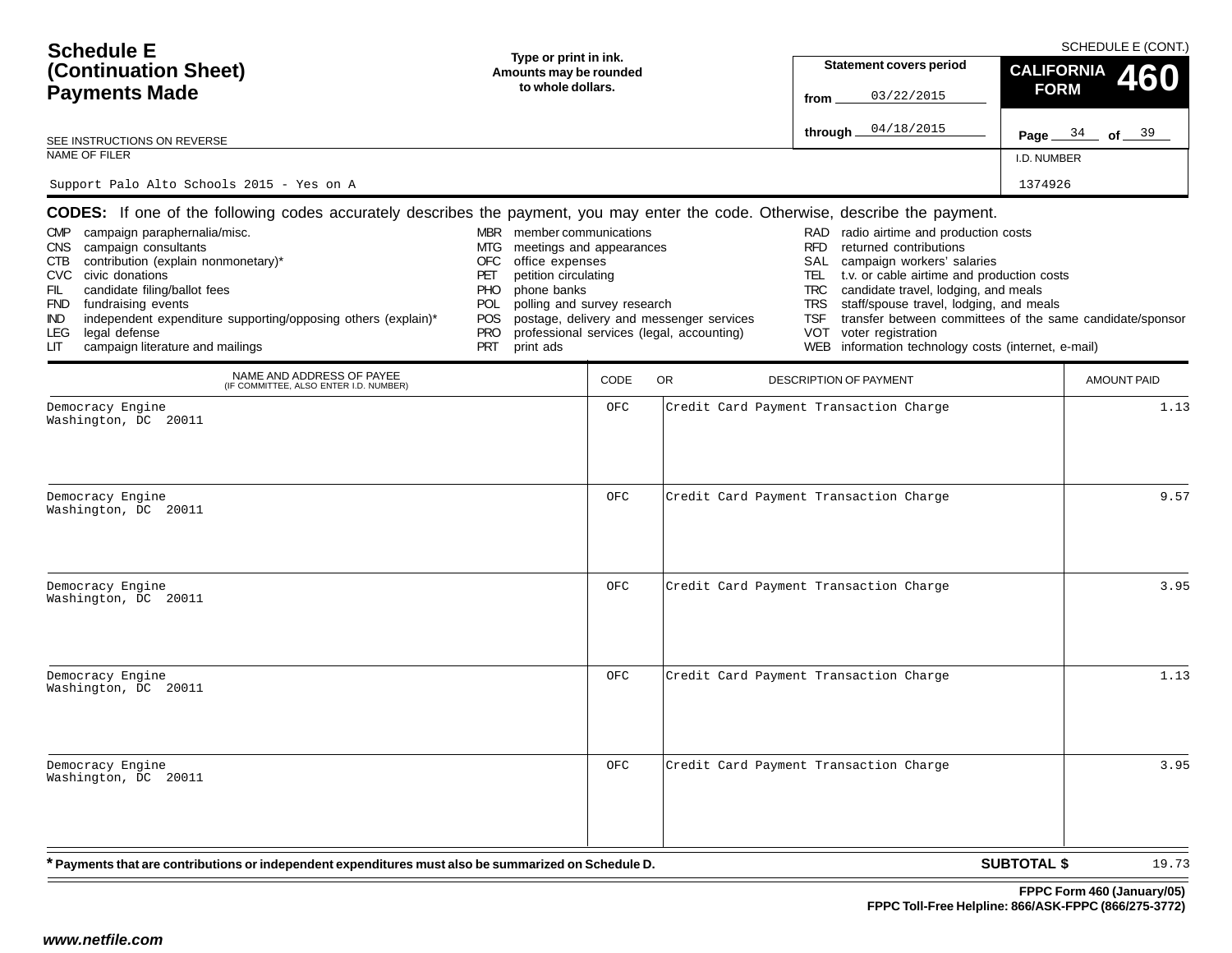| <b>Schedule E</b><br>(Continuation Sheet)<br><b>Payments Made</b><br>SEE INSTRUCTIONS ON REVERSE<br>NAME OF FILER<br>Support Palo Alto Schools 2015 - Yes on A                                                                                                                                                                                                                                                                                                                                                                   | Type or print in ink.<br>Amounts may be rounded<br>to whole dollars.                                                                                                                                                                     |             |                                                                                       | <b>Statement covers period</b><br>03/22/2015<br>from<br>04/18/2015<br>through _                                                                                                                                                                                                                                                                                                                                                                                     | <b>CALIFORNIA</b><br><b>FORM</b><br>Page 35 of 39<br>I.D. NUMBER<br>1374926 | SCHEDULE E (CONT.)<br>460 |
|----------------------------------------------------------------------------------------------------------------------------------------------------------------------------------------------------------------------------------------------------------------------------------------------------------------------------------------------------------------------------------------------------------------------------------------------------------------------------------------------------------------------------------|------------------------------------------------------------------------------------------------------------------------------------------------------------------------------------------------------------------------------------------|-------------|---------------------------------------------------------------------------------------|---------------------------------------------------------------------------------------------------------------------------------------------------------------------------------------------------------------------------------------------------------------------------------------------------------------------------------------------------------------------------------------------------------------------------------------------------------------------|-----------------------------------------------------------------------------|---------------------------|
| <b>CODES:</b> If one of the following codes accurately describes the payment, you may enter the code. Otherwise, describe the payment.<br>campaign paraphernalia/misc.<br><b>CMP</b><br>campaign consultants<br><b>CNS</b><br>contribution (explain nonmonetary)*<br>CTB<br><b>CVC</b><br>civic donations<br>candidate filing/ballot fees<br>FIL<br>fundraising events<br><b>FND</b><br>independent expenditure supporting/opposing others (explain)*<br>IND.<br>legal defense<br>LEG<br>campaign literature and mailings<br>LIТ | MBR member communications<br>meetings and appearances<br>MTG<br>office expenses<br>OFC<br>petition circulating<br>PET<br>phone banks<br><b>PHO</b><br>polling and survey research<br>POL<br>POS<br><b>PRO</b><br><b>PRT</b><br>print ads |             | postage, delivery and messenger services<br>professional services (legal, accounting) | radio airtime and production costs<br>RAD<br><b>RFD</b><br>returned contributions<br>campaign workers' salaries<br>SAL<br>t.v. or cable airtime and production costs<br>TEL<br>candidate travel, lodging, and meals<br><b>TRC</b><br>staff/spouse travel, lodging, and meals<br><b>TRS</b><br>transfer between committees of the same candidate/sponsor<br><b>TSF</b><br><b>VOT</b><br>voter registration<br>information technology costs (internet, e-mail)<br>WEB |                                                                             |                           |
| NAME AND ADDRESS OF PAYEE<br>(IF COMMITTEE, ALSO ENTER I.D. NUMBER)                                                                                                                                                                                                                                                                                                                                                                                                                                                              |                                                                                                                                                                                                                                          | <b>CODE</b> | OR                                                                                    | <b>DESCRIPTION OF PAYMENT</b>                                                                                                                                                                                                                                                                                                                                                                                                                                       |                                                                             | <b>AMOUNT PAID</b>        |
| Democracy Engine<br>Washington, DC 20011<br>Democracy Engine<br>Washington, DC 20011                                                                                                                                                                                                                                                                                                                                                                                                                                             |                                                                                                                                                                                                                                          | OFC<br>OFC  |                                                                                       | Credit Card Payment Transaction Charge<br>Credit Card Payment Transaction Charge                                                                                                                                                                                                                                                                                                                                                                                    |                                                                             | 7.70<br>3.95              |
| Democracy Engine<br>Washington, DC 20011                                                                                                                                                                                                                                                                                                                                                                                                                                                                                         |                                                                                                                                                                                                                                          | OFC         |                                                                                       | Credit Card Payment Transaction Charge                                                                                                                                                                                                                                                                                                                                                                                                                              |                                                                             | 1.13                      |
| Democracy Engine<br>Washington, DC 20011                                                                                                                                                                                                                                                                                                                                                                                                                                                                                         |                                                                                                                                                                                                                                          | OFC         |                                                                                       | Credit Card Payment Transaction Charge                                                                                                                                                                                                                                                                                                                                                                                                                              |                                                                             | 3.95                      |
| Democracy Engine<br>Washington, DC 20011                                                                                                                                                                                                                                                                                                                                                                                                                                                                                         |                                                                                                                                                                                                                                          | OFC         |                                                                                       | Credit Card Payment Transaction Charge                                                                                                                                                                                                                                                                                                                                                                                                                              |                                                                             | 1.13                      |
| * Payments that are contributions or independent expenditures must also be summarized on Schedule D.                                                                                                                                                                                                                                                                                                                                                                                                                             |                                                                                                                                                                                                                                          |             |                                                                                       |                                                                                                                                                                                                                                                                                                                                                                                                                                                                     | <b>SUBTOTAL \$</b>                                                          | 17.86                     |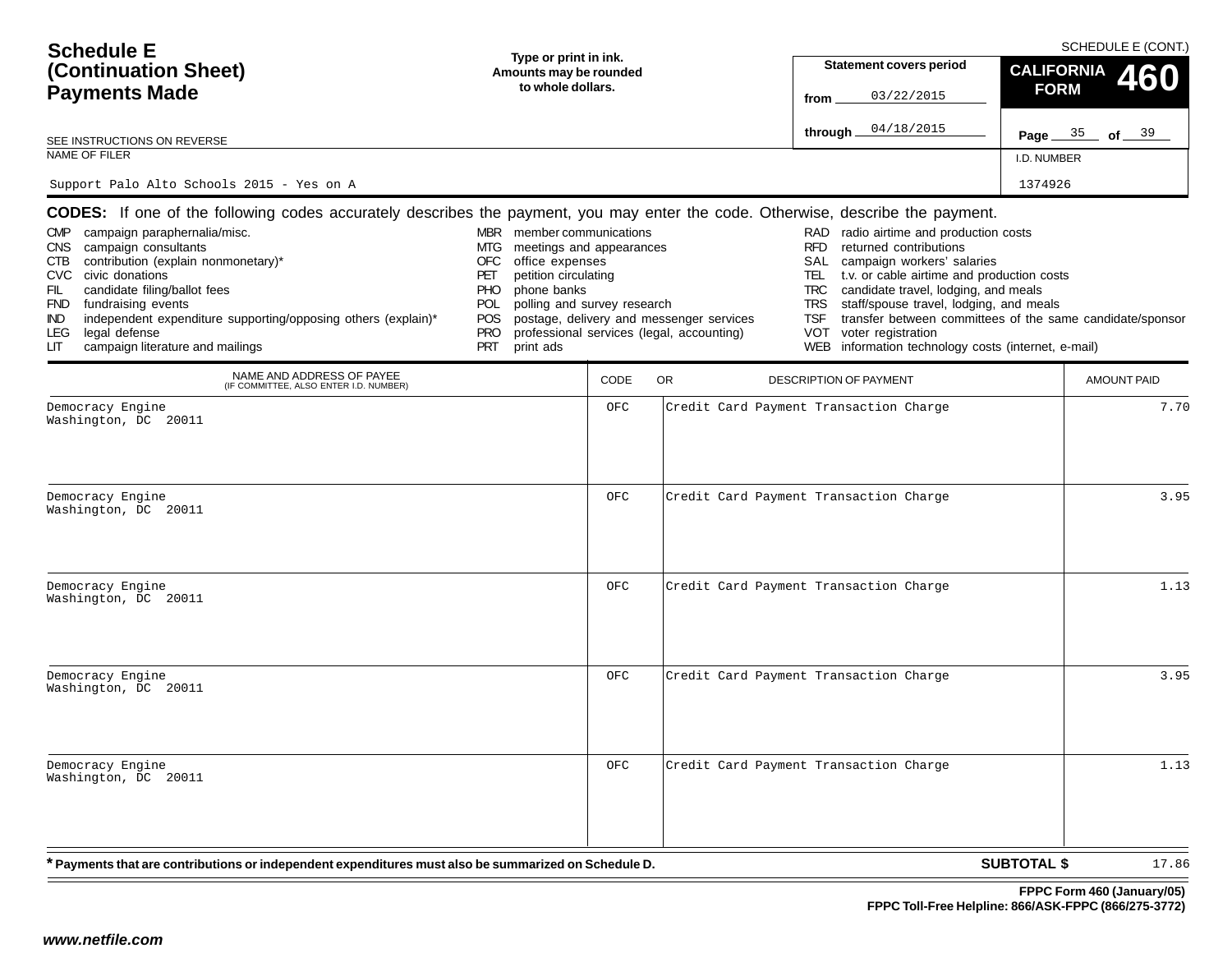| <b>Schedule E</b><br>(Continuation Sheet)<br><b>Payments Made</b><br>SEE INSTRUCTIONS ON REVERSE<br>NAME OF FILER<br>Support Palo Alto Schools 2015 - Yes on A                                                                                                                                                                                                                                                                                                                                                                   | Type or print in ink.<br>Amounts may be rounded<br>to whole dollars.                                                                                                                                                                     |             |                                                                                       | <b>Statement covers period</b><br>03/22/2015<br>from<br>04/18/2015<br>through _                                                                                                                                                                                                                                                                                                                                                                                     | <b>CALIFORNIA</b><br><b>FORM</b><br>Page 36 of 39<br>I.D. NUMBER<br>1374926 | SCHEDULE E (CONT.)<br>460 |
|----------------------------------------------------------------------------------------------------------------------------------------------------------------------------------------------------------------------------------------------------------------------------------------------------------------------------------------------------------------------------------------------------------------------------------------------------------------------------------------------------------------------------------|------------------------------------------------------------------------------------------------------------------------------------------------------------------------------------------------------------------------------------------|-------------|---------------------------------------------------------------------------------------|---------------------------------------------------------------------------------------------------------------------------------------------------------------------------------------------------------------------------------------------------------------------------------------------------------------------------------------------------------------------------------------------------------------------------------------------------------------------|-----------------------------------------------------------------------------|---------------------------|
| <b>CODES:</b> If one of the following codes accurately describes the payment, you may enter the code. Otherwise, describe the payment.<br>campaign paraphernalia/misc.<br><b>CMP</b><br>campaign consultants<br><b>CNS</b><br>contribution (explain nonmonetary)*<br>CTB<br><b>CVC</b><br>civic donations<br>candidate filing/ballot fees<br>FIL<br>fundraising events<br><b>FND</b><br>independent expenditure supporting/opposing others (explain)*<br>IND.<br>legal defense<br>LEG<br>campaign literature and mailings<br>LIТ | MBR member communications<br>meetings and appearances<br>MTG<br>office expenses<br>OFC<br>petition circulating<br>PET<br>phone banks<br><b>PHO</b><br>polling and survey research<br>POL<br>POS<br><b>PRO</b><br><b>PRT</b><br>print ads |             | postage, delivery and messenger services<br>professional services (legal, accounting) | radio airtime and production costs<br>RAD<br><b>RFD</b><br>returned contributions<br>campaign workers' salaries<br>SAL<br>t.v. or cable airtime and production costs<br>TEL<br>candidate travel, lodging, and meals<br><b>TRC</b><br>staff/spouse travel, lodging, and meals<br><b>TRS</b><br>transfer between committees of the same candidate/sponsor<br><b>TSF</b><br><b>VOT</b><br>voter registration<br>information technology costs (internet, e-mail)<br>WEB |                                                                             |                           |
| NAME AND ADDRESS OF PAYEE<br>(IF COMMITTEE, ALSO ENTER I.D. NUMBER)                                                                                                                                                                                                                                                                                                                                                                                                                                                              |                                                                                                                                                                                                                                          | <b>CODE</b> | OR                                                                                    | <b>DESCRIPTION OF PAYMENT</b>                                                                                                                                                                                                                                                                                                                                                                                                                                       |                                                                             | <b>AMOUNT PAID</b>        |
| Democracy Engine<br>Washington, DC 20011<br>Democracy Engine                                                                                                                                                                                                                                                                                                                                                                                                                                                                     |                                                                                                                                                                                                                                          | OFC<br>OFC  |                                                                                       | Credit Card Payment Transaction Charge<br>Credit Card Payment Transaction Charge                                                                                                                                                                                                                                                                                                                                                                                    |                                                                             | 2.07<br>1.13              |
| Washington, DC 20011<br>Democracy Engine                                                                                                                                                                                                                                                                                                                                                                                                                                                                                         |                                                                                                                                                                                                                                          | OFC         |                                                                                       | Credit Card Payment Transaction Charge                                                                                                                                                                                                                                                                                                                                                                                                                              |                                                                             | 9.57                      |
| Washington, DC 20011                                                                                                                                                                                                                                                                                                                                                                                                                                                                                                             |                                                                                                                                                                                                                                          |             |                                                                                       |                                                                                                                                                                                                                                                                                                                                                                                                                                                                     |                                                                             |                           |
| Democracy Engine<br>Washington, DC 20011                                                                                                                                                                                                                                                                                                                                                                                                                                                                                         |                                                                                                                                                                                                                                          | OFC         |                                                                                       | Credit Card Payment Transaction Charge                                                                                                                                                                                                                                                                                                                                                                                                                              |                                                                             | 3.95                      |
| Democracy Engine<br>Washington, DC 20011                                                                                                                                                                                                                                                                                                                                                                                                                                                                                         |                                                                                                                                                                                                                                          | OFC         |                                                                                       | Credit Card Payment Transaction Charge                                                                                                                                                                                                                                                                                                                                                                                                                              |                                                                             | 9.57                      |
| * Payments that are contributions or independent expenditures must also be summarized on Schedule D.                                                                                                                                                                                                                                                                                                                                                                                                                             |                                                                                                                                                                                                                                          |             |                                                                                       |                                                                                                                                                                                                                                                                                                                                                                                                                                                                     | <b>SUBTOTAL \$</b>                                                          | 26.29                     |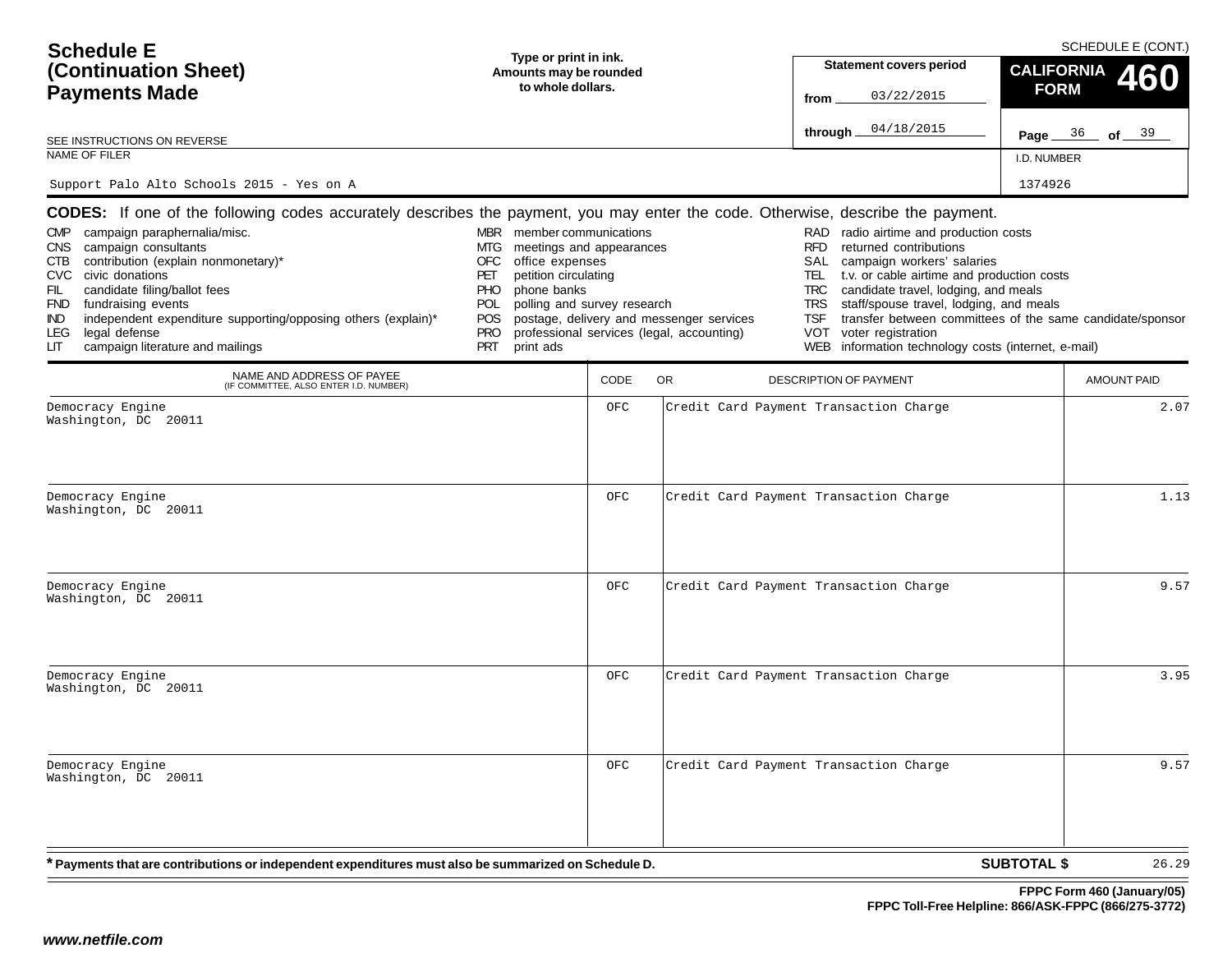| <b>Schedule E</b><br>(Continuation Sheet)<br><b>Payments Made</b><br>SEE INSTRUCTIONS ON REVERSE<br>NAME OF FILER<br>Support Palo Alto Schools 2015 - Yes on A                                                                                                                                                                                                                                                                                                                                                                   | Type or print in ink.<br>Amounts may be rounded<br>to whole dollars.                                                                                                                                                                     |            |                                                                                       | <b>Statement covers period</b><br>03/22/2015<br>from<br>04/18/2015<br>through.                                                                                                                                                                                                                                                                                                                                                                                             | <b>CALIFORNIA</b><br><b>FORM</b><br>Page 37 of 39<br>I.D. NUMBER<br>1374926 | SCHEDULE E (CONT.)<br>460 |
|----------------------------------------------------------------------------------------------------------------------------------------------------------------------------------------------------------------------------------------------------------------------------------------------------------------------------------------------------------------------------------------------------------------------------------------------------------------------------------------------------------------------------------|------------------------------------------------------------------------------------------------------------------------------------------------------------------------------------------------------------------------------------------|------------|---------------------------------------------------------------------------------------|----------------------------------------------------------------------------------------------------------------------------------------------------------------------------------------------------------------------------------------------------------------------------------------------------------------------------------------------------------------------------------------------------------------------------------------------------------------------------|-----------------------------------------------------------------------------|---------------------------|
| <b>CODES:</b> If one of the following codes accurately describes the payment, you may enter the code. Otherwise, describe the payment.<br>campaign paraphernalia/misc.<br><b>CMP</b><br>campaign consultants<br><b>CNS</b><br>contribution (explain nonmonetary)*<br>CTB<br><b>CVC</b><br>civic donations<br>candidate filing/ballot fees<br>FIL<br>fundraising events<br><b>FND</b><br>independent expenditure supporting/opposing others (explain)*<br>IND.<br>legal defense<br>LEG<br>campaign literature and mailings<br>LIТ | MBR member communications<br>meetings and appearances<br>MTG<br>office expenses<br>OFC<br>petition circulating<br>PET<br>phone banks<br><b>PHO</b><br>polling and survey research<br><b>POL</b><br>POS<br><b>PRO</b><br>PRT<br>print ads |            | postage, delivery and messenger services<br>professional services (legal, accounting) | radio airtime and production costs<br>RAD<br><b>RFD</b><br>returned contributions<br>campaign workers' salaries<br>SAL<br>t.v. or cable airtime and production costs<br>TEL<br>candidate travel, lodging, and meals<br><b>TRC</b><br>staff/spouse travel, lodging, and meals<br><b>TRS</b><br>transfer between committees of the same candidate/sponsor<br><b>TSF</b><br><b>VOT</b><br>voter registration<br>information technology costs (internet, e-mail)<br><b>WEB</b> |                                                                             |                           |
| NAME AND ADDRESS OF PAYEE<br>(IF COMMITTEE, ALSO ENTER I.D. NUMBER)                                                                                                                                                                                                                                                                                                                                                                                                                                                              |                                                                                                                                                                                                                                          | CODE       | OR                                                                                    | DESCRIPTION OF PAYMENT                                                                                                                                                                                                                                                                                                                                                                                                                                                     |                                                                             | <b>AMOUNT PAID</b>        |
| Democracy Engine<br>Washington, DC 20011<br>Democracy Engine<br>Washington, DC 20011                                                                                                                                                                                                                                                                                                                                                                                                                                             |                                                                                                                                                                                                                                          | OFC<br>OFC |                                                                                       | Credit Card Payment Transaction Charge<br>Credit Card Payment Transaction Charge                                                                                                                                                                                                                                                                                                                                                                                           |                                                                             | 37.70<br>2.07             |
| Democracy Engine<br>Washington, DC 20011                                                                                                                                                                                                                                                                                                                                                                                                                                                                                         |                                                                                                                                                                                                                                          | OFC        |                                                                                       | Credit Card Payment Transaction Charge                                                                                                                                                                                                                                                                                                                                                                                                                                     |                                                                             | 37.70                     |
| Democracy Engine<br>Washington, DC 20011                                                                                                                                                                                                                                                                                                                                                                                                                                                                                         |                                                                                                                                                                                                                                          | OFC        |                                                                                       | Credit Card Payment Transaction Charge                                                                                                                                                                                                                                                                                                                                                                                                                                     |                                                                             | 3.95                      |
| * Payments that are contributions or independent expenditures must also be summarized on Schedule D.                                                                                                                                                                                                                                                                                                                                                                                                                             |                                                                                                                                                                                                                                          |            |                                                                                       |                                                                                                                                                                                                                                                                                                                                                                                                                                                                            | <b>SUBTOTAL \$</b>                                                          | 81.42                     |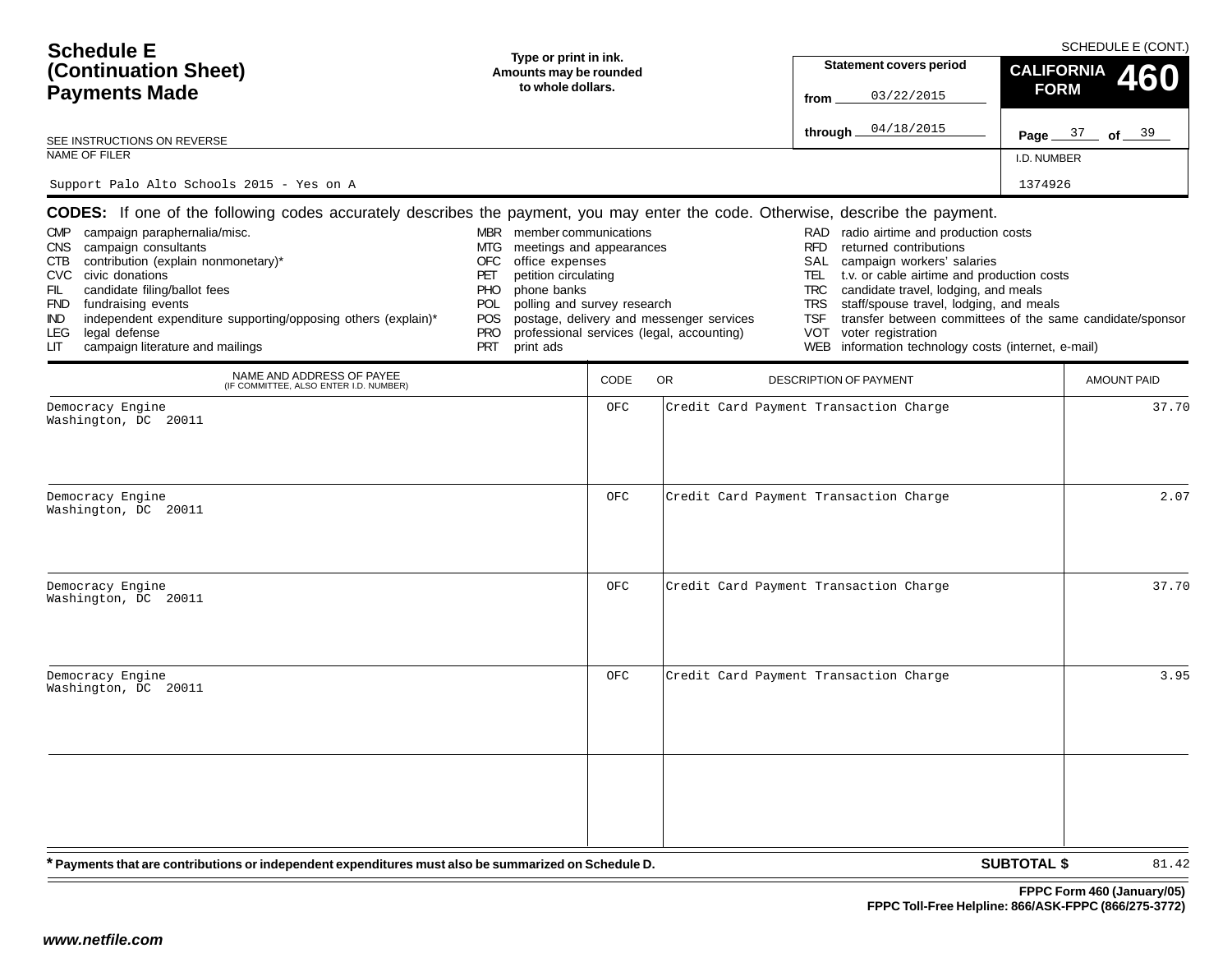**Schedule GPayments Made by an Agent or Independent Contractor (on Behalf of This Committee) Page** 38 of 39 **Type or print in ink. Amounts may be rounded to whole dollars.**SCHEDULE GI.D. NUMBERSEE INSTRUCTIONS ON REVERSENAME OF FILERNAME OF AGENT OR INDEPENDENT CONTRACTOR**Statement covers period fromthrough CALIFORNIA 460 FORMCODES:** If one of the following codes accurately describes the payment, you may enter the code. Otherwise, describe the payment. RAD radio airtime and production costs RFD returned contributionsSAL campaign workers' salaries TEL t.v. or cable airtime and production costs TRC candidate travel, lodging, and meals TRS staff/spouse travel, lodging, and meals TSF transfer between committees of the same candidate/sponsor MBR member communicationsMTG meetings and appearances OFC office expenses PET petition circulating PHO phone banks POL polling and survey research POS postage, delivery and messenger services CMP campaign paraphernalia/misc. CNS campaign consultants CTB contribution (explain nonmonetary)\* CVC civic donationsFIL candidate filing/ballot fees FND fundraising events IND independent expenditure supporting/opposing others (explain)\* Support Palo Alto Schools 2015 - Yes on AA 1374926 TBWB Strategies

- PRO professional services (legal, accounting)
- PRT print ads

### **\* Payments that are contributions or independent expenditures must also be summarized on Schedule D.**

| through $04/18/2015$<br>Page 38 of 39<br>SEE INSTRUCTIONS ON REVERSE<br>NAME OF FILER<br>I.D. NUMBER<br>1374926<br>Support Palo Alto Schools 2015 - Yes on A<br>NAME OF AGENT OR INDEPENDENT CONTRACTOR<br>TBWB Strategies<br><b>CODES:</b> If one of the following codes accurately describes the payment, you may enter the code. Otherwise, describe the payment.<br>MBR member communications<br>campaign paraphernalia/misc.<br>RAD radio airtime and production costs<br><b>CMP</b><br>campaign consultants<br>RFD returned contributions<br>MTG meetings and appearances<br><b>CNS</b><br>contribution (explain nonmonetary)*<br>office expenses<br>SAL campaign workers' salaries<br>CTB<br><b>OFC</b>                                              |                    |
|-------------------------------------------------------------------------------------------------------------------------------------------------------------------------------------------------------------------------------------------------------------------------------------------------------------------------------------------------------------------------------------------------------------------------------------------------------------------------------------------------------------------------------------------------------------------------------------------------------------------------------------------------------------------------------------------------------------------------------------------------------------|--------------------|
|                                                                                                                                                                                                                                                                                                                                                                                                                                                                                                                                                                                                                                                                                                                                                             |                    |
|                                                                                                                                                                                                                                                                                                                                                                                                                                                                                                                                                                                                                                                                                                                                                             |                    |
|                                                                                                                                                                                                                                                                                                                                                                                                                                                                                                                                                                                                                                                                                                                                                             |                    |
|                                                                                                                                                                                                                                                                                                                                                                                                                                                                                                                                                                                                                                                                                                                                                             |                    |
|                                                                                                                                                                                                                                                                                                                                                                                                                                                                                                                                                                                                                                                                                                                                                             |                    |
|                                                                                                                                                                                                                                                                                                                                                                                                                                                                                                                                                                                                                                                                                                                                                             |                    |
| petition circulating<br>TEL t.v. or cable airtime and production costs<br>CVC civic donations<br>PET<br>phone banks<br>TRC candidate travel, lodging, and meals<br>FIL<br>candidate filing/ballot fees<br>PHO<br>polling and survey research<br>TRS staff/spouse travel, lodging, and meals<br>fundraising events<br>POL<br><b>FND</b><br>POS postage, delivery and messenger services<br>TSF transfer between committees of the same candidate/sponsor<br>independent expenditure supporting/opposing others (explain)*<br>IND.<br>legal defense<br>professional services (legal, accounting)<br>VOT voter registration<br>LEG<br>PRO<br>campaign literature and mailings<br>WEB information technology costs (internet, e-mail)<br>PRT<br>print ads<br>LГ |                    |
| * Payments that are contributions or independent expenditures must also be summarized on Schedule D.                                                                                                                                                                                                                                                                                                                                                                                                                                                                                                                                                                                                                                                        |                    |
| NAME AND ADDRESS OF PAYEE OR CREDITOR<br>CODE<br><b>OR</b><br>DESCRIPTION OF PAYMENT<br>(IF COMMITTEE, ALSO ENTER I.D. NUMBER)                                                                                                                                                                                                                                                                                                                                                                                                                                                                                                                                                                                                                              | <b>AMOUNT PAID</b> |
| Cornerstone Printing, Inc<br>Printing of 'Tradition' Mailer<br>LIT<br>San Francisco, CA 94111                                                                                                                                                                                                                                                                                                                                                                                                                                                                                                                                                                                                                                                               | 4,225.00           |
| Zebra Graphics<br>Graphics Design for 'Tradition' Mailer<br>LIT<br>San Francisco, CA 94103                                                                                                                                                                                                                                                                                                                                                                                                                                                                                                                                                                                                                                                                  | 515.00             |
| Mailing of 'Tradition' Mailer<br>USPS-CAPS<br>LIT<br>San Mateo, CA 94497                                                                                                                                                                                                                                                                                                                                                                                                                                                                                                                                                                                                                                                                                    | 3,526.29           |
| Embarcadero Media-Palo Alto Headquarters<br>Online Web/Mobile Advertising<br>Palo Alto, CA 94306                                                                                                                                                                                                                                                                                                                                                                                                                                                                                                                                                                                                                                                            | 1,292.00           |
| Attach additional information on appropriately labeled continuation sheets.<br>TOTAL* \$                                                                                                                                                                                                                                                                                                                                                                                                                                                                                                                                                                                                                                                                    | 9,558.29           |
| * Do not transfer to any other schedule or to the Summary Page. This total may not equal the amount paid to the agent or<br>FPPC Form 460 (January/05)<br>independent contractor as reported on Schedule E.<br>FPPC Toll-Free Helpline: 866/ASK-FPPC (866/275-3772)<br>www.netfile.com                                                                                                                                                                                                                                                                                                                                                                                                                                                                      |                    |